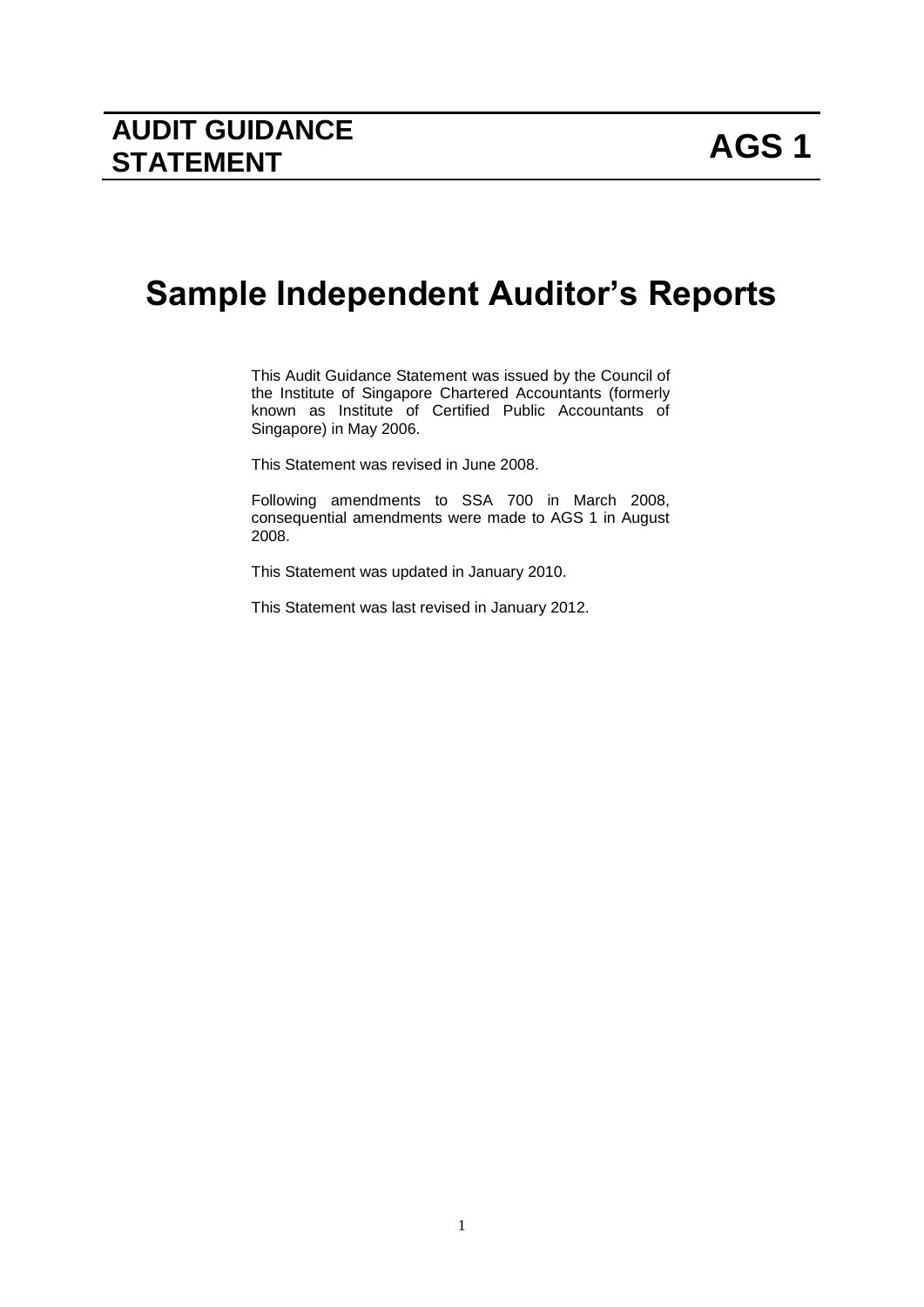## **CONTENTS**

#### Foreword

- Appendix 1: Sample Independent Auditor's Reports on SSA 700 *Forming an Opinion and Reporting on Financial Statements*
	- (A) Non-incorporated entity
	- (B) Incorporated entity
	- (C) Holding company
	- (D) Branch of a foreign company
	- (E) Bank
	- (F) Branch of a foreign bank
	- (G) Foreign company
	- (H) Society
	- (I) Charity (Company Limited By Guarantee)
- Appendix 2: Sample Independent Auditor's Reports- Examples of Reports on Special Purpose Audits
	- (A) Approved International Shipping Enterprise Scheme
	- (B) Fund Raising Appeal by Societies
	- (C) Major Exporter Scheme for New and Renewal Application
	- (D) Claims Summary (IDA)
	- (E) Licensee's Annual Gross Turnover
	- (F) Summary Financial Statements
- Appendix 3: Sample Independent Assurance Reports on SSAE 3000 *Assurance Engagements other than Audits or Reviews of Historical Information –* Illustrations of Assurance Reports on Compliance\*\*
	- (A) Project accounts Housing Developers (Project Account) Rules
	- (B) Money-Changing and Remittance Businesses Act (Chapter187)
	- (C) "Terminated"/"Matured" Investment-Linked Insurance Policy Sub-Fund ("ILP Sub-Fund") Pursuant to MAS Notice 307
- Appendix 4: Sample Independent Auditor's Supplementary Reports to Relevant Authorities
	- (A) Supplementary Report for Banks
	- (B) Supplementary Report for Finance Companies
	- (C) Supplementary Report for Merchant Banks
	- (D) Supplementary Report for Members of CDP, SGX-DC, SGX-ST
	- (E) Private Lotteries Permits (Fruit Machine/Tombola/Lucky Draw)
	- (F) Report on Depository Agent for the Central Depository (Pte) Ltd
- Appendix 5: Sample Reports of Factual Findings on SSRS 4400 Engagements to Perform Agreedupon Procedures Regarding Financial Information
	- (A) EDAS Schemes (EDB)
	- (B) Submission of the Value-added Productivity Figure to the Building & Construction Authority (BCA)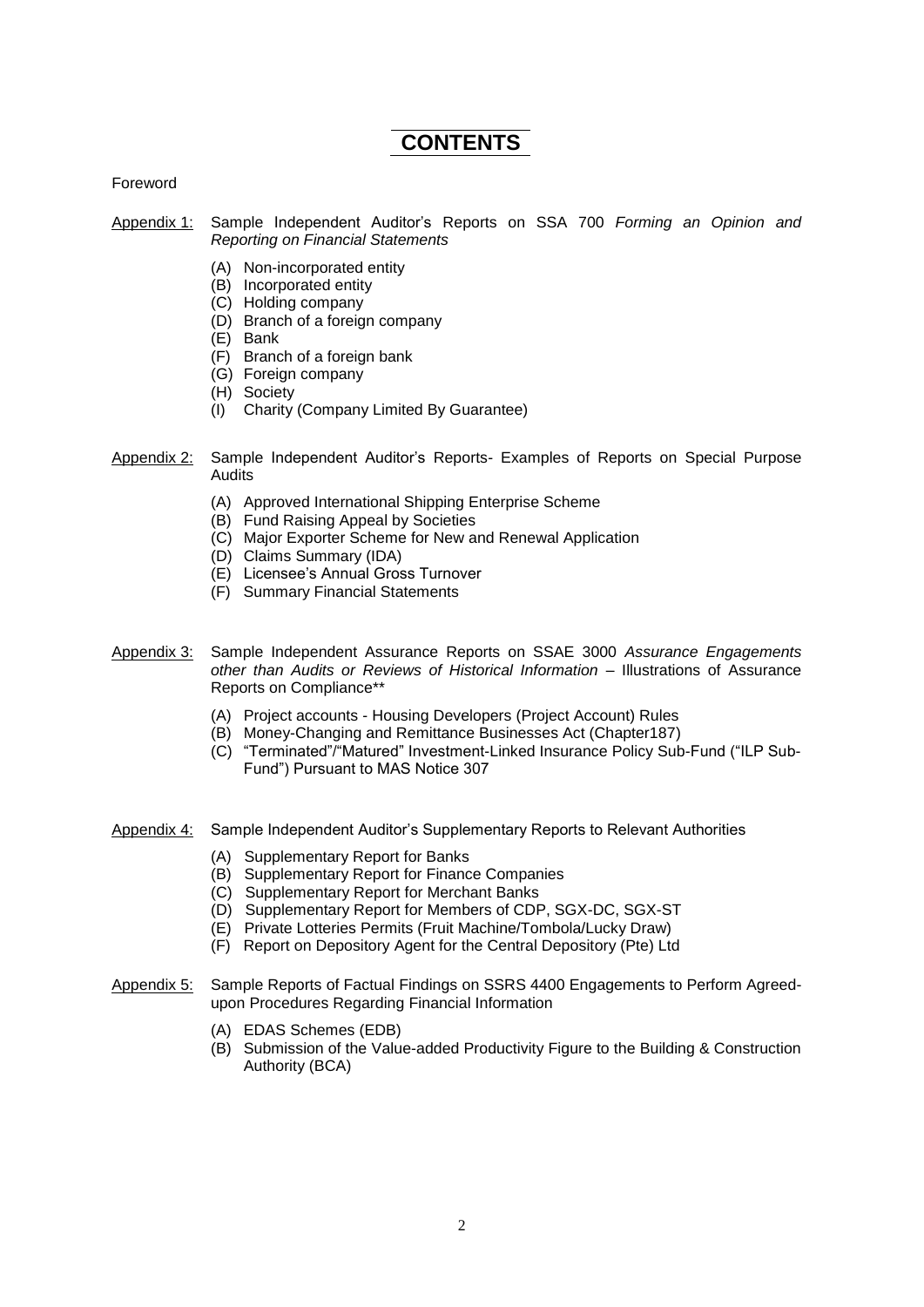# **AUDIT GUIDANCE STATEMENT**

# **Sample Independent Auditor's Reports**

## **Foreword**

1

The sample independent auditor's reports in this Audit Guidance Statement are for illustrative purposes only. The text in the reports essentially adheres to the principles of the relevant auditing standards. Auditors should consider the applicability of the sample independent auditor's reports for their engagement purposes.

## **APPENDIX 1**

## **Sample Independent Auditor's Reports on SSA 700** *Forming an Opinion and Reporting on Financial Statements*

The following are forms of an auditor's report incorporating the principles set forth in SSA 700.

## **(1A) Non-incorporated entity**

Independent Auditor's Report to \_\_\_\_ (1) of \_\_\_\_ (entity)

## **Report on the Financial Statements<sup>1</sup>**

We have audited the accompanying financial statements of  $\_\_\_\_$  (entity) (the " $\_\_\_$  (3)"), which comprise the statement of financial position as at \_\_\_\_\_\_ (date), and the statement of comprehensive income, statement of changes in equity and statement of cash flows for the year then ended, and a summary of significant accounting policies and other explanatory information.

## *Management's<sup>2</sup> Responsibility for the Financial Statements*

Management is responsible for the preparation and fair presentation of these financial statements in accordance with the provisions of \_\_\_\_\_\_\_\_\_\_\_\_\_ (2) and Singapore Financial statements in accordance with the provisions of \_\_\_\_\_\_ Reporting Standards and for such internal control as management determines is necessary to enable the preparation of financial statements that are free from material misstatement, whether due to fraud or error.

<sup>1</sup> The sub-title "Report on the Financial Statements" is unnecessary in circumstances when the second sub-title "Report on Other Legal and Regulatory Requirements" is not applicable.

<sup>2</sup> Or other term that is appropriate in the context of the legal framework in the particular jurisdiction.

<sup>(1)</sup> Insert class of persons, e.g. 'the members', 'the unit holders', etc.

<sup>(2)</sup> Insert reference to appropriate rules, regulations, etc.

<sup>(3)</sup> Insert type of entity, e.g. 'Association', 'Partnership', etc.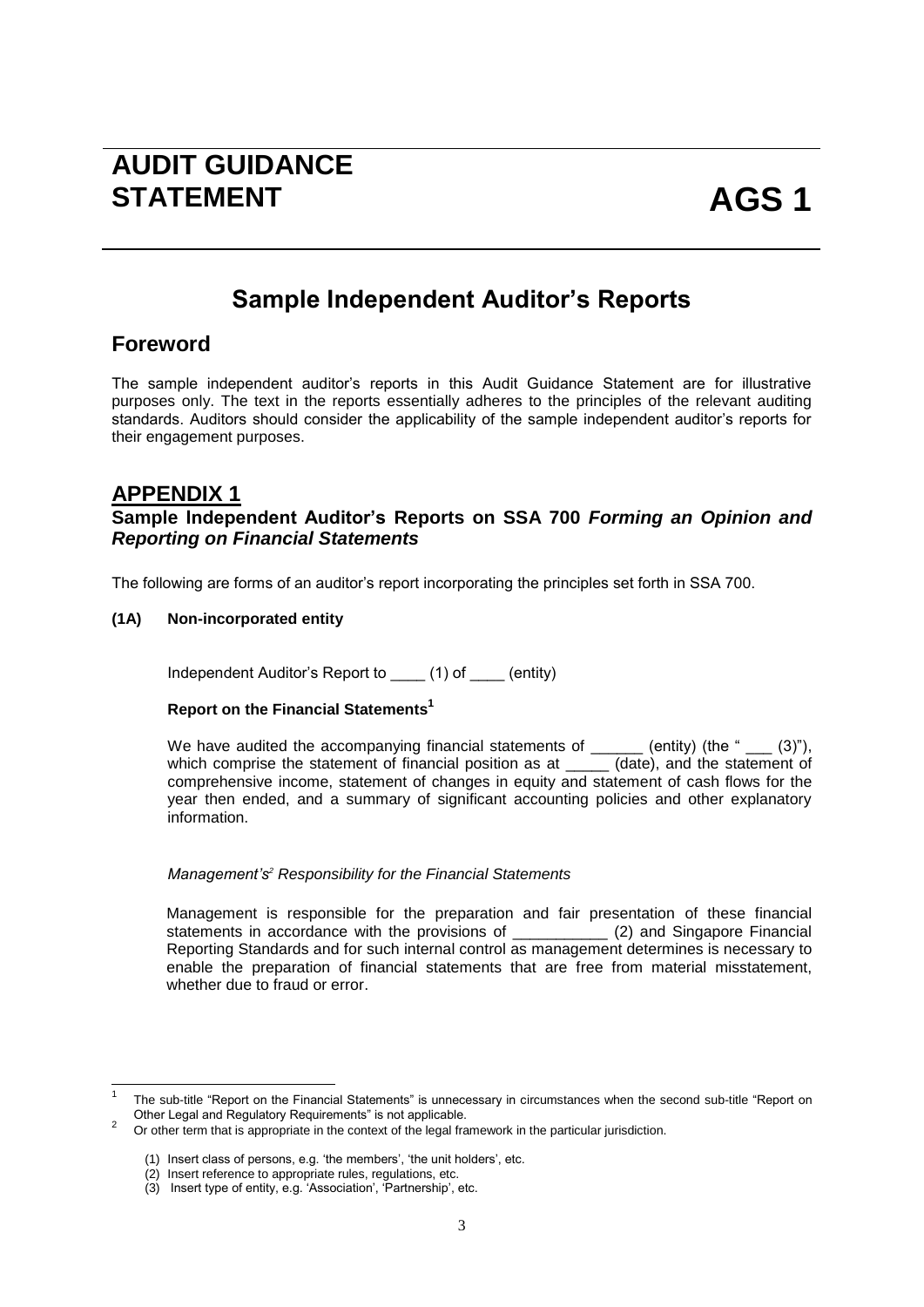#### *Auditor's Responsibility*

Our responsibility is to express an opinion on these financial statements based on our audit. We conducted our audit in accordance with Singapore Standards on Auditing. Those standards require that we comply with ethical requirements and plan and perform the audit to obtain reasonable assurance about whether the financial statements are free from material misstatement.

An audit involves performing procedures to obtain audit evidence about the amounts and disclosures in the financial statements. The procedures selected depend on the auditor's judgment, including the assessment of the risks of material misstatement of the financial statements, whether due to fraud or error. In making those risk assessments, the auditor considers internal control relevant to the entity's preparation and fair presentation of the financial statements in order to design audit procedures that are appropriate in the circumstances, but not for the purpose of expressing an opinion on the effectiveness of the entity's internal control.<sup>3</sup> An audit also includes evaluating the appropriateness of accounting policies used and the reasonableness of accounting estimates made by management, as well as evaluating the overall presentation of the financial statements.

We believe that the audit evidence we have obtained is sufficient and appropriate to provide a basis for our audit opinion.

#### *Opinion*

In our opinion, the financial statements are properly drawn up in accordance with the provisions of \_\_\_\_\_\_\_ (2) and Singapore Financial Reporting Standards so as to present fairly, in all material respects, the state of affairs of the \_\_\_\_\_\_ (3) as at \_\_\_\_\_ (date) and the results, changes in equity and cash flows of the \_\_\_\_\_\_ (3) for the year ended on that date.

#### **Report on Other Legal and Regulatory Requirements**

In our opinion, the accounting and other records required by \_\_\_\_\_\_ (2) to be kept by the  $\frac{1}{2}$  (3) have been properly kept in accordance with the provisions of  $\frac{1}{2}$  (2).<sup>4</sup>

*[Form and content of this section of the auditor's report will vary depending on the nature of the auditor's other reporting responsibilities.]*

 $(Firm)$ 

Public Accountants and Chartered Accountants **Singapore** 

\_\_\_\_\_\_\_\_\_\_\_\_\_\_\_\_\_\_\_ (Date)

<sup>3</sup> In circumstances when the auditor also has responsibility to express an opinion on the effectiveness of internal control in conjunction with the audit of the financial statements, this sentence would be worded as follows: "In making those risk assessments, the auditor considers internal control relevant to the entity's preparation and fair presentation of the financial statements in order to design audit procedures that are appropriate in the circumstances."

<sup>4</sup> To delete if not applicable.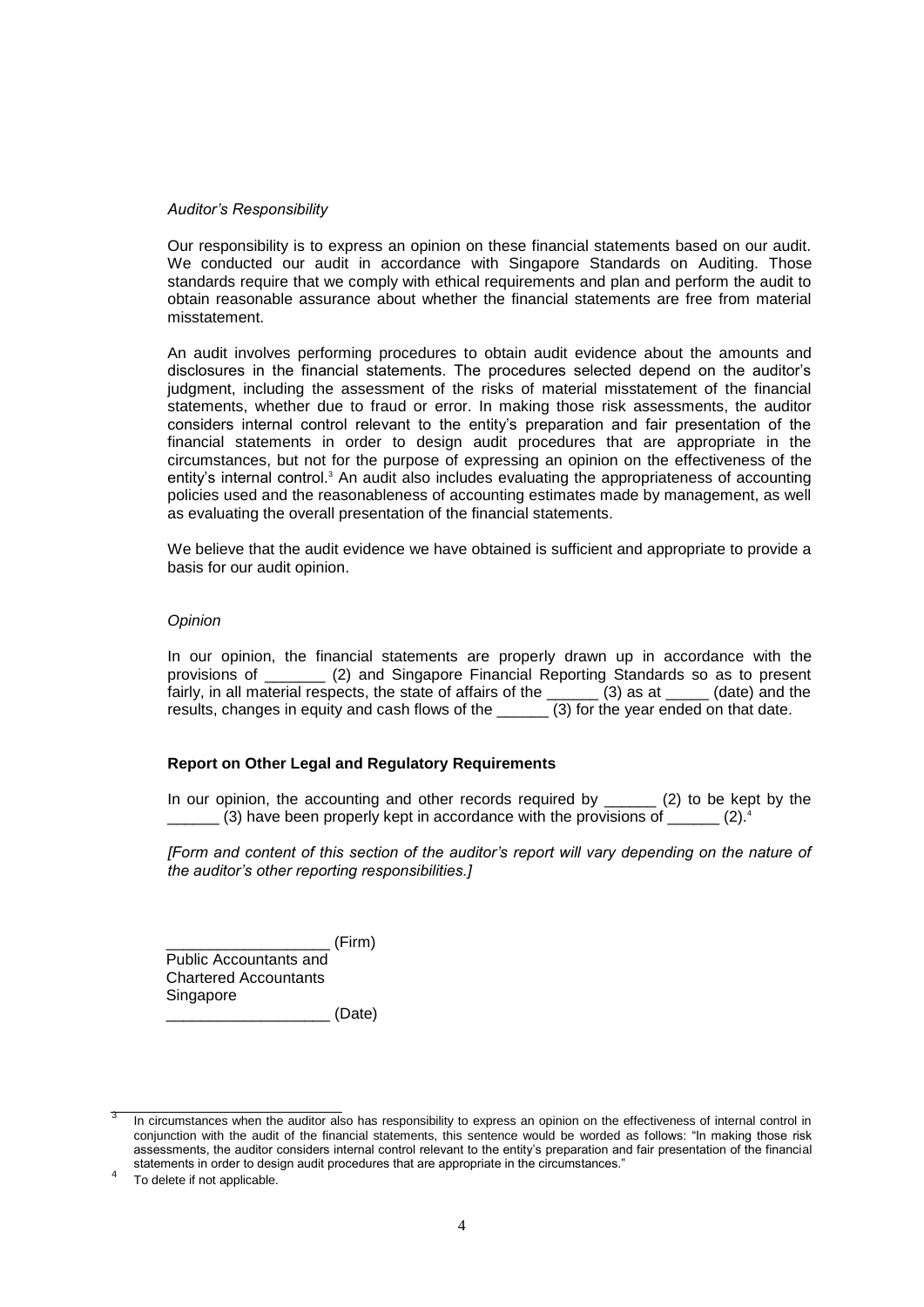## **(1B) Incorporated entity**

Independent Auditor's Report to the Members of \_\_\_\_\_ (entity)

#### **Report on the Financial Statements<sup>1</sup>**

We have audited the accompanying financial statements of  $($ entity) (the "Company"), which comprise the statement of financial position as at  $\overline{$  (date), and the statement of comprehensive income, statement of changes in equity and statement of cash flows for the year then ended, and a summary of significant accounting policies and other explanatory information.

## *Management's<sup>2</sup> Responsibility for the Financial Statements*

Management is responsible for the preparation of financial statements that give a true and fair view in accordance with the provisions of the Singapore Companies Act, Chapter 50 (the "Act") and Singapore Financial Reporting Standards, [and for devising and maintaining a system of internal accounting controls sufficient to provide a reasonable assurance that assets are safeguarded against loss from unauthorised use or disposition; and transactions are properly authorised and that they are recorded as necessary to permit the preparation of true and fair profit and loss accounts and balance sheets and to maintain accountability of assets].\*

#### *Auditor's Responsibility*

Our responsibility is to express an opinion on these financial statements based on our audit. We conducted our audit in accordance with Singapore Standards on Auditing. Those standards require that we comply with ethical requirements and plan and perform the audit to obtain reasonable assurance about whether the financial statements are free from material misstatement.

An audit involves performing procedures to obtain audit evidence about the amounts and disclosures in the financial statements. The procedures selected depend on the auditor's judgment, including the assessment of the risks of material misstatement of the financial statements, whether due to fraud or error. In making those risk assessments, the auditor considers internal control relevant to the entity's preparation of financial statements that give a true and fair view in order to design audit procedures that are appropriate in the circumstances, but not for the purpose of expressing an opinion on the effectiveness of the entity's internal control.<sup>3</sup> An audit also includes evaluating the appropriateness of accounting policies used and the reasonableness of accounting estimates made by management, as well as evaluating the overall presentation of the financial statements.

We believe that the audit evidence we have obtained is sufficient and appropriate to provide a basis for our audit opinion.

*Opinion*

1

<sup>1</sup> The sub-title "Report on the Financial Statements" is unnecessary in circumstances when the second sub-title "Report on Other Legal and Regulatory Requirements" is not applicable.

<sup>2</sup> Or other term that is appropriate in the context of the legal framework in the particular jurisdiction.

<sup>3</sup> In circumstances when the auditor also has responsibility to express an opinion on the effectiveness of internal control in conjunction with the audit of the financial statements, this sentence would be worded as follows: "In making those risk assessments, the auditor considers internal control relevant to the entity's preparation of financial statements that give a true and fair view in order to design audit procedures that are appropriate in the circumstances."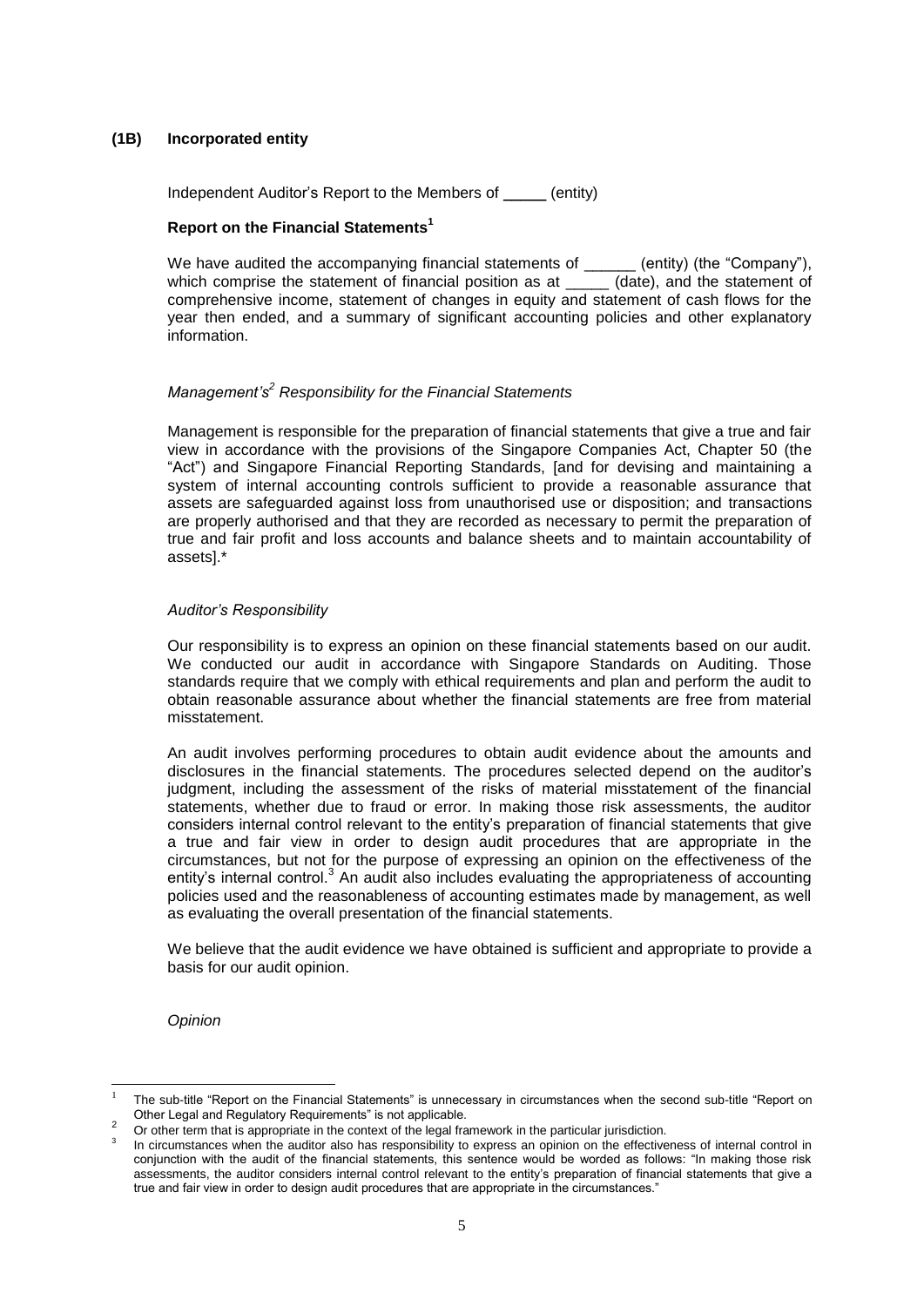In our opinion, the financial statements are properly drawn up in accordance with the provisions of the Act and Singapore Financial Reporting Standards so as to give a true and fair view of the state of affairs of the Company as at (date) and of the results, changes in equity and cash flows of the Company for the year ended on that date.

#### **Report on Other Legal and Regulatory Requirements**

In our opinion, the accounting and other records required by the Act to be kept by the Company have been properly kept in accordance with the provisions of the Act.

*[Form and content of this section of the auditor's report will vary depending on the nature of the auditor's other reporting responsibilities.]*

 $(Firm)$ Public Accountants and Chartered Accountants Singapore

\_\_\_\_\_\_\_\_\_\_\_\_\_\_\_\_\_\_\_\_\_\_ (Date)

#### \* Auditor's report for an audit of financial statements of a private company

The "Management's Responsibility for the Financial Statements" paragraph in the above illustration for an incorporated entity is applicable to public companies and their subsidiaries (see section 199(2A) of the Singapore Companies Act, Chapter 50).

It is important to understand that internal control is the underlying bedrock for the fair preparation and presentation of financial statements of all entities. The way in which internal control is designed and implemented varies with an entity's size and complexity. Specifically, smaller entities may use less formal means and simpler processes and procedures to achieve their objectives. For example, smaller entities with active management involvement in the financial reporting process may not have extensive descriptions of accounting procedures or detailed written policies.

For some entities, in particular very small entities, the owner-manager may perform functions, which in a larger entity would be regarded as belonging to several of the components of internal control. Therefore, the components of internal control may not be clearly distinguished within smaller entities, but their underlying purposes are equally valid.

Smaller entities often have fewer employees, which may limit the extent to which segregation of duties is practicable. However, for key areas, even in a very small entity, it can be practicable to implement some degree of segregation of duties or other form of unsophisticated but effective controls. The potential for override of controls by the ownermanager depends to a great extent on the control environment and in particular, the ownermanager's attitudes about the importance of internal control.

It is important that practitioners continue to communicate and educate their private company clients about the importance of internal control. As books, records and systems are an integral part of internal control (as defined in SSA 315 *Identifying and Assessing the Risks of Material Misstatement Through Understanding the Entity and its Environment*), practitioners should, as necessary, discuss with their private company clients the appropriateness of including the paragraph highlighted by an asterisk (\*) in the independent auditor's report, which would be viewed positively from the corporate governance angle. Where a private company client of an audit practitioner does not accept the inclusion of the paragraph highlighted by an asterisk (\*) in the independent auditor's report, the practitioner has to consider whether an unmodified audit opinion would still be appropriate in the circumstances.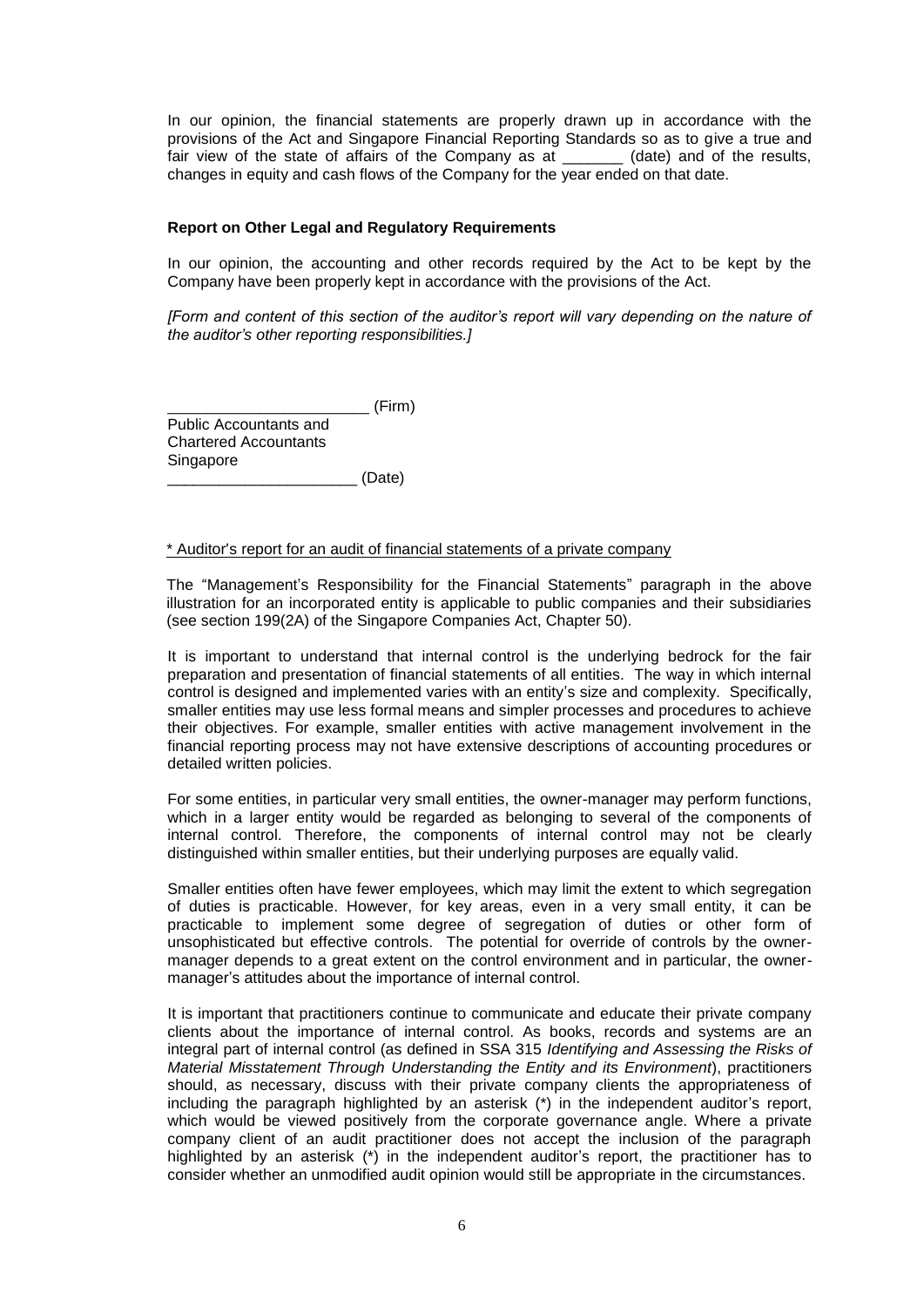#### **(1C) Holding company**

Independent Auditor's Report to the Members of \_\_\_\_ (entity)

### **Report on the Financial Statements<sup>1</sup>**

We have audited the accompanying financial statements of \_\_\_\_\_\_ (entity) (the "Company") and its subsidiaries (the "Group"), which comprise the consolidated statement of financial position of the Group and the statement of financial position of the Company as at (date), and the consolidated statement of comprehensive income, statement of changes in equity and statement of cash flows of the Group for the year then ended, and a summary of significant accounting policies and other explanatory information.<sup>\*</sup>

## *Management's<sup>2</sup> Responsibility for the Financial Statements*

Management is responsible for the preparation of financial statements that give a true and fair view in accordance with the provisions of the Singapore Companies Act, Chapter 50 (the "Act") and Singapore Financial Reporting Standards, [and for devising and maintaining a system of internal accounting controls sufficient to provide a reasonable assurance that assets are safeguarded against loss from unauthorised use or disposition; and transactions are properly authorised and that they are recorded as necessary to permit the preparation of true and fair profit and loss accounts and balance sheets and to maintain accountability of assets].\*\*

#### *Auditor's Responsibility*

Our responsibility is to express an opinion on these financial statements based on our audit. We conducted our audit in accordance with Singapore Standards on Auditing. Those standards require that we comply with ethical requirements and plan and perform the audit to obtain reasonable assurance about whether the financial statements are free from material misstatement.

An audit involves performing procedures to obtain audit evidence about the amounts and disclosures in the financial statements. The procedures selected depend on the auditor's judgment, including the assessment of the risks of material misstatement of the financial statements, whether due to fraud or error. In making those risk assessments, the auditor considers internal control relevant to the entity's preparation of financial statements that give a true and fair view in order to design audit procedures that are appropriate in the circumstances, but not for the purpose of expressing an opinion on the effectiveness of the entity's internal control.<sup>3</sup> An audit also includes evaluating the appropriateness of accounting policies used and the reasonableness of accounting estimates made by management, as well as evaluating the overall presentation of the financial statements.

We believe that the audit evidence we have obtained is sufficient and appropriate to provide a basis for our audit opinion.

#### *Opinion*

 $\overline{a}$ 

In our opinion, the consolidated financial statements of the Group and the statement of financial position of the Company are properly drawn up in accordance with the provisions of

<sup>1</sup> The sub-title "Report on the Financial Statements" is unnecessary in circumstances when the second sub-title "Report on Other Legal and Regulatory Requirements" is not applicable.

<sup>2</sup>Or other term that is appropriate in the context of the legal framework in the particular jurisdiction.

<sup>3</sup> In circumstances when the auditor also has responsibility to express an opinion on the effectiveness of internal control in conjunction with the audit of the financial statements, this sentence would be worded as follows: "In making those risk assessments, the auditor considers internal control relevant to the entity's preparation of financial statements that give a true and fair view in order to design audit procedures that are appropriate in the circumstances."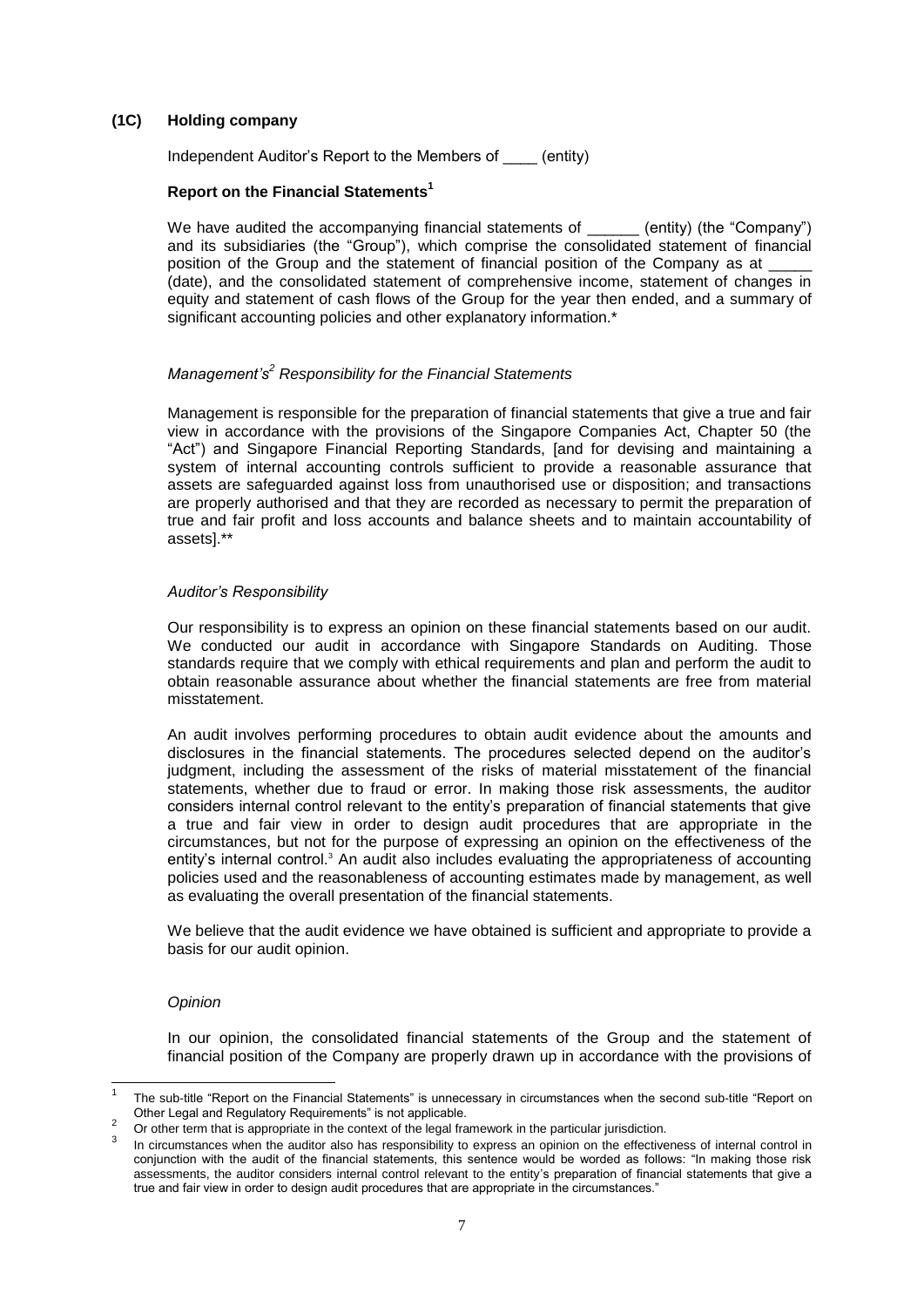the Act and Singapore Financial Reporting Standards so as to give a true and fair view of the state of affairs of the Group and of the Company as at (date) and of the results, changes in equity and cash flows of the Group for the year ended on that date.\*

#### **Report on Other Legal and Regulatory Requirements**

In our opinion, the accounting and other records required by the Act to be kept by the Company and by those subsidiaries incorporated in Singapore of which we are the auditors have been properly kept in accordance with the provisions of the Act.

*[Form and content of this section of the auditor's report will vary depending on the nature of the auditor's other reporting responsibilities.]*

 $(Firm)$ Public Accountants and Chartered Accountants Singapore \_\_\_\_\_\_\_\_\_\_\_\_\_\_\_\_\_\_\_\_\_\_\_ (Date)

These introductory and opinion paragraphs highlighted by an asterisk (\*) are appropriate where only the Company's statement of financial position is presented in accordance with the provisions of the Singapore Companies Act. These paragraphs may be modified for situations where the Company's statement of comprehensive income, statement of changes in equity or the complete set of financial statements<sup>4</sup> are also presented as follows:

(A) Where the statement of comprehensive income of the Company is also presented, the following paragraphs would be appropriate:

#### (Introductory paragraph)

We have audited the accompanying financial statements of \_\_\_\_\_\_ (entity) (the "Company") and its subsidiaries (the "Group"), which comprise the consolidated statement of financial position of the Group and the statement of financial position of the Company as at (date), the consolidated statement of comprehensive income, statement of changes in equity and statement of cash flows of the Group and the statement of comprehensive income of the Company for the year then ended, and a summary of significant accounting policies and other explanatory information.

#### (Opinion paragraph)

\_\_\_\_\_\_\_\_\_\_\_\_\_\_\_\_\_\_\_\_\_\_\_\_\_\_\_

In our opinion, the consolidated financial statements of the Group and the statement of financial position and statement of comprehensive income of the Company are properly drawn up in accordance with the provisions of the Act and Singapore Financial Reporting Standards so as to give a true and fair view of the state of affairs of the Group and of the Company as at \_\_\_\_\_\_\_\_\_\_\_\_ (date) and of the results, changes in equity and cash flows of the Group and the results of the Company for the year ended on that date.

<sup>4</sup> The complete set of financial statements includes the statement of financial position, statement of comprehensive income, statement of changes in equity, statement of cash flows and accounting policies and explanatory information.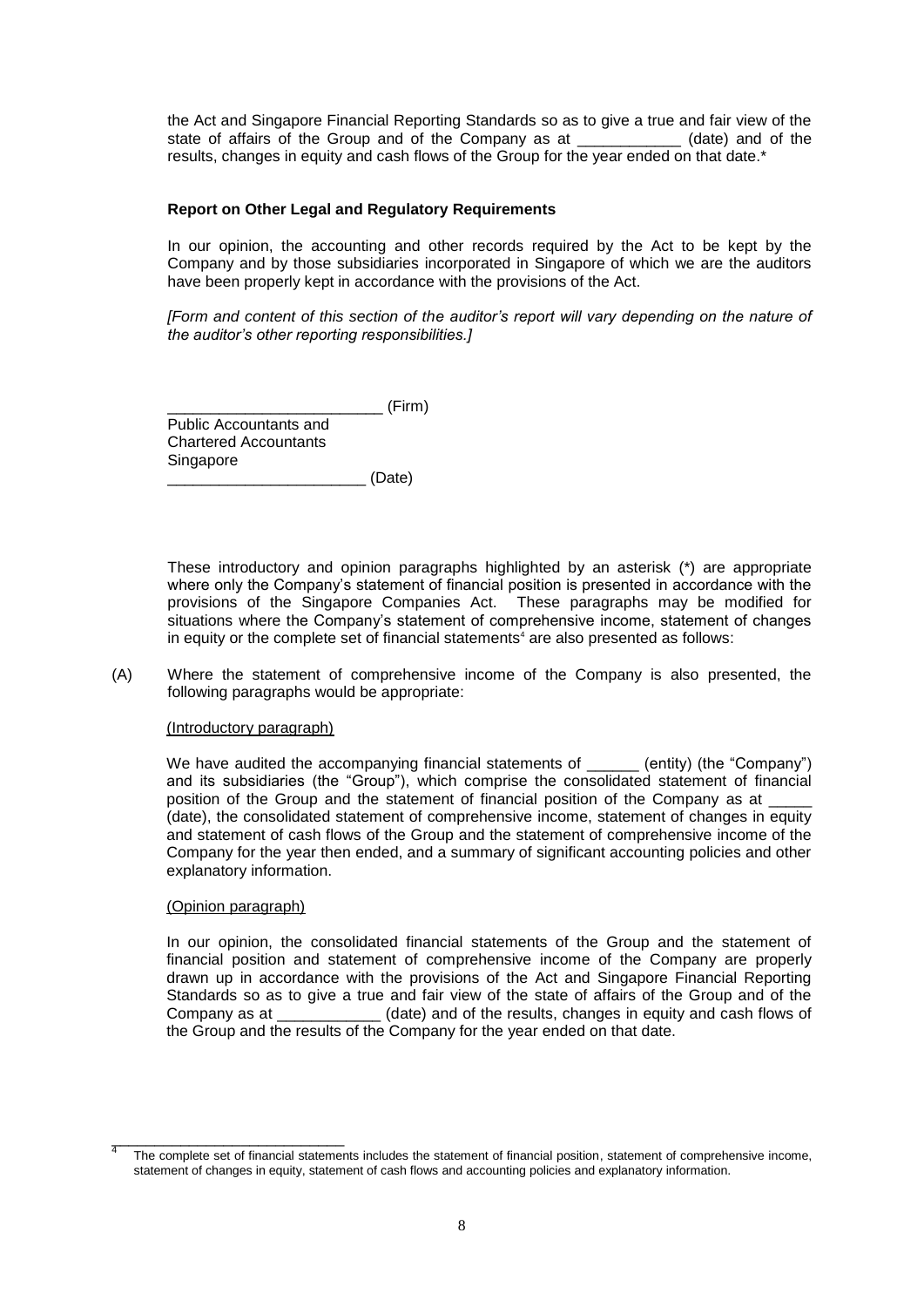(B) Where the statement of changes in equity of the Company is also presented, the following paragraphs would be appropriate:

#### (Introductory paragraph)

We have audited the accompanying financial statements of \_\_\_\_\_\_ (entity) (the "Company") and its subsidiaries (the "Group"), which comprise the consolidated statement of financial position of the Group and the statement of financial position of the Company as at (date), the consolidated statement of comprehensive income, statement of changes in equity and statement of cash flows of the Group and the statement of changes in equity of the Company for the year then ended, and a summary of significant accounting policies and other explanatory information.

#### (Opinion paragraph)

In our opinion, the consolidated financial statements of the Group and the statement of financial position and statement of changes in equity of the Company are properly drawn up in accordance with the provisions of the Act and Singapore Financial Reporting Standards so as to give a true and fair view of the state of affairs of the Group and of the Company as at (date) and of the results, changes in equity and cash flows of the Group and the changes in equity of the Company for the year ended on that date.

(C) Where the complete set of financial statements of the Company is presented, the following paragraphs would be appropriate:

#### (Introductory paragraph)

We have audited the accompanying financial statements of (entity) (the "Company") and its subsidiaries (the "Group"), which comprise the consolidated statement of financial position of the Group and the statement of financial position of the Company as at (date), the consolidated statement of comprehensive income, statement of changes in equity and statement of cash flows of the Group and the statement of comprehensive income, statement of changes in equity and statement of cash flows of the Company for the year then ended, and a summary of significant accounting policies and other explanatory information.

#### (Opinion paragraph)

In our opinion, the consolidated financial statements of the Group and the financial statements of the Company are properly drawn up in accordance with the provisions of the Act and Singapore Financial Reporting Standards so as to give a true and fair view of the state of affairs of the Group and of the Company as at \_\_\_\_\_\_\_\_\_\_\_\_ (date) and of the results, changes in equity and cash flows of the Group and of the Company for the year ended on that date.

#### \*\*Auditor's report for an audit of financial statements of a private company

The "Management's Responsibility for the Financial Statements" paragraph in the above illustration for a holding company is applicable to public companies and their subsidiaries (see section 199(2A) of the Singapore Companies Act, Chapter 50).

It is important to understand that internal control is the underlying bedrock for the fair preparation and presentation of financial statements of all entities. The way in which internal control is designed and implemented varies with an entity's size and complexity. Specifically, smaller entities may use less formal means and simpler processes and procedures to achieve their objectives. For example, smaller entities with active management involvement in the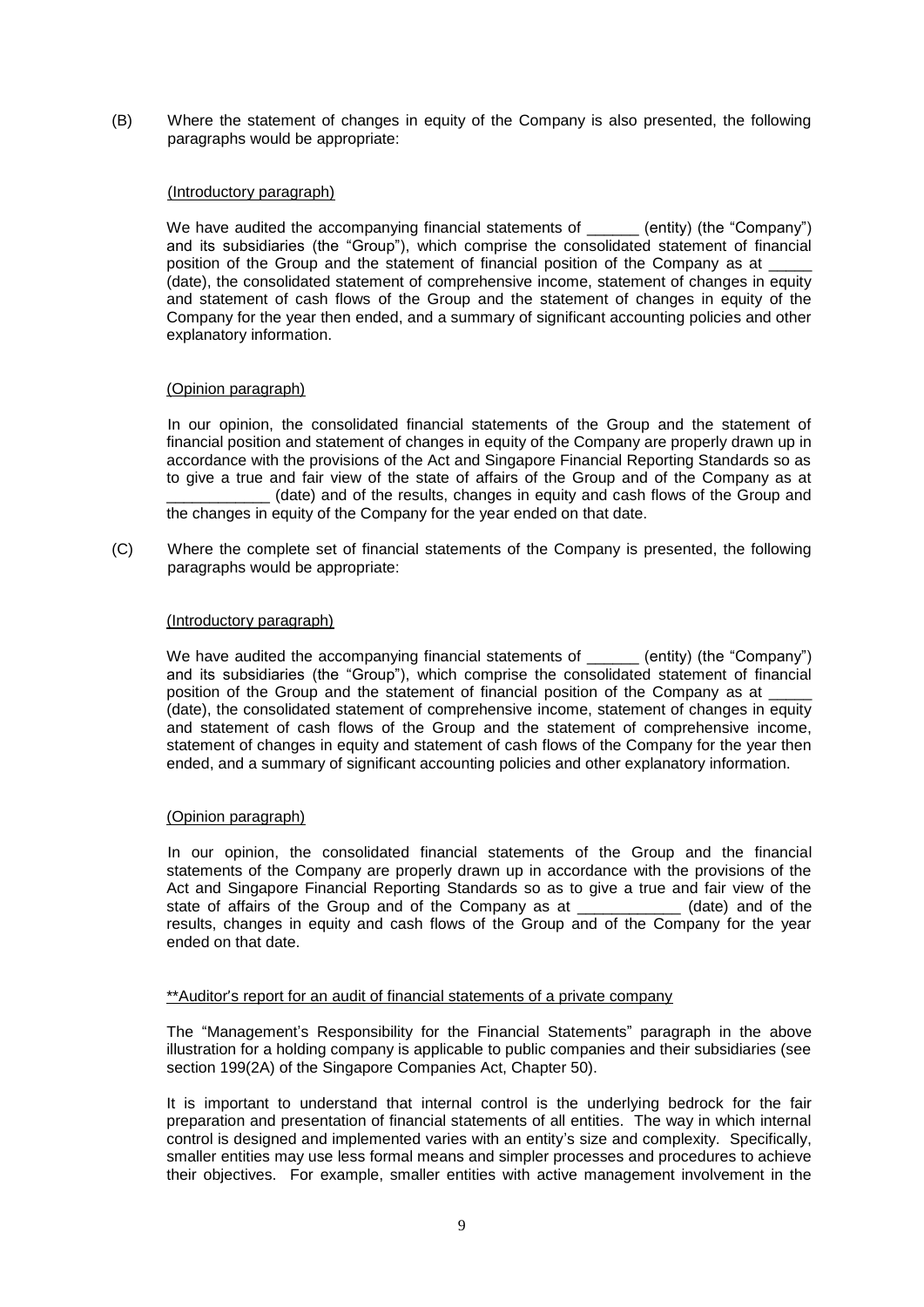financial reporting process may not have extensive descriptions of accounting procedures or detailed written policies.

For some entities, in particular very small entities, the owner-manager may perform functions, which in a larger entity would be regarded as belonging to several of the components of internal control. Therefore, the components of internal control may not be clearly distinguished within smaller entities, but their underlying purposes are equally valid.

Smaller entities often have fewer employees, which may limit the extent to which segregation of duties is practicable. However, for key areas, even in a very small entity, it can be practicable to implement some degree of segregation of duties or other form of unsophisticated but effective controls. The potential for override of controls by the ownermanager depends to a great extent on the control environment and in particular, the ownermanager's attitudes about the importance of internal control.

It is important that practitioners continue to communicate and educate their private company clients about the importance of internal control. As books, records and systems are an integral part of internal control (as defined in SSA 315 *Identifying and Assessing the Risks of Material Misstatement Through Understanding the Entity and its Environment*), practitioners should, as necessary, discuss with their private company clients the appropriateness of including the paragraph highlighted by a double asterisk (\*\*) in the independent auditor's report, which would be viewed positively from the corporate governance angle. Where a private company client of an audit practitioner does not accept the inclusion of the paragraph highlighted by a double asterisk (\*\*) in the independent auditor's report, the practitioner has to consider whether an unqualified audit opinion would still be appropriate in the circumstances.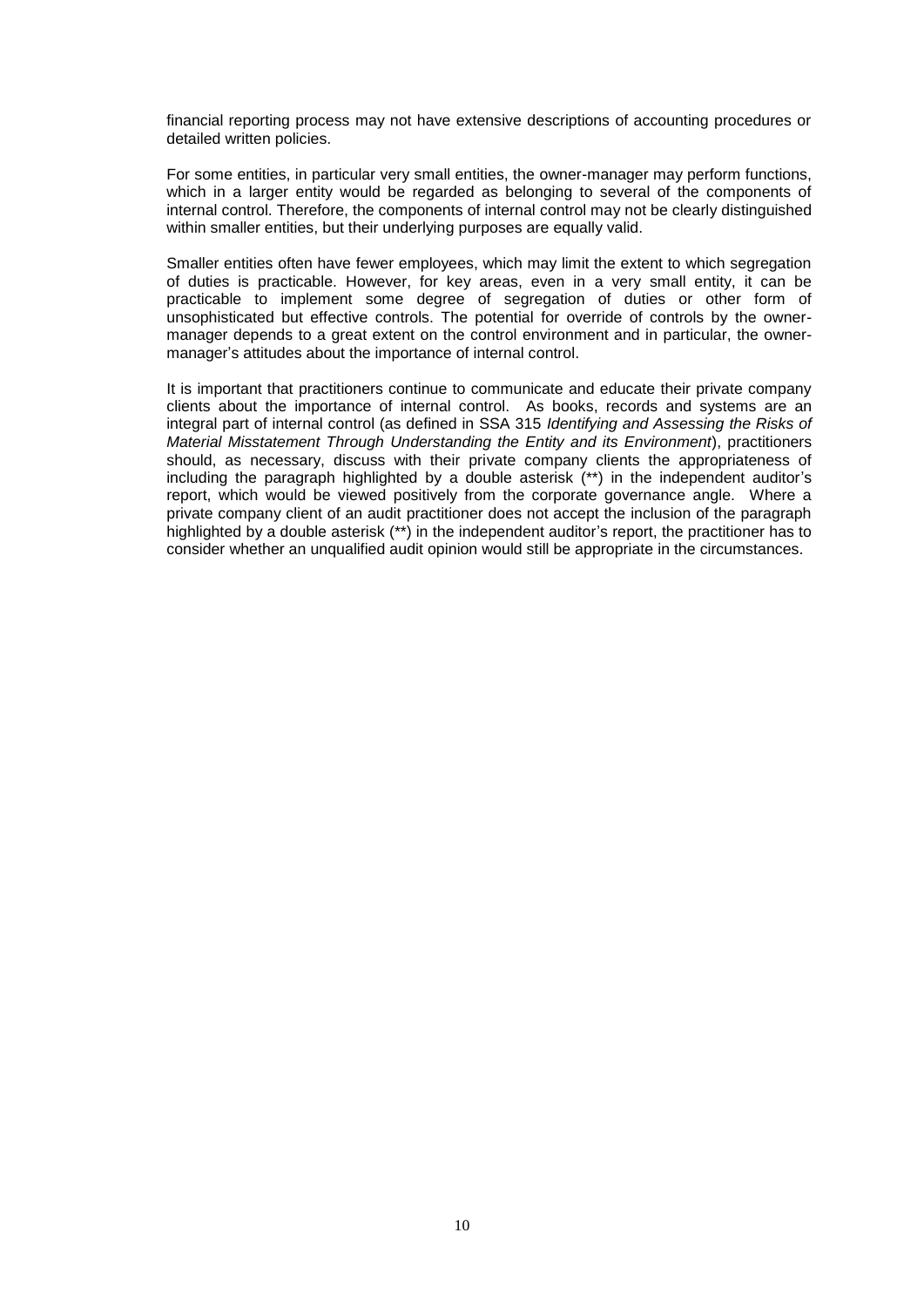#### **(1D) Branch of a foreign company**

Independent Auditor's Report to XYZ Company Limited

### **Report on the Financial Statements<sup>1</sup>**

We have audited the accompanying financial statements of the Singapore Operations of XYZ Company Limited (the "Branch"), pursuant to section 373 of the Singapore Companies Act, Chapter 50 (the "Act"). These financial statements comprise the statement of financial position as at \_\_\_\_\_ (date), and the statement of comprehensive income, statement of changes in head office account<sup>1a</sup> and statement of cash flows for the year then ended, and a summary of significant accounting policies and other explanatory information.

The Branch is a segment of XYZ Company Limited and is not a separately incorporated legal entity. The accompanying financial statements have been prepared from the records of the Branch and reflect only transactions recorded therein.

#### *Management's<sup>2</sup> Responsibility for the Financial Statements*

The Branch's management is responsible for the preparation of financial statements that give a true and fair view in accordance with the provisions of the Act and Singapore Financial Reporting Standards, and for devising and maintaining a system of internal accounting controls sufficient to provide a reasonable assurance that assets are safeguarded against loss from unauthorised use or disposition; and transactions are properly authorised and that they are recorded as necessary to permit the preparation of true and fair profit and loss accounts and balance sheets and to maintain accountability of assets.

#### *Auditor's Responsibility*

1

Our responsibility is to express an opinion on these financial statements based on our audit. We conducted our audit in accordance with Singapore Standards on Auditing. Those standards require that we comply with ethical requirements and plan and perform the audit to obtain reasonable assurance about whether the financial statements are free from material misstatement.

An audit involves performing procedures to obtain audit evidence about the amounts and disclosures in the financial statements. The procedures selected depend on the auditor's judgment, including the assessment of the risks of material misstatement of the financial statements, whether due to fraud or error. In making those risk assessments, the auditor considers internal control relevant to the entity's preparation of financial statements that give a true and fair view in order to design audit procedures that are appropriate in the circumstances, but not for the purpose of expressing an opinion on the effectiveness of the entity's internal control.<sup>3</sup> An audit also includes evaluating the appropriateness of accounting policies used and the reasonableness of accounting estimates made by management, as well as evaluating the overall presentation of the financial statements.

We believe that the audit evidence we have obtained is sufficient and appropriate to provide a basis for our audit opinion.

<sup>1</sup> The sub-title "Report on the Financial Statements" is unnecessary in circumstances when the second sub-title "Report on Other Legal and Regulatory Requirements" is not applicable.

<sup>1</sup>a The reference to the Statement of Changes in Head Office Account is for illustrative purposes and might not be applicable for some engagements. The notes to the financial statements could address special items like Other Reserves.  $\mathfrak{p}$ 

Or other term that is appropriate in the context of the legal framework in the particular jurisdiction

<sup>3</sup> In circumstances when the auditor also has responsibility to express an opinion on the effectiveness of internal control in conjunction with the audit of the financial statements, this sentence would be worded as follows: "In making those risk assessments, the auditor considers internal control relevant to the entity's preparation of financial statements that give a true and fair view in order to design audit procedures that are appropriate in the circumstances."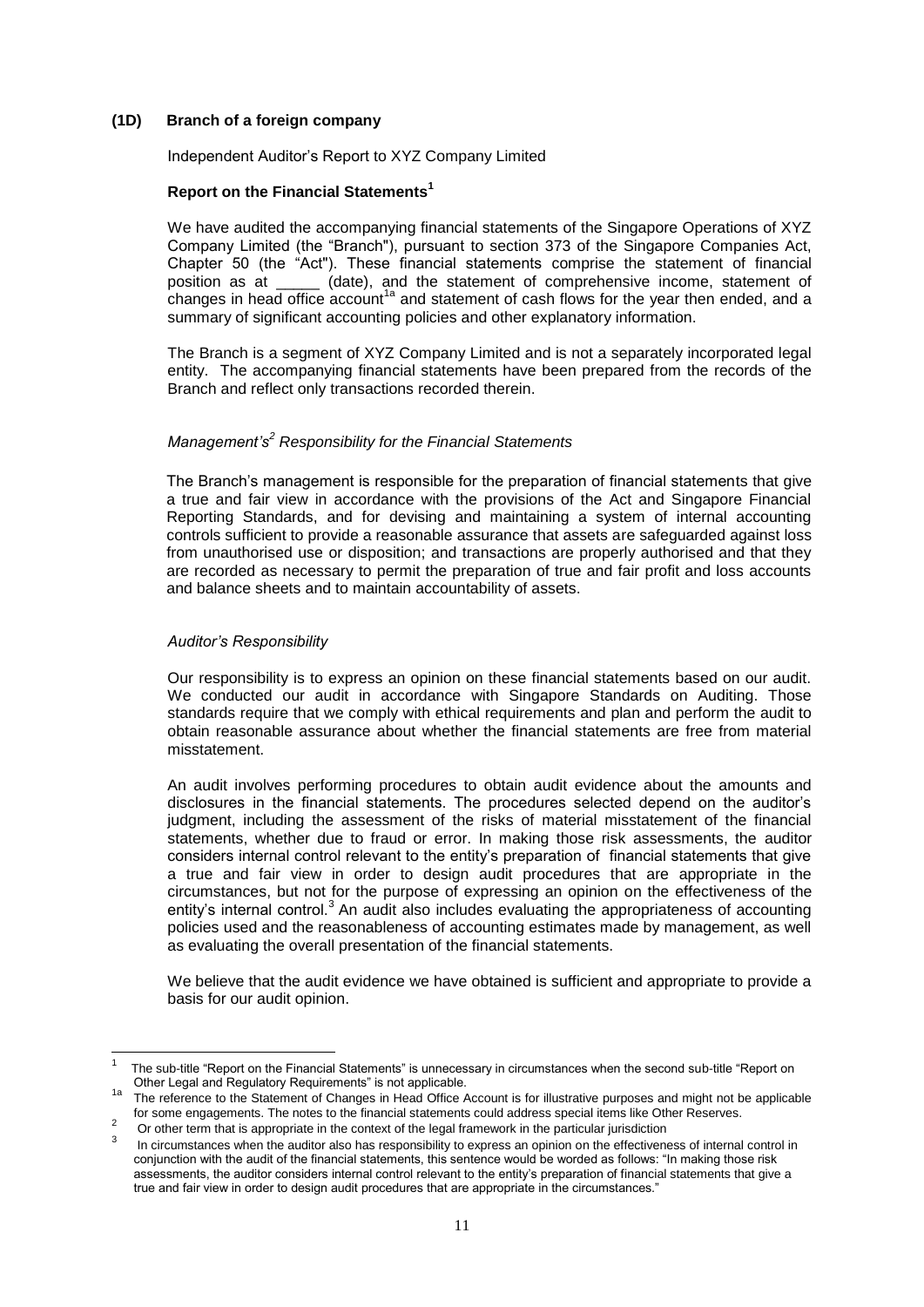#### *Opinion*

In our opinion, the financial statements are properly drawn up in accordance with the provisions of the Act and Singapore Financial Reporting Standards so as to give a true and fair view of the assets used in, and liabilities arising out of, the Branch's operations in Singapore as at  $\frac{1}{1}$  (date), and of the results, changes in head office account<sup>1a</sup> and cash flows of the Branch's operations in Singapore for the year ended on that date.

#### **Report on Other Legal and Regulatory Requirements**

In our opinion, the accounting and other records examined by us relating to the Branch's operations in Singapore have been properly kept in accordance with the provisions of the Act.

*[Form and content of this section of the auditor's report will vary depending on the nature of the auditor's other reporting responsibilities.]*

 $(Firm)$ Public Accountants and Chartered Accountants Singapore \_\_\_\_\_\_\_\_\_\_\_\_\_\_\_ (Date)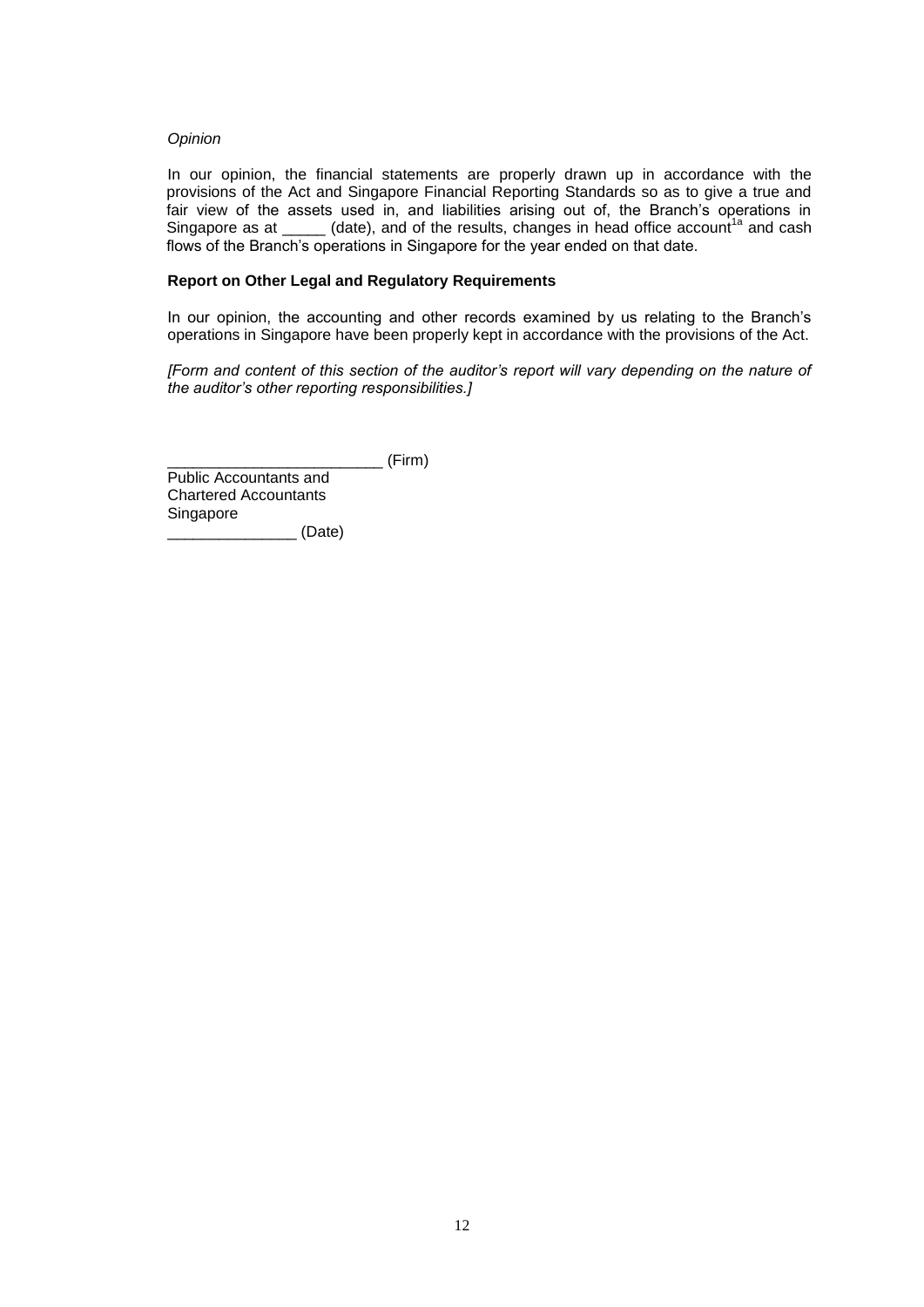#### **(1E) Bank**

-

Independent Auditor's Report to the Members of \_\_\_\_\_\_\_\_\_\_\_\_\_\_\_ (entity)

### **Report on the Financial Statements<sup>1</sup>**

We have audited the accompanying financial statements of \_\_\_\_\_\_ (entity) (the "Company"), which comprise the statement of financial position as at \_\_\_\_\_ (date), and the statement of comprehensive income, statement of changes in equity and statement of cash flows for the year then ended, and a summary of significant accounting policies and other explanatory information.

## *Management's<sup>2</sup> Responsibility for the Financial Statements*

Management is responsible for the preparation of financial statements that give a true and fair view in accordance with the provisions of the Singapore Companies Act, Chapter 50 (the "Act") and Singapore Financial Reporting Standards, and for devising and maintaining a system of internal accounting controls sufficient to provide a reasonable assurance that assets are safeguarded against loss from unauthorised use or disposition; and transactions are properly authorised and that they are recorded as necessary to permit the preparation of true and fair profit and loss accounts and balance sheets and to maintain accountability of assets.

#### *Auditor's Responsibility*

Our responsibility is to express an opinion on these financial statements based on our audit. We conducted our audit in accordance with Singapore Standards on Auditing. Those standards require that we comply with ethical requirements and plan and perform the audit to obtain reasonable assurance about whether the financial statements are free from material misstatement.

An audit involves performing procedures to obtain audit evidence about the amounts and disclosures in the financial statements. The procedures selected depend on the auditor's judgment, including the assessment of the risks of material misstatement of the financial statements, whether due to fraud or error. In making those risk assessments, the auditor considers internal control relevant to the entity's preparation of financial statements that give a true and fair view in order to design audit procedures that are appropriate in the circumstances, but not for the purpose of expressing an opinion on the effectiveness of the entity's internal control.<sup>3</sup> An audit also includes evaluating the appropriateness of accounting policies used and the reasonableness of accounting estimates made by management, as well as evaluating the overall presentation of the financial statements.

We believe that the audit evidence we have obtained is sufficient and appropriate to provide a basis for our audit opinion.

<sup>1</sup>  The sub-title "Report on the Financial Statements" is unnecessary in circumstances when the second sub-title "Report on Other Legal and Regulatory Requirements" is not applicable.

<sup>2</sup> Or other term that is appropriate in the context of the legal framework in the particular jurisdiction.

<sup>3</sup> In circumstances when the auditor also has responsibility to express an opinion on the effectiveness of internal control in conjunction with the audit of the financial statements, this sentence would be worded as follows: "In making those risk assessments, the auditor considers internal control relevant to the entity's preparation of financial statements that give a true and fair view in order to design audit procedures that are appropriate in the circumstances."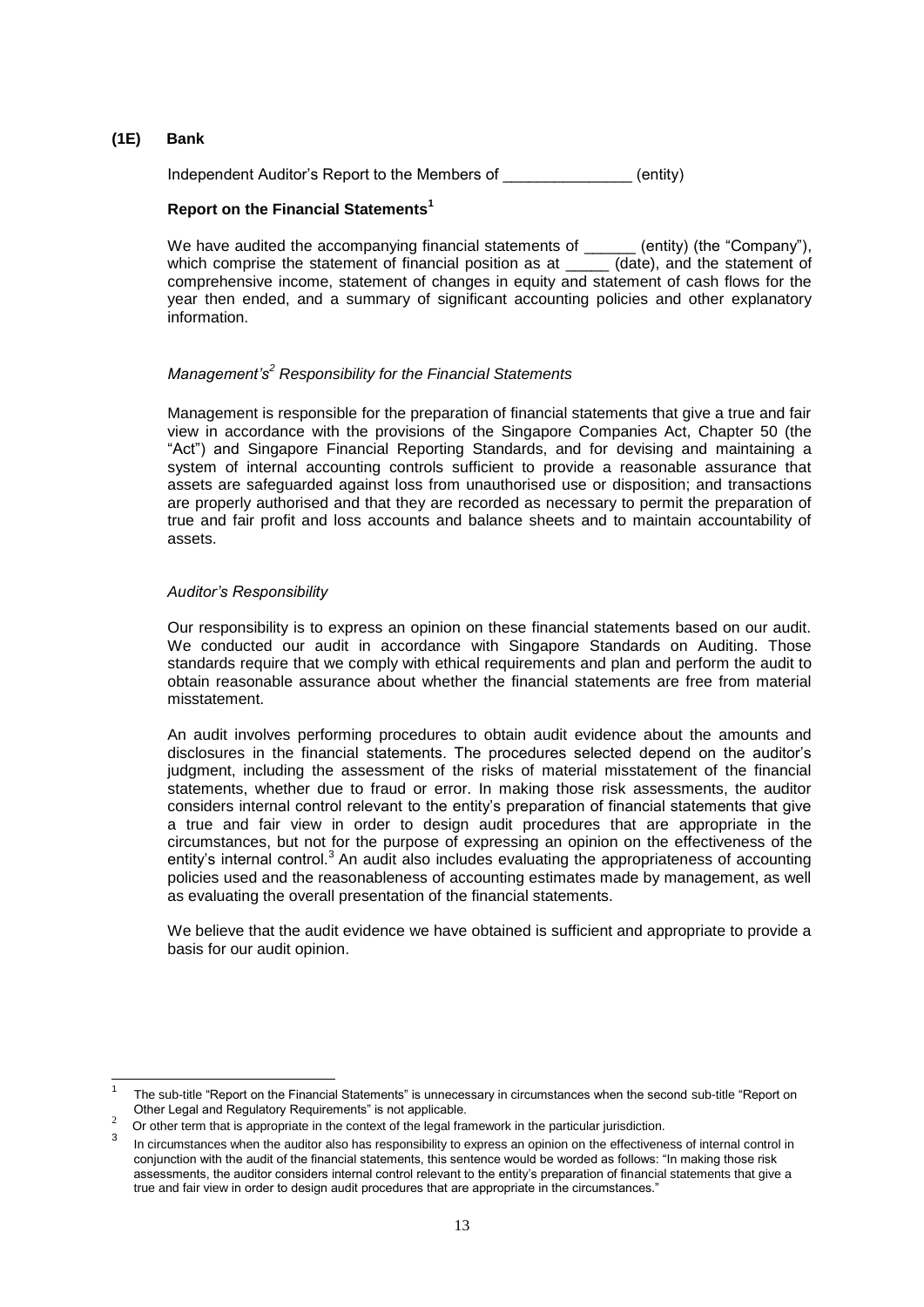#### *Opinion*

In our opinion, the financial statements are properly drawn up in accordance with the provisions of the Act and Singapore Financial Reporting Standards, [including the modification of the requirements of FRS 39 *Financial Instruments: Recognition and*  Measurement in respect of loan loss provisioning by Notice to Banks No. 612<sup>4</sup> "Credit Files, Grading and Provisioning" issued by the Monetary Authority of Singapore, $J^5$  so as to give a true and fair view of the state of affairs of the Company as at \_\_\_\_ (date) and of the results, changes in equity and cash flows of the Company for the year ended on that date.

#### **Report on Other Legal and Regulatory Requirements**

In our opinion, the accounting and other records required by the Act to be kept by the Company have been properly kept in accordance with the provisions of the Act.

*[Form and content of this section of the auditor's report will vary depending on the nature of the auditor's other reporting responsibilities.]*

 $(Firm)$ 

Public Accountants and Chartered Accountants Singapore \_\_\_\_\_\_\_\_\_\_\_\_\_ (Date)

Where the Bank has modified the application of the requirements of FRS 39 Financial Instruments: Recognition and Measurement in respect of loan loss provisioning by the requirements of Notice to Banks No. 612 "Credit Files, Grading and Provisioning" issued by the MAS, the notes to the financial statements should describe this. Suggested wordings are:

Note X: Basis of Preparation

1

The financial statements have been prepared in accordance with Singapore Financial Reporting Standards ("FRS") as required by the Singapore Companies Act, Chapter 50 (the "Act"). In accordance with Section 201(19) of the Act, the requirements of FRS 39 Financial Instruments: Recognition and Measurement in respect of loan loss provisioning are modified by the requirements of Notice to Banks No. 612 "Credit Files, Grading and Provisioning" issued by the Monetary Authority of Singapore.

<sup>4</sup>For Merchant Banks, the applicable reference will be Notice to Banks No. 1005 "Credit Files, Grading and Provisioning".

<sup>5</sup> The reference to MAS 612 is not required if the Bank has complied with the requirements of FRS 39.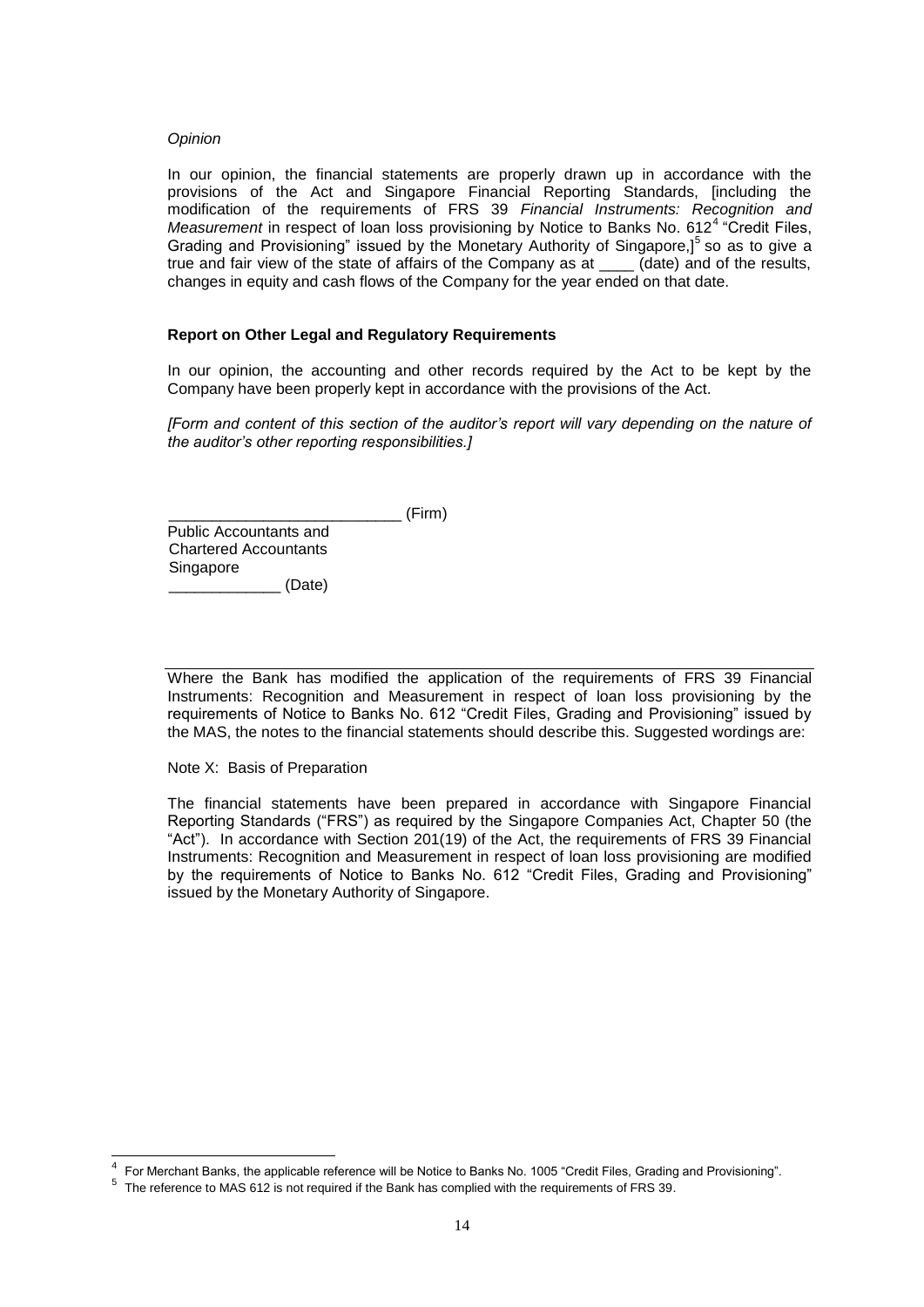### **(1F) Branch of a foreign bank**

Independent Auditor's Report to XYZ Banking Corporation

#### **Report on the Financial Statements<sup>1</sup>**

We have audited the accompanying financial statements of the Singapore Operations of XYZ Banking Corporation (the "Branch"), pursuant to section 373 of the Singapore Companies Act, Chapter 50 (the "Act"). These financial statements comprise the statement of financial position as at \_\_\_\_\_ (date), and the statement of comprehensive income, statement of changes in head office account<sup>2</sup> and statement of cash flows for the year then ended, and a summary of significant accounting policies and other explanatory information.

The Branch is a segment of XYZ Banking Corporation and is not a separately incorporated legal entity. The accompanying financial statements have been prepared from the records of the Branch and reflect only transactions recorded therein.

#### *Management's<sup>3</sup> Responsibility for the Financial Statements*

The Branch's management is responsible for the preparation of financial statements that give a true and fair view in accordance with the provisions of the Act and Singapore Financial Reporting Standards, and for devising and maintaining a system of internal accounting controls sufficient to provide a reasonable assurance that assets are safeguarded against loss from unauthorised use or disposition; and transactions are properly authorised and that they are recorded as necessary to permit the preparation of true and fair profit and loss accounts and balance sheets and to maintain accountability of assets.

#### *Auditor's Responsibility*

1

Our responsibility is to express an opinion on these financial statements based on our audit. We conducted our audit in accordance with Singapore Standards on Auditing. Those standards require that we comply with ethical requirements and plan and perform the audit to obtain reasonable assurance about whether the financial statements are free from material misstatement.

An audit involves performing procedures to obtain audit evidence about the amounts and disclosures in the financial statements. The procedures selected depend on the auditor's judgment, including the assessment of the risks of material misstatement of the financial statements, whether due to fraud or error. In making those risk assessments, the auditor considers internal control relevant to the entity's preparation of financial statements that give a true and fair view in order to design audit procedures that are appropriate in the circumstances, but not for the purpose of expressing an opinion on the effectiveness of the entity's internal control<sup>4</sup>. An audit also includes evaluating the appropriateness of accounting policies used and the reasonableness of accounting estimates made by management, as well as evaluating the overall presentation of the financial statements.

<sup>&</sup>lt;sup>1</sup> The sub-title "Report on the Financial Statements" is unnecessary in circumstances when the second sub-title "Report on Other Legal and Regulatory Requirements" is not applicable.

<sup>&</sup>lt;sup>2</sup> The reference to the Statement of Changes in Head Office Account is for illustrative purposes and might not be applicable for some engagements. The notes to the financial statements could address special items like Other Reserves.

<sup>&</sup>lt;sup>3</sup> Or other term that is appropriate in the context of the legal framework in the particular jurisdiction.

<sup>&</sup>lt;sup>4</sup> In circumstances when the auditor also has responsibility to express an opinion on the effectiveness of internal control in conjunction with the audit of the financial statements, this sentence would be worded as follows: "In making those risk assessments, the auditor considers internal control relevant to the entity's preparation of financial statements that give a true and fair view in order to design audit procedures that are appropriate in the circumstances."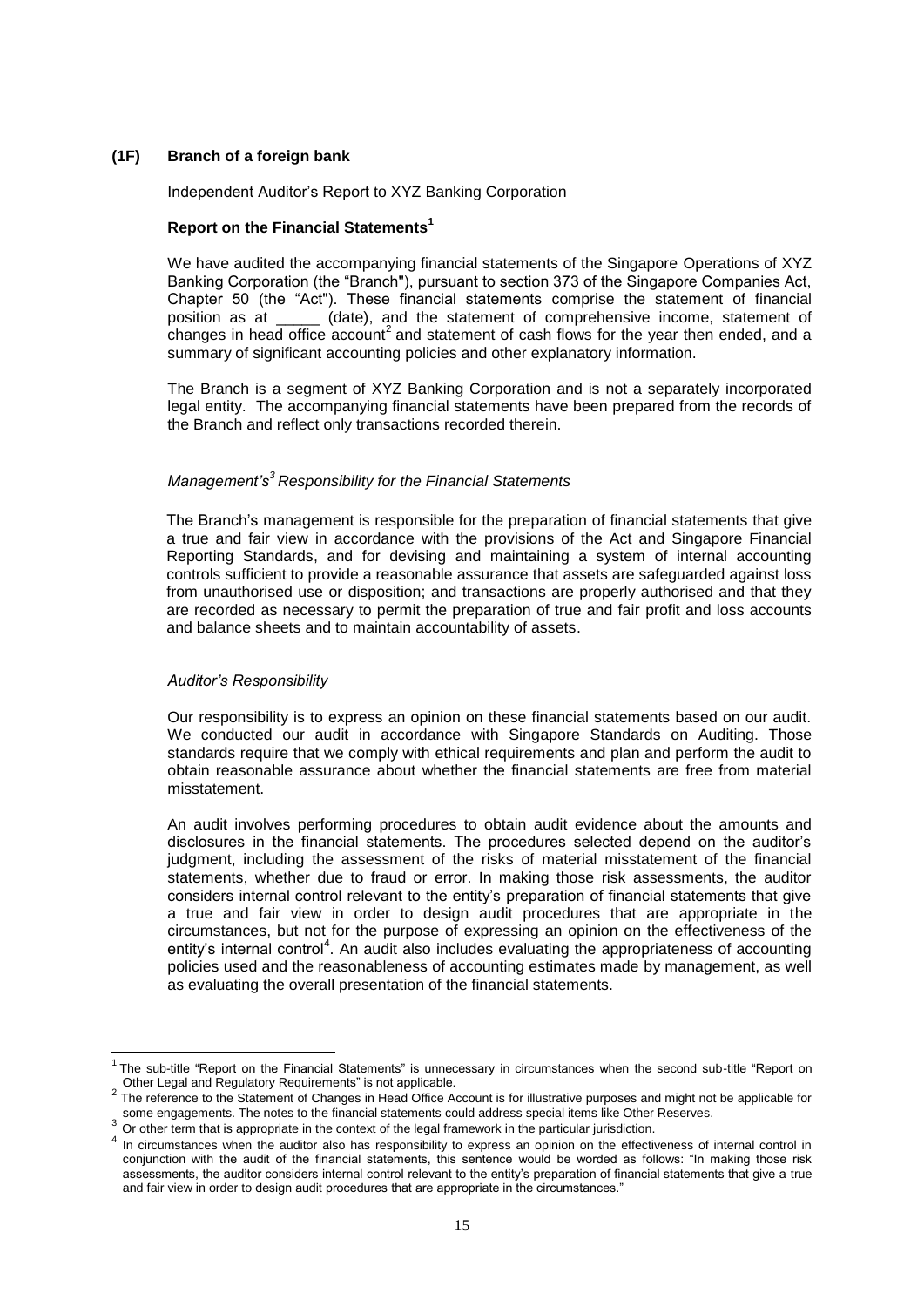We believe that the audit evidence we have obtained is sufficient and appropriate to provide a basis for our audit opinion. *Opinion*

In our opinion, the financial statements are properly drawn up in accordance with the provisions of the Act and Singapore Financial Reporting Standards, [including the modification of the requirements of FRS 39 *Financial Instruments: Recognition and Measurement* in respect of loan loss provisioning by Notice to Banks No. 612 "Credit Files, Grading and Provisioning" issued by the Monetary Authority of Singapore]<sup>5</sup> so as to give a true and fair view of the assets used in, and liabilities arising out of, the Branch's operations in Singapore as at \_\_\_\_\_ (date), and of the results, changes in head office account and cash flows of the Branch's operations in Singapore for the year ended on that date.

#### **Report on Other Legal and Regulatory Requirements**

In our opinion, the accounting and other records examined by us relating to the Branch's operations in Singapore have been properly kept in accordance with the provisions of the Act.

*[Form and content of this section of the auditor's report will vary depending on the nature of the auditor's other reporting responsibilities.]*

|                               | (Firm) |
|-------------------------------|--------|
| <b>Public Accountants and</b> |        |
| <b>Chartered Accountants</b>  |        |
| Singapore                     |        |
| (Date)                        |        |

Where the Singapore Branch has modified the application of the requirements of FRS 39 *Financial Instruments: Recognition and Measurement* in respect of loan loss provisioning by the requirements of Notice to Banks No. 612 "Credit Files, Grading and Provisioning" issued by the Monetary Authority of Singapore, the notes to the financial statements should describe this. Suggested wordings are:

Note X: Basis of Preparation

-

The financial statements have been prepared in accordance with Singapore Financial Reporting Standards ("FRS") as required by the Companies Act, Chapter 50 (the "Act"). In accordance with Section 201(19) of the Act, the requirements of FRS 39 *Financial Instruments: Recognition and Measurement* in respect of loan loss provisioning are modified by the requirements of Notice to Banks No. 612 "Credit Files, Grading and Provisioning" issued by the Monetary Authority of Singapore.

<sup>&</sup>lt;sup>5</sup> The reference to MAS 612 is not required if the Branch has complied with the requirements of FRS 39. Refer to Appendix 1D if there are no modifications to the opinion paragraph in the auditor's report.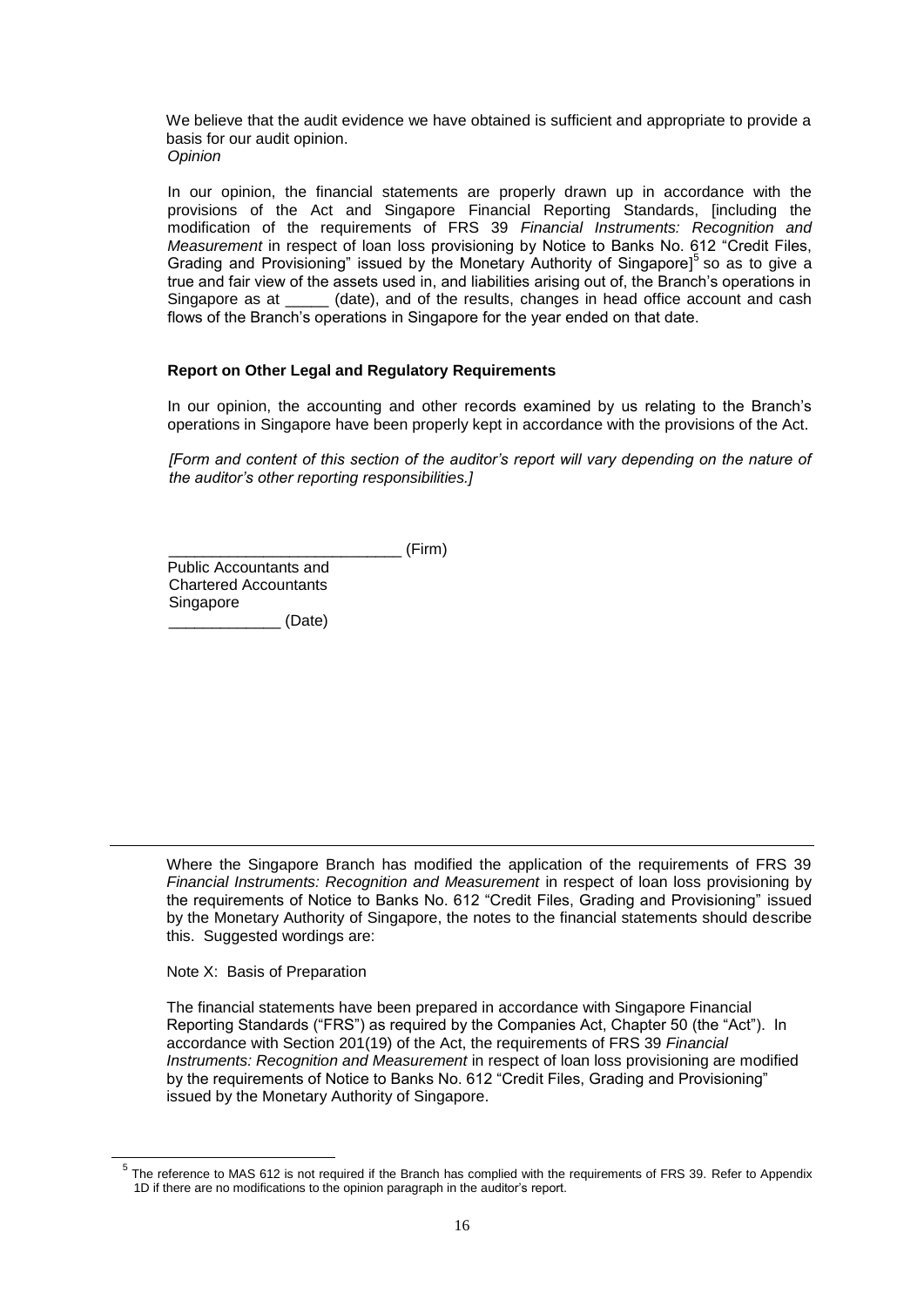#### **(1G) Foreign company**

Independent Auditor's Report to the Members of \_\_\_\_\_ (entity)

#### **Report on the Financial Statements<sup>1</sup>**

We have audited the accompanying financial statements of \_\_\_\_\_\_ (entity) (the "Company"), which comprise the statement of financial position as at \_\_\_\_\_\_ (date), and the statement of comprehensive income, statement of changes in equity and statement of cash flows for the year then ended, and a summary of significant accounting policies and other explanatory information.

## *Management's<sup>2</sup> Responsibility for the Financial Statements*

Management is responsible for the preparation and fair presentation of these financial statements in accordance with Singapore Financial Reporting Standards and for such internal control as management determines is necessary to enable the preparation of financial statements that are free from material misstatement, whether due to fraud or error.

#### *Auditor's Responsibility*

Our responsibility is to express an opinion on these financial statements based on our audit. We conducted our audit in accordance with Singapore Standards on Auditing. Those standards require that we comply with ethical requirements and plan and perform the audit to obtain reasonable assurance about whether the financial statements are free from material misstatement.

An audit involves performing procedures to obtain audit evidence about the amounts and disclosures in the financial statements. The procedures selected depend on the auditor's judgment, including the assessment of the risks of material misstatement of the financial statements, whether due to fraud or error. In making those risk assessments, the auditor considers internal control relevant to the entity's preparation and fair presentation of the financial statements in order to design audit procedures that are appropriate in the circumstances, but not for the purpose of expressing an opinion on the effectiveness of the entity's internal control.<sup>3</sup> An audit also includes evaluating the appropriateness of accounting policies used and the reasonableness of accounting estimates made by management, as well as evaluating the overall presentation of the financial statements.

We believe that the audit evidence we have obtained is sufficient and appropriate to provide a basis for our audit opinion.

#### *Opinion*

1

In our opinion, the financial statements are properly drawn up in accordance with Singapore Financial Reporting Standards so as to present fairly, in all material respects, the financial position of the Company as at \_\_\_\_\_\_\_(date) and its financial performance and its cash flows for the year ended on that date.

<sup>1</sup> The sub-title "Report on the Financial Statements" is unnecessary in circumstances when the second sub-title "Report on Other Legal and Regulatory Requirements" is not applicable.

<sup>2</sup> Or other term that is appropriate in the context of the legal framework in the particular jurisdiction.

<sup>3</sup> In circumstances when the auditor also has responsibility to express an opinion on the effectiveness of internal control in conjunction with the audit of the financial statements, this sentence would be worded as follows: "In making those risk assessments, the auditor considers internal control relevant to the entity's preparation and fair presentation of the financial statements in order to design audit procedures that are appropriate in the circumstances."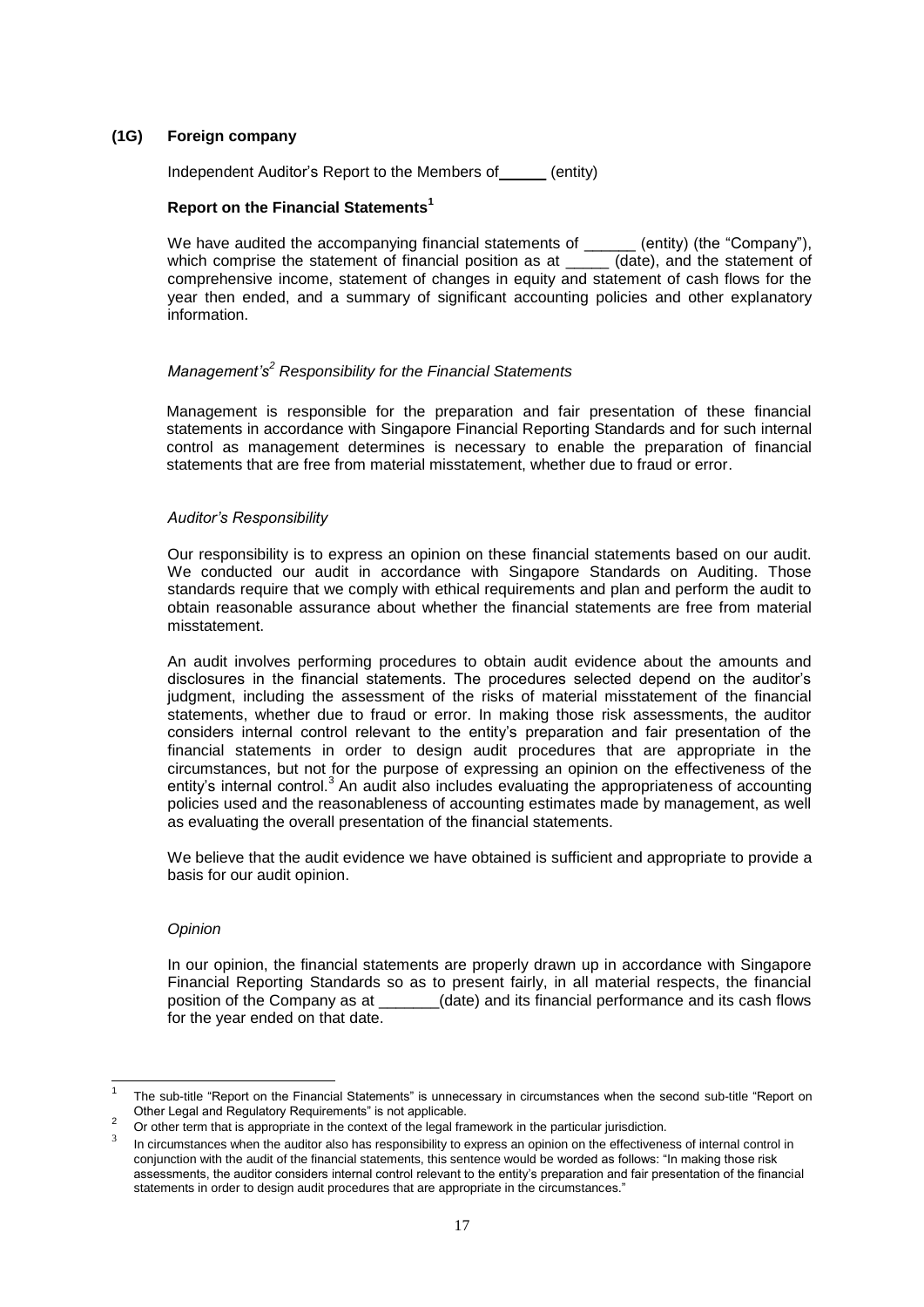## **Report on Other Legal and Regulatory Requirements**

*[Form and content of this section of the auditor's report will vary depending on the nature of the auditor's other reporting responsibilities.]*

 $\equiv$  (Firm) Public Accountants and Chartered Accountants Singapore \_\_\_\_\_\_\_\_\_\_\_\_\_\_\_\_\_\_\_\_\_\_ (Date)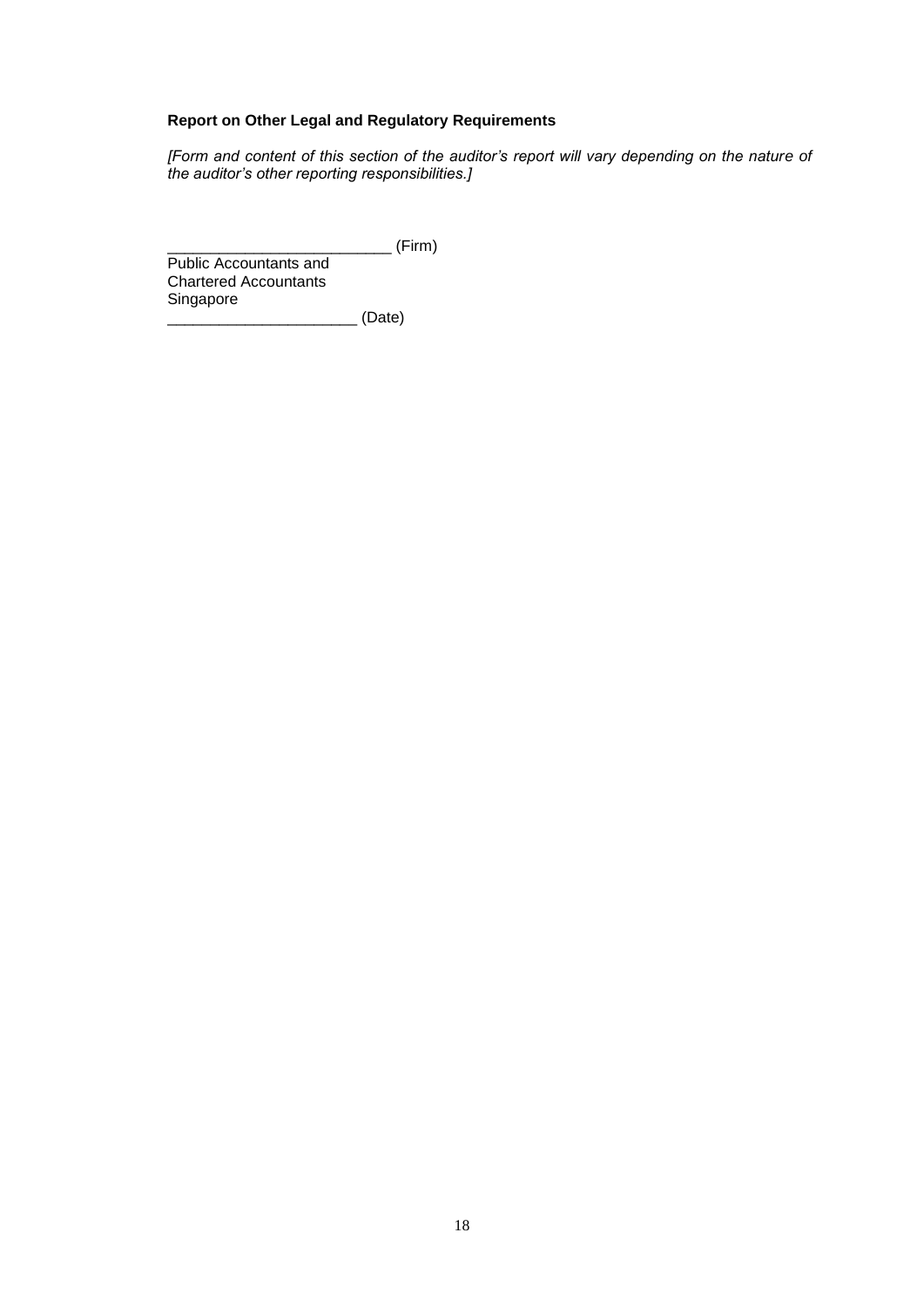## **(1H) Society**

Independent Auditor's Report to the Members of  $(Society)$ 

(Registered under the Societies Act, Chapter 311)

### **Report on the Financial Statements<sup>1</sup>**

We have audited the accompanying financial statements of  $\qquad \qquad$  (society) (the "Society") which comprise the statement of financial position as at \_\_\_\_\_ (date), and the statement of comprehensive income, statement of changes in equity and statement of cash flows for the year then ended, and a summary of significant accounting policies and other explanatory information.

#### *Management's Responsibility for the Financial Statements*

Management is responsible for the preparation and fair presentation of these financial statements in accordance with the Singapore Financial Reporting Standards and the Societies Act, and for such internal control as management determines is necessary to enable the preparation of financial statements that are free from material misstatement, whether due to fraud or error.

#### *Auditor's Responsibility*

Our responsibility is to express an opinion on these financial statements based on our audit. We conducted our audit in accordance with Singapore Standards on Auditing. Those standards require that we comply with ethical requirements and plan and perform the audit to obtain reasonable assurance about whether the financial statements are free from material misstatement.

An audit involves performing procedures to obtain audit evidence about the amounts and disclosures in the financial statements. The procedures selected depend on the auditor's judgment, including the assessment of the risks of material misstatement of the financial statements, whether due to fraud or error. In making those risk assessments, the auditor considers internal control relevant to the entity's preparation and fair presentation of the financial statements in order to design audit procedures that are appropriate in the circumstances, but not for the purpose of expressing an opinion on the effectiveness of the entity's internal control. An audit also includes evaluating the appropriateness of accounting policies used and the reasonableness of accounting estimates made by management, as well as evaluating the overall presentation of the financial statements.

We believe that the audit evidence we have obtained is sufficient and appropriate to provide a basis for our audit opinion.

#### *Opinion*

In our opinion, the financial statements are properly drawn up in accordance with the Singapore Financial Reporting Standards so as to present fairly, in all material respects, the state of affairs of the Society as at \_\_\_\_\_\_\_ (date) and the results, changes in equity and cash flows of the Society for the year ended on that date. **Report on Other Legal and Regulatory Requirements**

In our opinion:

-

<sup>1</sup> The sub-title "Report on the Financial Statements" is unnecessary in circumstances when the second sub-title "Report on Other Legal and Regulatory Requirements" is not applicable.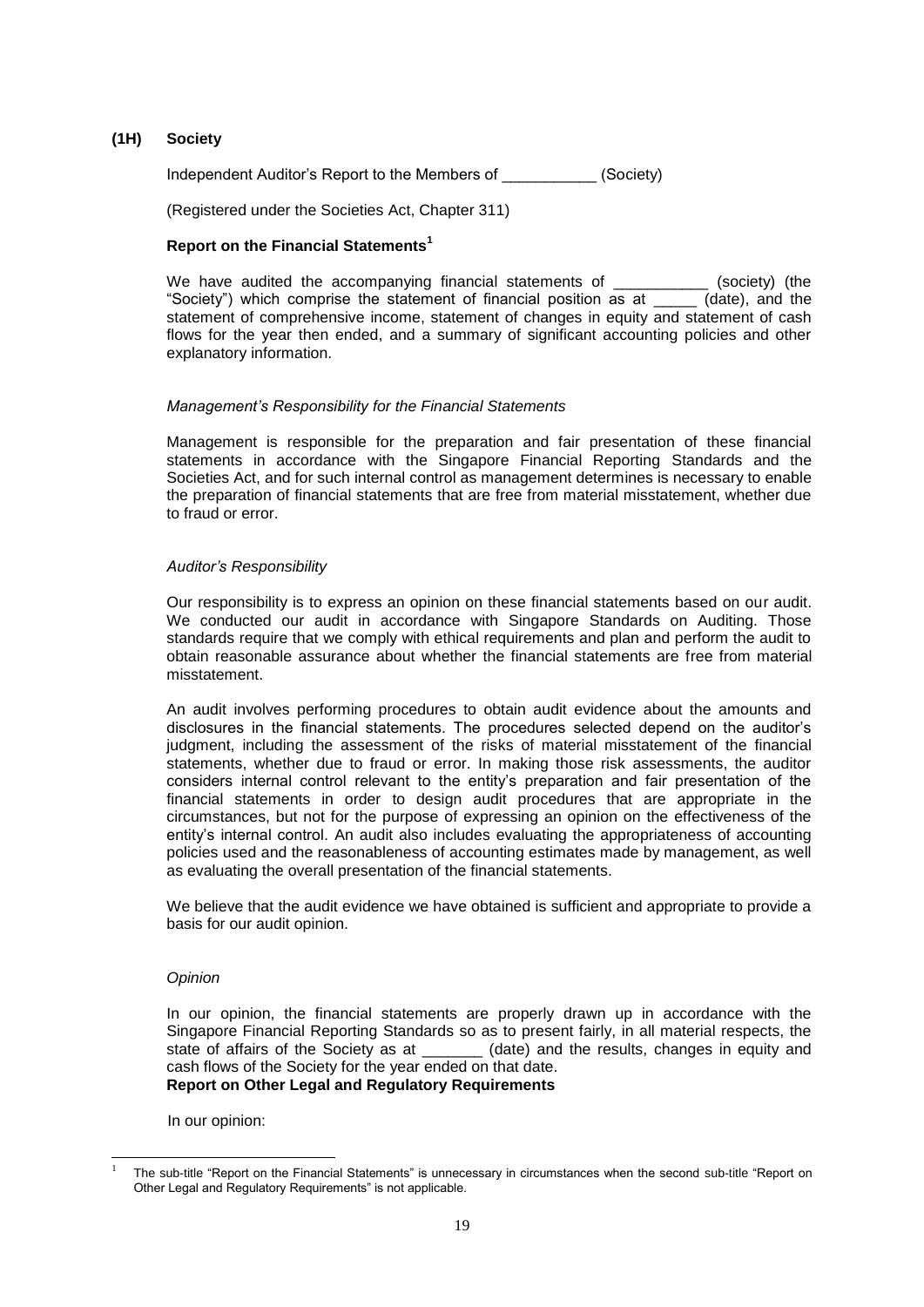- (a) The accounting and other records required by the regulations enacted under the Societies Act to be kept by the Society have been properly kept in accordance with those regulations; and
- (b) [the fund-raising appeal held during the period \_\_\_\_\_\_\_\_\_ to \_\_\_\_\_\_\_\_\_ has been carried out in accordance with regulation 6 of the Societies Regulations issued under the Societies Act Chapter 311 and proper accounts and other records have been kept of the fund-raising appeal]\*.

*[Form and content of this section of the auditor's report will vary depending on the nature of the auditor's other reporting responsibilities.]*

 $_{-}$  (Firm) Public Accountants and Chartered Accountants Singapore  $\Box$  (Date)

financial period.

\* To delete if there had been no fund-raising appeal conducted by the Society during the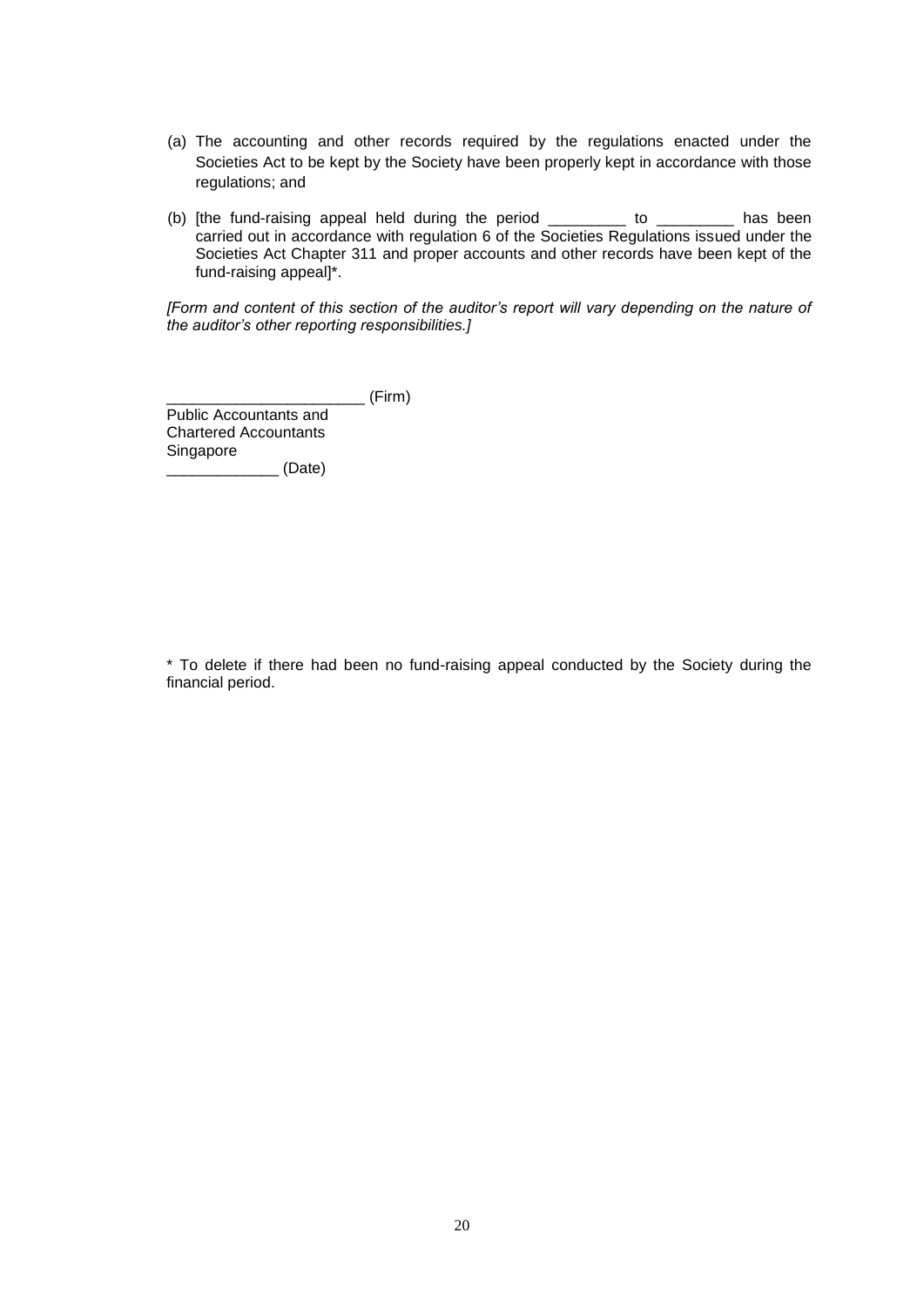## **(1I) Charity (Company Limited by Guarantee)**

Independent Auditor's Report to \_\_\_\_\_\_\_\_ (Charity)

This illustrative report is for the situation where the Charity is incorporated as a Company limited by guarantee. The Charity is also registered under the Charities Act, Chapter 37. Where the Charity is not incorporated as a Company under the Singapore Companies Act, refer to Appendix 1A Non- incorporated entity for a sample of the auditor's report to be issued.

#### *Report on the Financial Statements<sup>1</sup>*

We have audited the accompanying financial statements of \_\_\_\_\_\_ (the "Charity"), which comprise the [statement of financial position/balance sheet\*] as at \_\_\_\_\_ (date), and the [statement of comprehensive income/statement of financial activities\*], statement of changes in equity\* and statement of cash flows for the year then ended, and a summary of significant accounting policies and other explanatory information.

#### Management's Responsibility for the Financial Statements

Management is responsible for the preparation of financial statements that give a true and fair view in accordance with the provisions of the Singapore Companies Act, Chapter 50 (the "Act"), the Singapore Charities Act, Chapter 37 (the "Charities Act") and [Singapore Financial Reporting Standards<sup>2</sup>, and for devising and maintaining a system of internal accounting controls sufficient to provide a reasonable assurance that assets are safeguarded against loss from unauthorised use or disposition; and transactions are properly authorised and that they are recorded as necessary to permit the preparation of true and fair profit and loss accounts and balance sheets and to maintain accountability of assets.

#### Auditor's Responsibility

Our responsibility is to express an opinion on these financial statements based on our audit. We conducted our audit in accordance with Singapore Standards on Auditing. Those standards require that we comply with ethical requirements and plan and perform the audit to obtain reasonable assurance about whether the financial statements are free from material misstatement.

An audit involves performing procedures to obtain audit evidence about the amounts and disclosures in the financial statements. The procedures selected depend on the auditor's judgment, including the assessment of the risks of material misstatement of the financial statements, whether due to fraud or error. In making those risk assessments, the auditor considers internal control relevant to the entity's preparation and fair presentation of the financial statements in order to design audit procedures that are appropriate in the circumstances, but not for the purpose of expressing an opinion on the effectiveness of the entity's internal control. An audit also includes evaluating the appropriateness of accounting policies used and the reasonableness of accounting estimates made by management, as well as evaluating the overall presentation of the financial statements.

We believe that the audit evidence we have obtained is sufficient and appropriate to provide a basis for our audit opinion.

\* To delete where inapplicable.

 $\overline{a}$ <sup>1</sup> The sub-title "Report on the Financial Statements" is unnecessary in circumstances when the second sub-title "Report on Other Legal and Regulatory Requirements" is not applicable.

This may be changed to Charities Accounting Standards if applicable.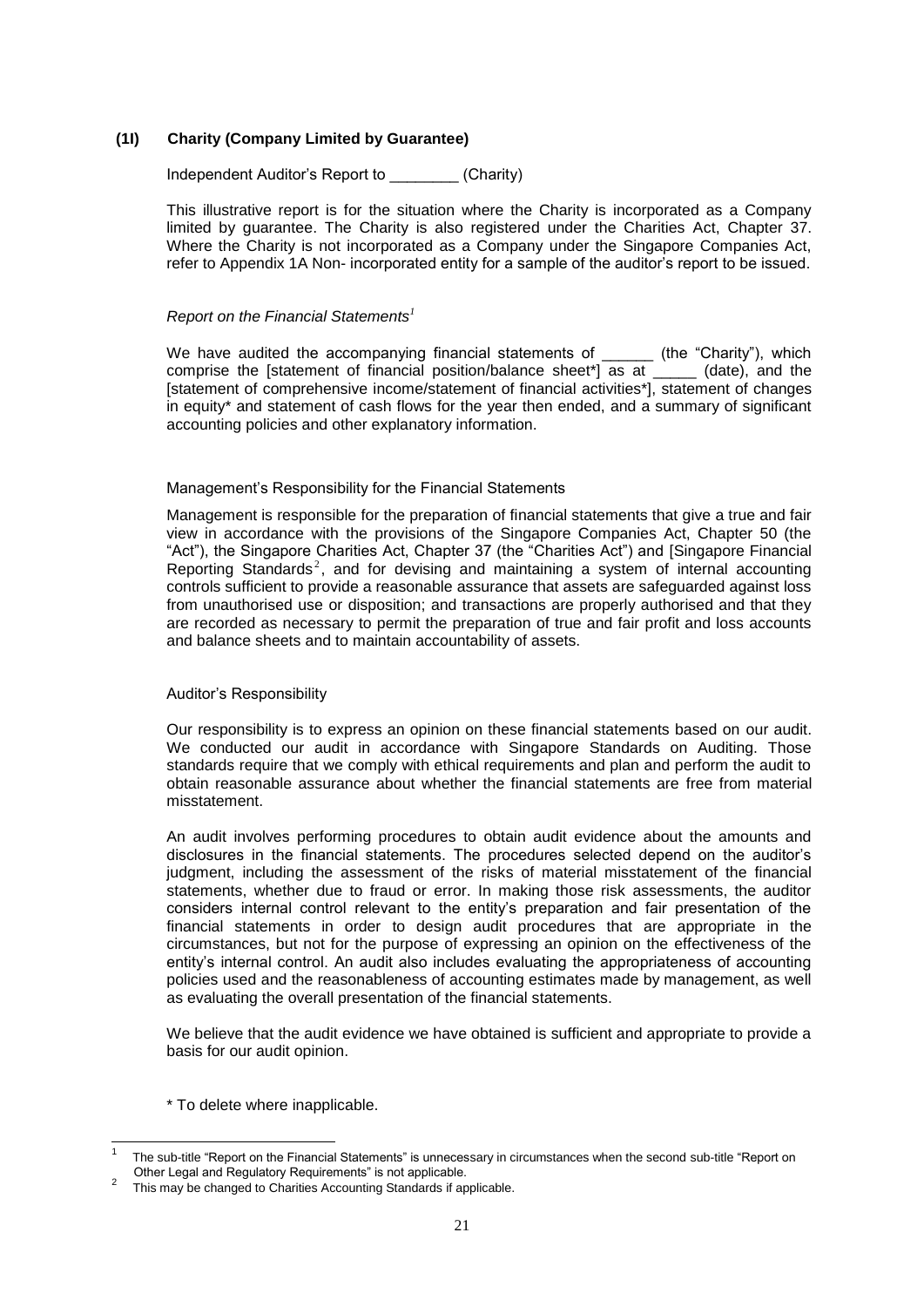#### **Opinion**

In our opinion, the financial statements are properly drawn up in accordance with the provisions of the Act, the Charities Act and Singapore Financial Reporting Standards<sup>2</sup> so as to give a true and fair view of the state of affairs of the Charity as at \_\_\_\_\_ (date) and the results, changes in equity and cash flows of the Charity for the year ended on that date.

### *Report on Other Legal and Regulatory Requirements*

In our opinion, the accounting and other records required by the Act to be kept by the Charity have been properly kept in accordance with the provisions of the Act.

[Where the Charity has IPC status<sup>3</sup>:

During the course of our audit, nothing has come to our attention that causes us to believe that during the year:

a. The use of the donation moneys was not in accordance with the objectives of the Charity as required under regulation 16 of the Charities (Institutions of a Public Character) Regulations; and

b. The Charity has not complied with the requirements of regulation 15 (Fund-raising expenses) of the Charities (Institutions of a Public Character) Regulations\*]

## Or

-

[Where the Charity does not have IPC status but conducts fund-raising activities<sup>3</sup>:

During the course of our audit, nothing has come to our attention that causes us to believe that during the year the Charity has not complied with the requirements of Regulation 7 of the Charities (Fund- Raising Appeals) Regulations.\*]

| <b>Public Accountants and</b> |
|-------------------------------|
| <b>Chartered Accountants</b>  |
| Singapore                     |
| (Date)                        |

 $(Firm)$ 

\* To delete where inapplicable.

<sup>3</sup> This section needs to be tailored according to the specific legislation requirements that are applicable to the Charity. The form and content of this section will vary depending on the nature of the auditor's other reporting responsibilities.

In this illustration, it is assumed that the Charity is incorporated as a Company limited by guarantee under the Singapore Companies Act. Where it is also awarded the IPC status, the auditor has additional reporting responsibilities set out in the Singapore Companies Act and the Charities (Institutions of a Public Character) Regulations.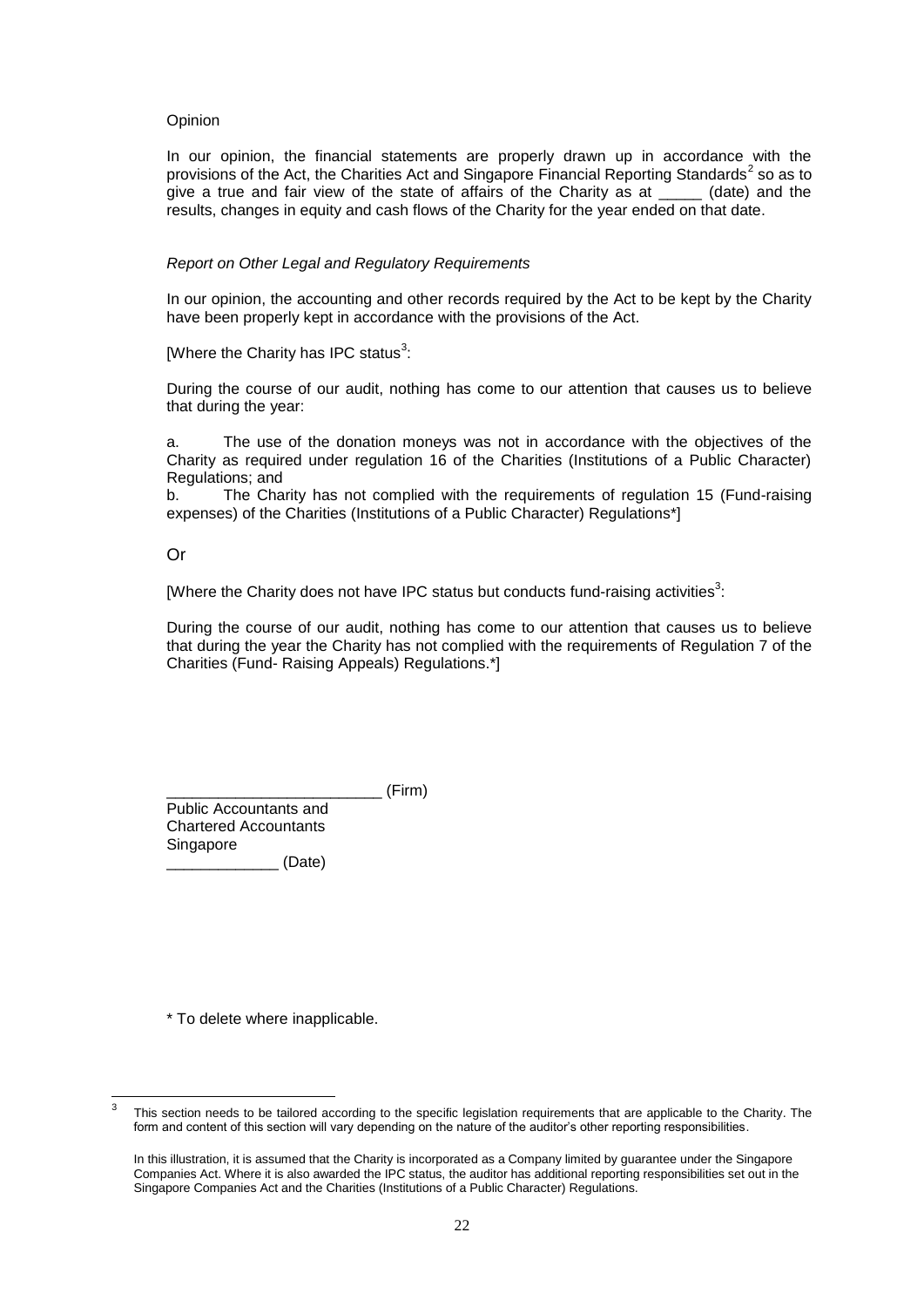## *APPENDIX 2*

## **Sample Independent Auditor's Reports- Examples of Reports on Special Purpose Audits**

#### **(2A) Approved International Shipping Enterprise Scheme**

The Board of Directors [Company name] [Company Address]

Attention: <Name of Director>

#### **INDEPENDENT AUDITOR'S REPORT ON THE EXPENDITURE INCURRED UNDER THE MARITIME SECTOR INCENTIVE – APPROVED INTERNATIONAL SHIPPING ENTERPRISE ("MSI-AIS") AWARD DURING THE PERIOD FROM [DATE] TO [DATE]**

Dear <Sir /Mdm>

We have audited the amounts stated in the column titled "Local Actual Business Spending" as shown in the attached Statement of Actual Business Spending ("Statement") of <Name of Company> (the "Company") for the qualifying period from <Date to Date>. The Statement has been prepared by management based on the terms and conditions of the MSI-AIS Award granted to the Company with effect from [date] and as set out in the "Basis of preparation" attached as Appendix 1.

#### *Management's Responsibility for the Statement*

Management is responsible for the preparation of the Statement in accordance with the Basis of preparation, and for such internal control as management determines is necessary to enable the preparation of the Statement that is free from material misstatement, whether due to fraud or error.

#### *Auditor's Responsibility*

Our responsibility is to express an opinion on the amounts stated in the column titled "Local Actual Business Spending" as shown in the Statement based on our audit. We conducted our audit in accordance with Singapore Standards on Auditing. Those standards require that we comply with ethical requirements and plan and perform the audit to obtain reasonable assurance about whether the amounts stated in the column titled "Local Actual Business Spending" as shown in the attached Statement are free from material misstatement.

An audit involves performing procedures to obtain audit evidence about the amounts and disclosures in the Statement. The procedures selected depend on the auditor's judgment, including the assessment of the risks of material misstatement of the Statement, whether due to fraud or error. In making those risk assessments, the auditor considers internal control relevant to the entity's preparation of the Statement in order to design audit procedures that are appropriate in the circumstances, but not for the purpose of expressing an opinion on the effectiveness of the entity's internal control. An audit also includes evaluating the appropriateness of accounting policies used and the reasonableness of accounting estimates, if any, made by management, as well as evaluating the overall presentation of the Statement.

We believe that the audit evidence we have obtained is sufficient and appropriate to provide a basis for our audit opinion.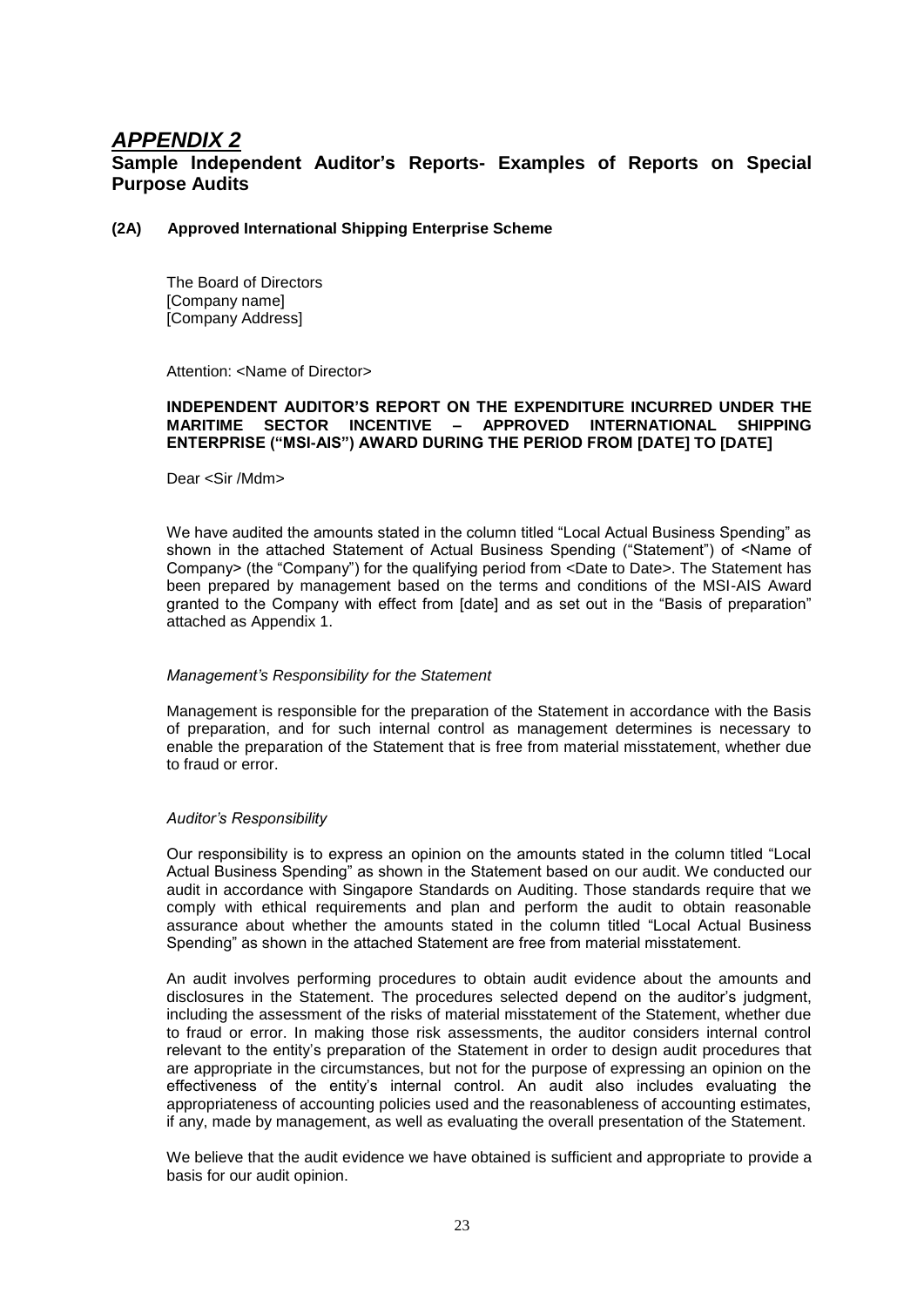#### *Opinion*

In our opinion, the amounts stated in the column titled "Local Actual Business Spending" totalling <LBS amount> for the qualifying period from [date] to [date] in the Statement have been prepared, in all material respects, in accordance with the "Basis of preparation" as stated in Appendix 1.

#### *Basis of Accounting and Restriction on Distribution and Use*

Without modifying our opinion, we draw attention to the "Basis of preparation" as stated in Appendix 1, which describes the basis of accounting. The Statement is prepared to assist the Company to meet the requirements of the Maritime and Port Authority of Singapore ("the MPA"). As a result, the Statement may not be suitable for another purpose. Our report is intended solely for the Company and the MPA and should not be distributed to or used by parties other than the Company or the MPA.

Yours faithfully

 $\_$  (Firm)

Public Accountants and Chartered Accountants **Singapore** 

\_\_\_\_\_\_\_\_\_\_\_\_\_\_\_\_\_\_\_\_\_\_\_\_ (Date)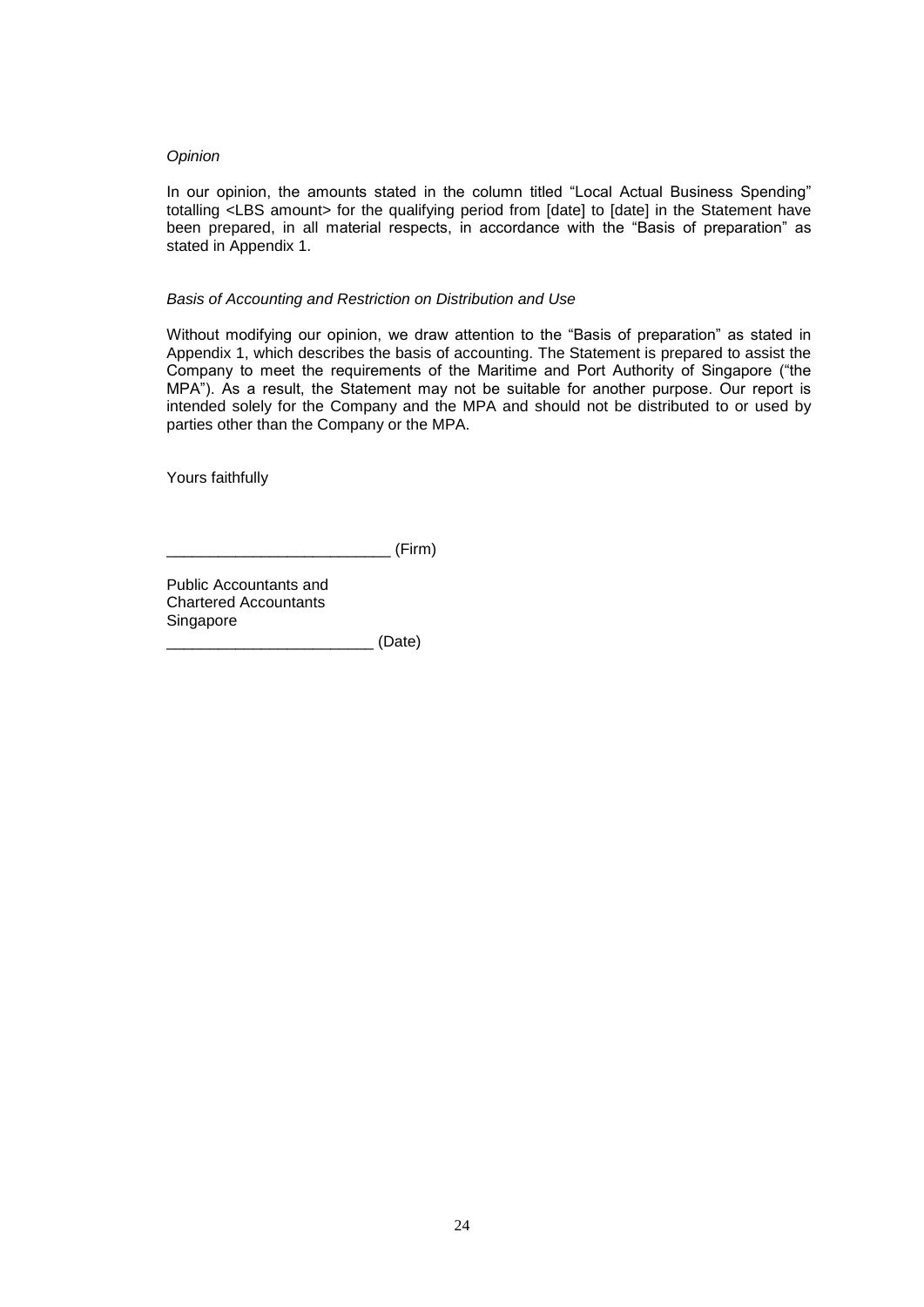#### **Appendix 1**

#### *Basis of preparation*

The Statement of Actual Business Spending ("Statement") of the Company, which was extracted from the books and records of the Company, has been prepared on a historical cost basis and is presented in <currency>. <All values are rounded to the nearest thousand.>

Local Actual Business Spending refers to expenses directly attributable to the operations of the Company approved under the Maritime Sector Incentive – Approved International Shipping Enterprise ("MSI-AIS") award incurred during the period from <Date to Date> and paid or payable to Singapore-registered entities and individuals based in Singapore. This includes remuneration of staff who are based in Singapore, but excludes expenses paid to a collecting agent in Singapore on behalf of an overseas supplier, charter hire expenses and capital expenditure.

Transactions in foreign currencies are measured in <currency> and are recorded on initial recognition in <currency> at exchange rates approximating those ruling at the transaction dates.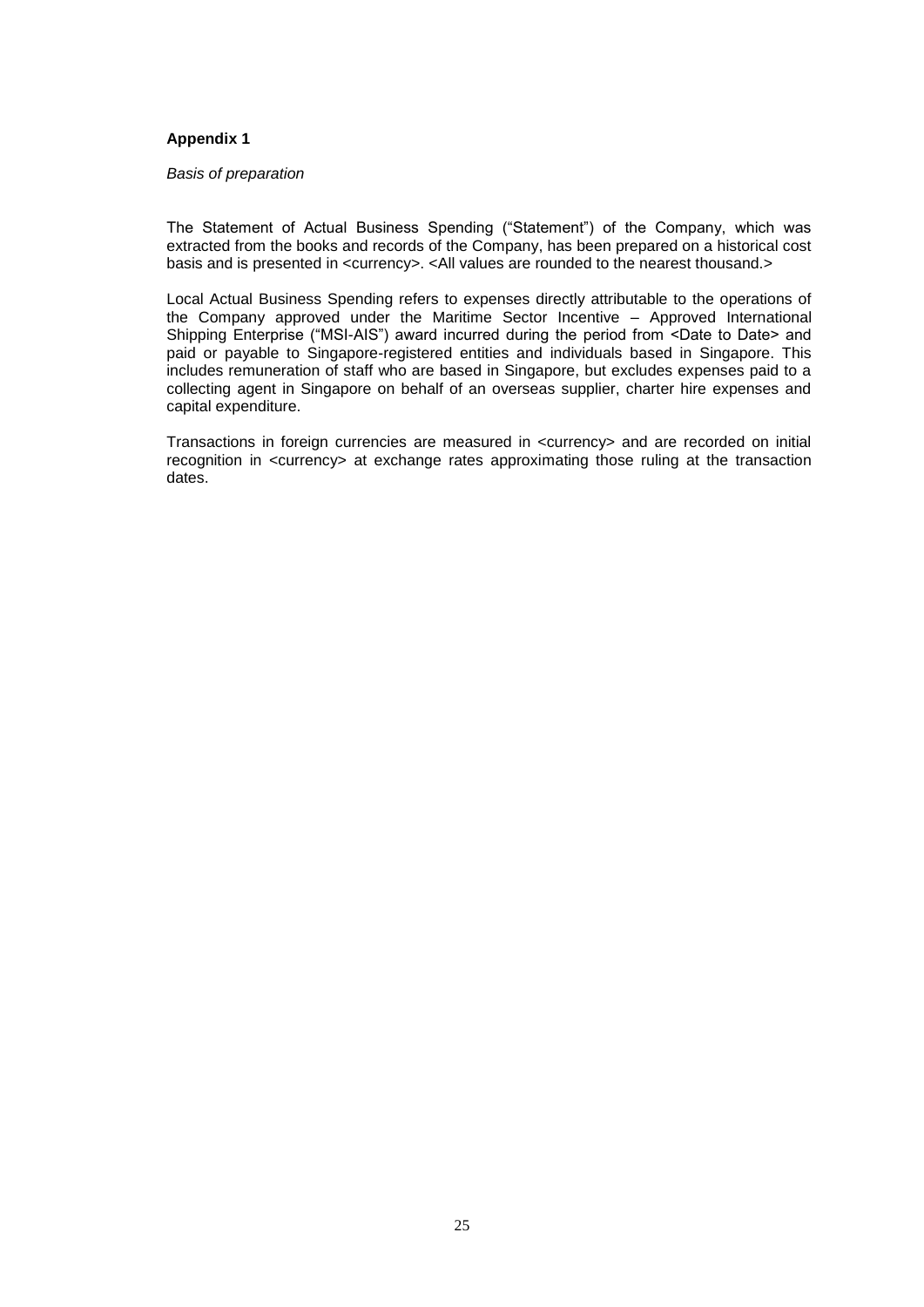#### **2B) Fund Raising Appeal by Societies**

The President Client Society [Address]

#### **Independent Auditor's Report to the President<sup>1</sup>**

We have audited the accompanying statement of accounts of \_\_\_\_\_\_\_ [Name of Society] ("the Society") relating to the fund-raising appeal held by the Society, which comprise the balance sheet as at \_\_\_\_\_ [date] and the statement of income and expenditure for the period from [date] to \_\_\_\_\_\_\_\_\_ [date] (together "the Statement"). The Statement has been prepared by management based on the provisions of Regulation 6 of the Societies Regulations issued under the Societies Act Chapter 311, Section 34 (the "Regulations").

#### *Management's Responsibility for the Statement*

Management is responsible for the preparation of the Statement in accordance with the Regulations, and for such internal control as management determines is necessary to enable the preparation of the Statement that is free from material misstatement, whether due to fraud or error.

#### *Auditor's Responsibility*

Our responsibility is to express an opinion on the Statement based on our audit. We conducted our audit in accordance with Singapore Standards on Auditing. Those standards require that we comply with ethical requirements and plan and perform the audit to obtain reasonable assurance about whether the Statement is free from material misstatement.

An audit involves performing procedures to obtain audit evidence about the amounts and disclosures in the Statement. The procedures selected depend on the auditor's judgment, including the assessment of the risks of material misstatement of the Statement, whether due to fraud or error. In making those risk assessments, the auditor considers internal control relevant to the entity's preparation of the Statement in order to design audit procedures that are appropriate in the circumstances, but not for the purpose of expressing an opinion on the effectiveness of the entity's internal control. An audit also includes evaluating the appropriateness of accounting policies used and the reasonableness of accounting estimates, if any, made by management, as well as evaluating the overall presentation of the Statement. We believe that the audit evidence we have obtained is sufficient and appropriate to provide a basis for our audit opinion.

## *Opinion*

-

In our opinion, the Statement relating to the fund-raising appeal held by the Society during the period from \_\_\_\_\_\_\_\_\_ [date] to \_\_\_\_\_\_\_\_\_ [date], is prepared, in all material respects, in accordance with the Regulations.

Or other officer of the Society holding analogous positions (refer to Regulation 6(1) of the Societies Regulations).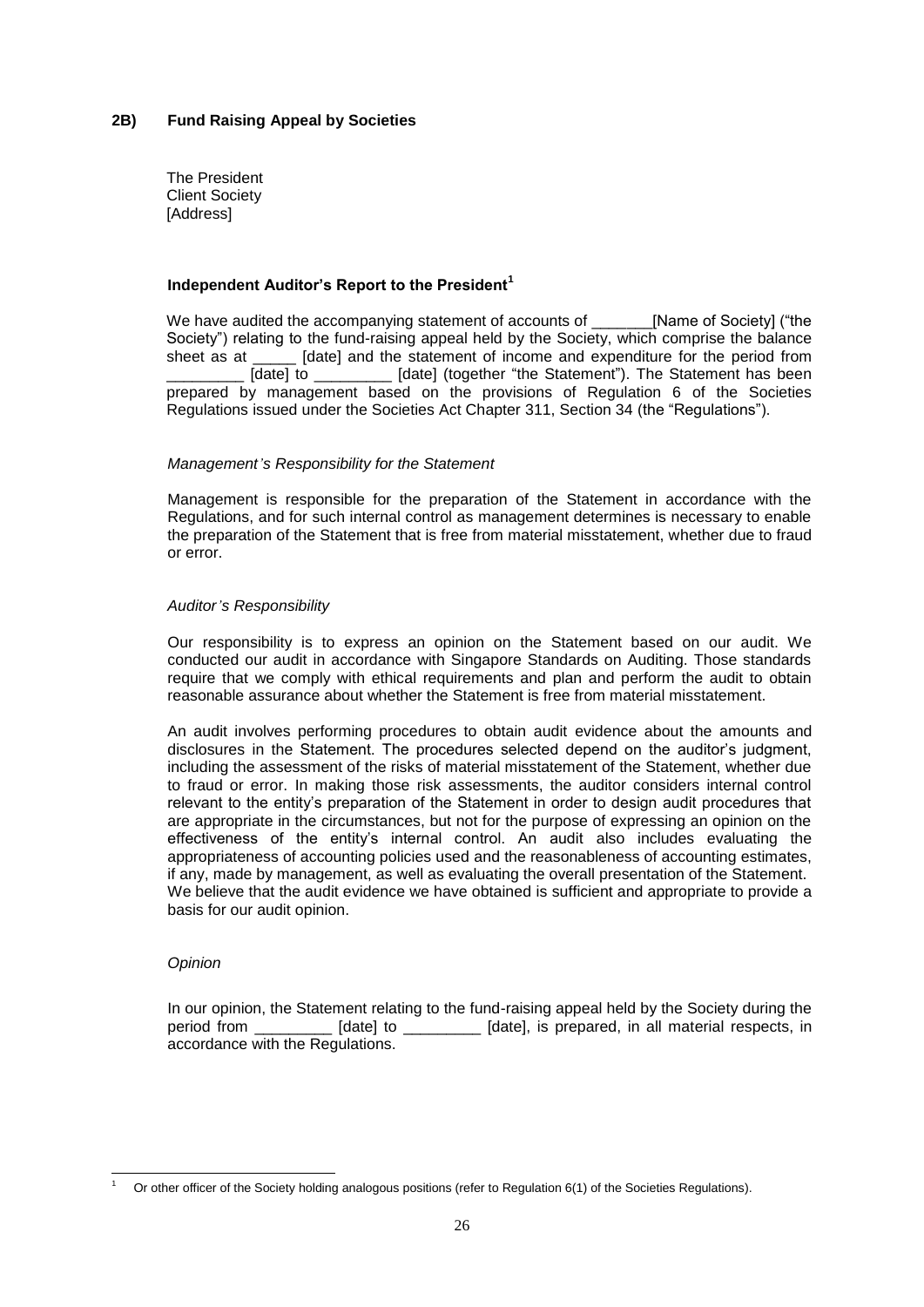#### *Basis of Accounting and Restriction on Distribution and Use*

 $(Firm)$ 

Without modifying our opinion, we draw attention to Note X to the Statement, which describes the basis of accounting. The Statement is prepared to assist the Society to meet the requirements of the Regulations. As a result, the Statement may not be suitable for another purpose. Our report is intended solely for the Society and the Registrar of Societies and should not be distributed to or used by parties other than the Society or the Registrar of Societies.

Public Accountants and Chartered Accountants Singapore

\_\_\_\_\_\_\_\_\_\_\_\_\_\_\_\_\_\_\_\_\_\_ (Date)

Note: The above sample report is general in nature and subject to the Registrar of Societies' right to request for further information.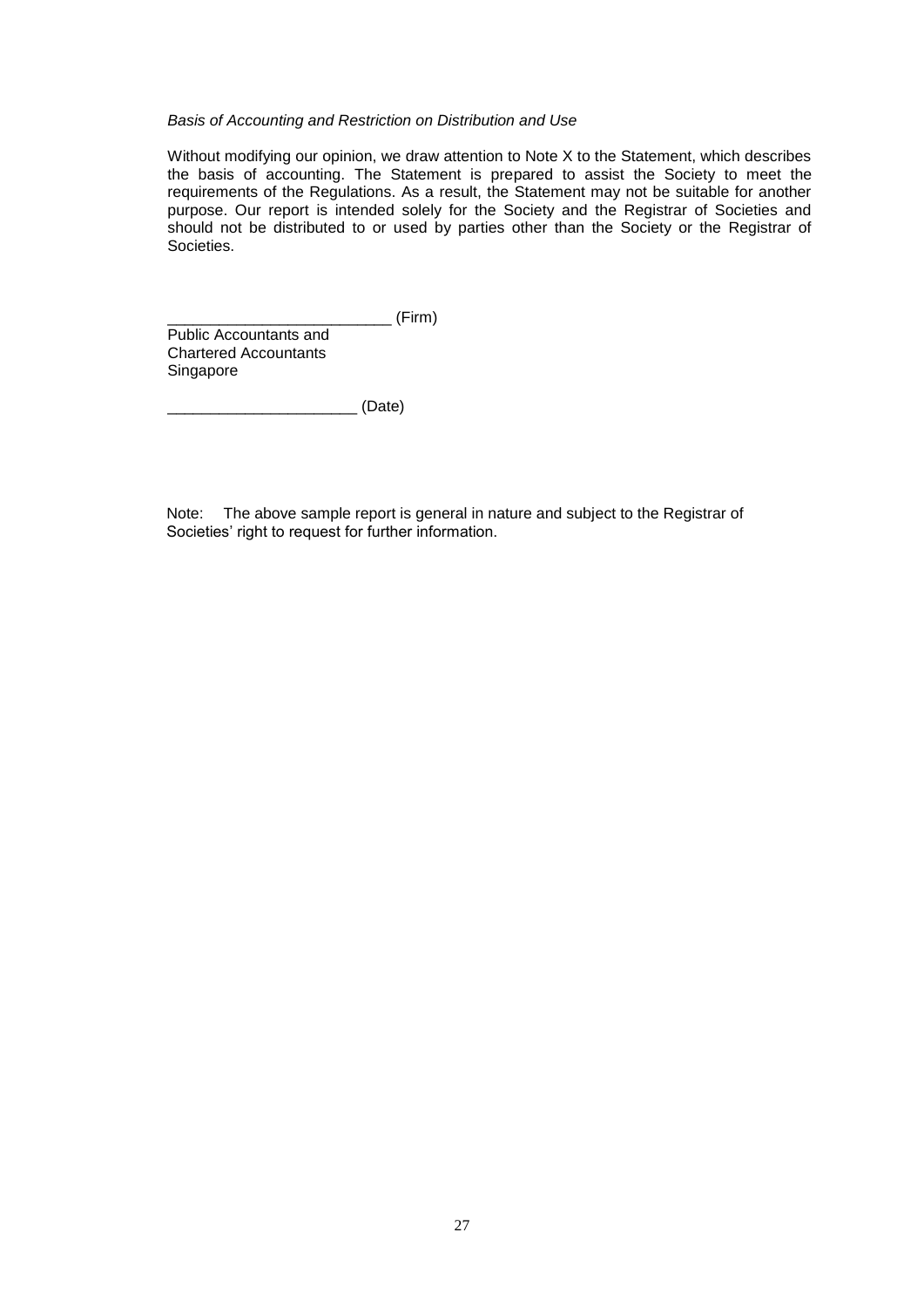#### **(2C) Major Exporter Scheme for New and Renewal Application**

The Board of Directors (Name of Company) **[Address]** 

#### **Independent Auditor's Report on the Major Exporter Scheme for New and Renewal Application**

We have audited the attached GST F10 Application for [Major Exporter Scheme/activity analysis table]\* for the amounts shown as imports, exports and international services, and total supplies of [Name of MES Applicant] (the "MES applicant") for the qualifying period from [date] to [date] ("the schedule"). The schedule has been prepared by management in accordance with the Basis of Preparation attached to the schedule.

#### *Management's Responsibility for the Schedule*

Management is responsible for the preparation of the schedule in accordance with the Basis of Preparation attached to the schedule, and for such internal control as management determines is necessary to enable the preparation of the schedule that is free from material misstatement, whether due to fraud or error.

#### *Auditor's Responsibility*

Our responsibility is to express an opinion on the amounts shown in the schedule based on our audit. We conducted our audit in accordance with Singapore Standards on Auditing. Those standards require that we comply with ethical requirements and plan and perform the audit to obtain reasonable assurance about whether the schedule is free from material misstatement.

An audit involves performing procedures to obtain audit evidence about the amounts and disclosures in the schedule. The procedures selected depend on the auditor's judgment, including the assessment of the risks of material misstatement of the schedule, whether due to fraud or error. In making those risk assessments, the auditor considers internal control relevant to the entity's preparation of the schedule in order to design audit procedures that are appropriate in the circumstances, but not for the purpose of expressing an opinion on the effectiveness of the entity's internal control.

We believe that the audit evidence we have obtained is sufficient and appropriate to provide a basis for our audit opinion.

#### *Opinion*

In our opinion, the amounts of S\$ Theorem SS\$ and S\$ shown on the schedule as the imports, exports and international services, and total supplies made in relation to goods owned by the taxable person respectively [and the amounts of S\$\_\_\_\_\_\_\_\_\_\_, shown on the schedule as the imports, exports, and total supplies made in relation to goods owned by overseas principals who are not registered for GST respectively],\*\* for the qualifying period from [date] to [date] are prepared, in all material respects, in accordance with the Basis of Preparation attached to the schedule.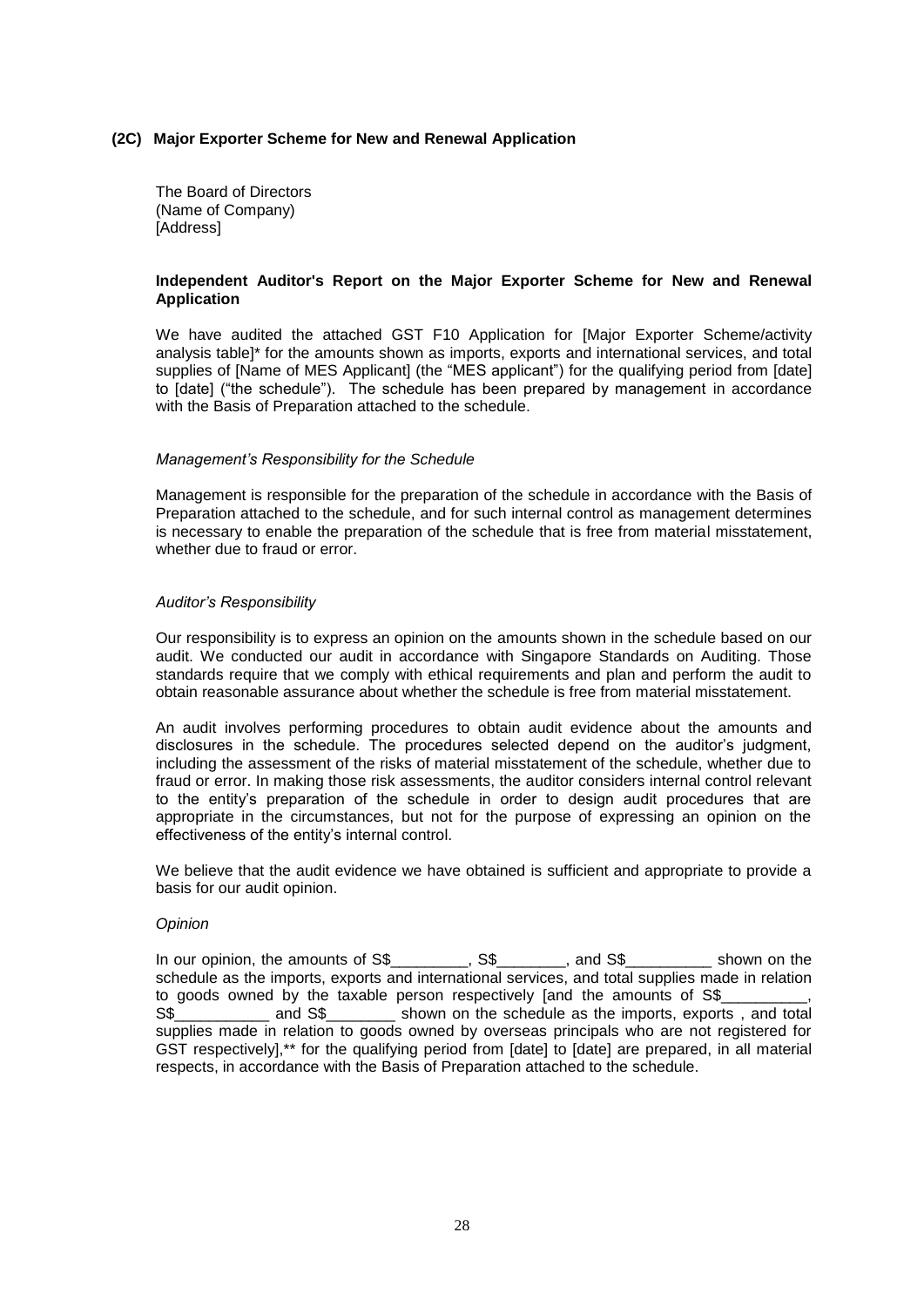#### *Basis of Preparation and Restriction on Distribution* and Use

Without modifying our opinion, we draw attention to the attached Basis of Preparation for the schedule. The schedule is prepared solely to assist the MES applicant in the submission of its application for Major Exporter Scheme to the Comptroller of GST. As a result, the schedule may not be suitable for another purpose. Our report is intended solely for the MES Applicant and the Comptroller of GST and should not be distributed to or used by parties other than the MES applicant or the Comptroller of GST.

 $(Firm)$ Public Accountants and Chartered Accountants Singapore \_\_\_\_\_\_\_\_\_\_\_\_\_ (Date)

\* In some situations, the MES applicant may not submit the GST F10 form. Instead it will submit another document titled 'Activity Analysis Table' to the Comptroller of GST for its application for the Major Exporter Scheme. In these situations, the reference to the schedule should be amended appropriately.

\*\* delete if not applicable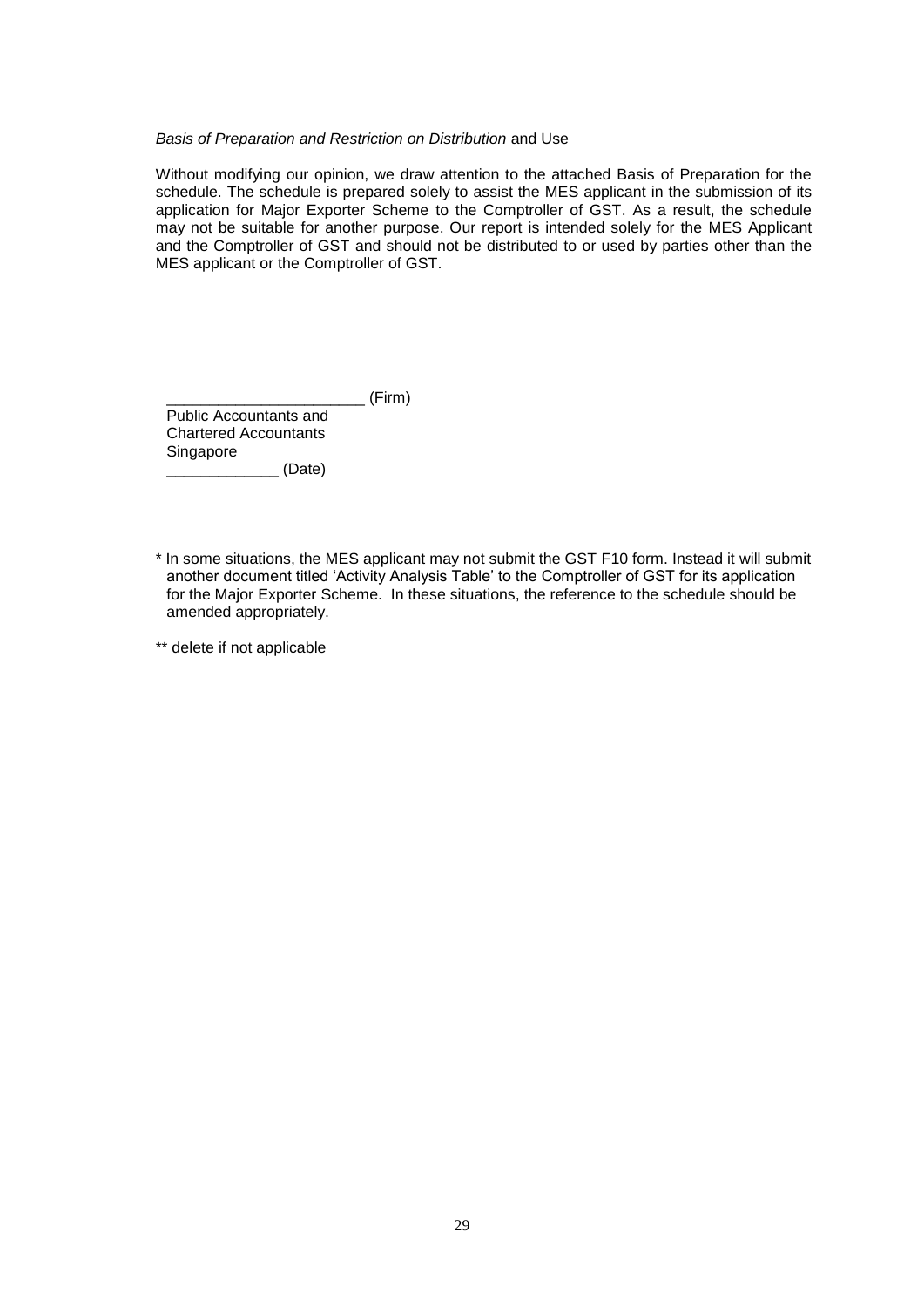#### **APPENDIX 1**

#### **MES APPLICANT'S LETTERHEAD**

Date :  $\Box$ 

#### **BASIS OF PREPARATION OF THE SCHEDULE** FOR THE QUALIFYING PERIOD FROM

The calculations and amounts on the schedule have been prepared on the following bases:

#### **1. Exchange Rate**

The exchange rate used to translate foreign currency denominated supplies figures to Singapore dollars is obtained from  $(Please indicate the source)$ .

#### **2. Imports**

Imports generally refer to the removal of goods from overseas to Singapore. The value of import is based on the import permit value.

#### **3. Exports and International Services**

Exports generally refer to the removal of goods from Singapore to overseas within section 21(1) and (6) of the GST Act. International services relate to the provision of services that fall within section 21(3) of the GST Act

The value of exports and international services is based on invoice date and value.

#### **4. Total Supplies**

Total supplies refer to the summation of standard-rated supplies, exports and international services, and exempt supplies.

Standard-rated supplies refer to all supplies other than zero-rated, exempt and out-of-scope supplies. Exempt supplies are supplies that qualify for exemption under the Fourth Schedule to the GST Act.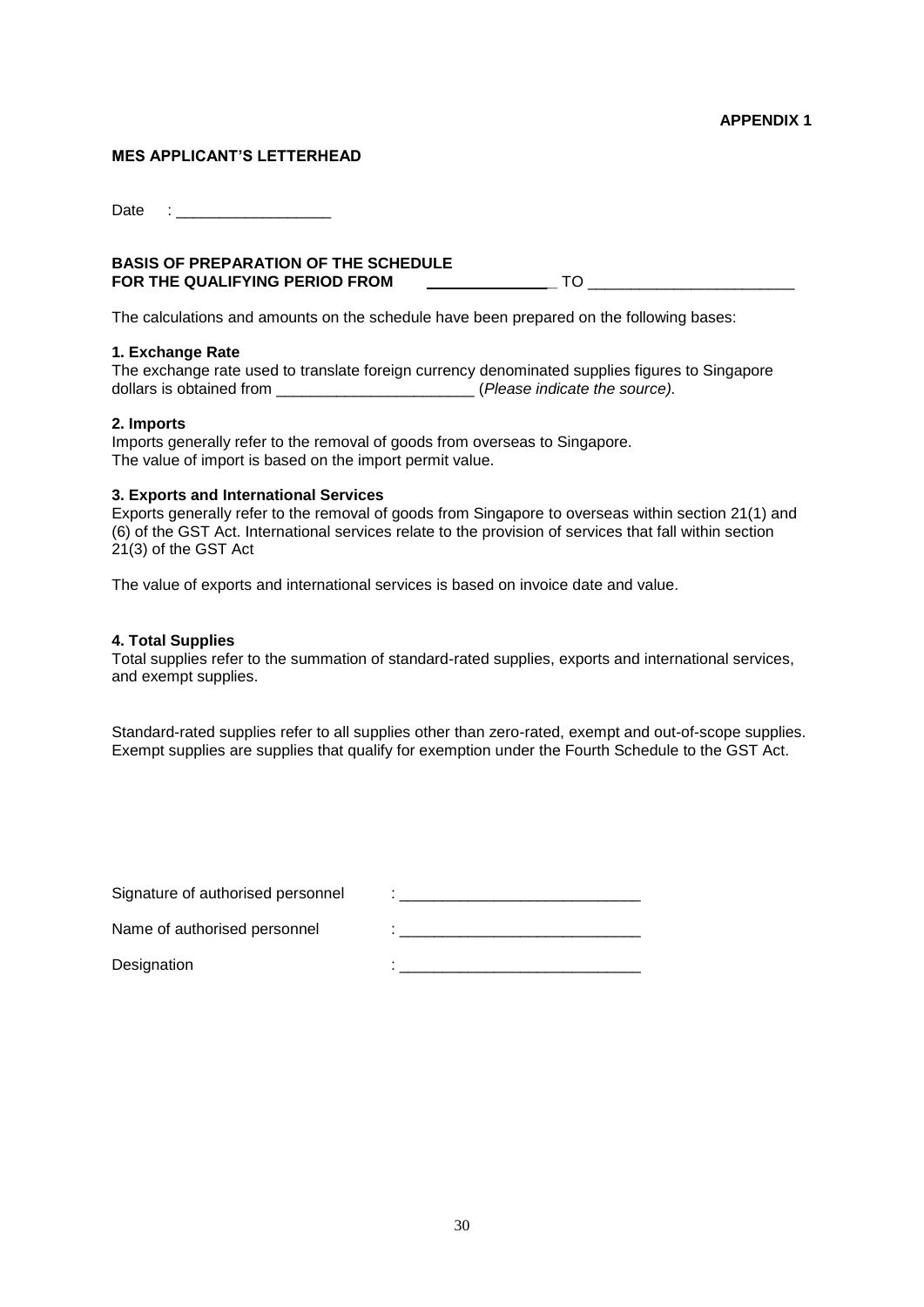## **2D) Claims Summary (IDA)**

The Board of Directors [Name of Company] [Address]

### **Independent Auditor's Report on the Claim Under the [Name of Project] of the [Name of Scheme]**

We have audited the accompanying claims summary of [Name of Company] (the "Company") in connection with the [Name of Project] under the [Name of Scheme] for the period from (date) to  $_0$  (date) ("the Statement"). The Statement has been prepared by management based on the terms and conditions of the [Name of Scheme] of the InfoComm Development Authority of Singapore ("IDA") as provided for in the Letter of Offer ("LOF") between the Company and the IDA dated [date] and as set out in the attached Basis of Preparation.

#### *Management's Responsibility for the Statement*

Management is responsible for the preparation of the Statement in accordance with the Basis of Preparation and for such internal control as management determines is necessary to enable the preparation of the Statement that is free from material misstatement, whether due to fraud or error.

#### *Auditor's Responsibility*

Our responsibility is to express an opinion on the Statement based on our audit. We conducted our audit in accordance with Singapore Standards on Auditing. Those standards require that we comply with ethical requirements and plan and perform the audit to obtain reasonable assurance about whether the Statement is free from material misstatement.

An audit involves performing procedures to obtain audit evidence about the amounts and disclosures in the Statement. The procedures selected depend on the auditor's judgment, including the assessment of the risks of material misstatement of the Statement, whether due to fraud or error. In making those risk assessments, the auditor considers internal control relevant to the entity's preparation of the Statement in order to design audit procedures that are appropriate in the circumstances, but not for the purpose of expressing an opinion on the effectiveness of the entity's internal control.

We believe that the audit evidence we have obtained is sufficient and appropriate to provide a basis for our audit opinion.

#### *Opinion*

In our opinion, the amounts shown on the attached claims summary (marked for identification) totalling  $\lceil \cdot \rceil$  are prepared, in all material respects, in accordance with the attached Basis of Preparation.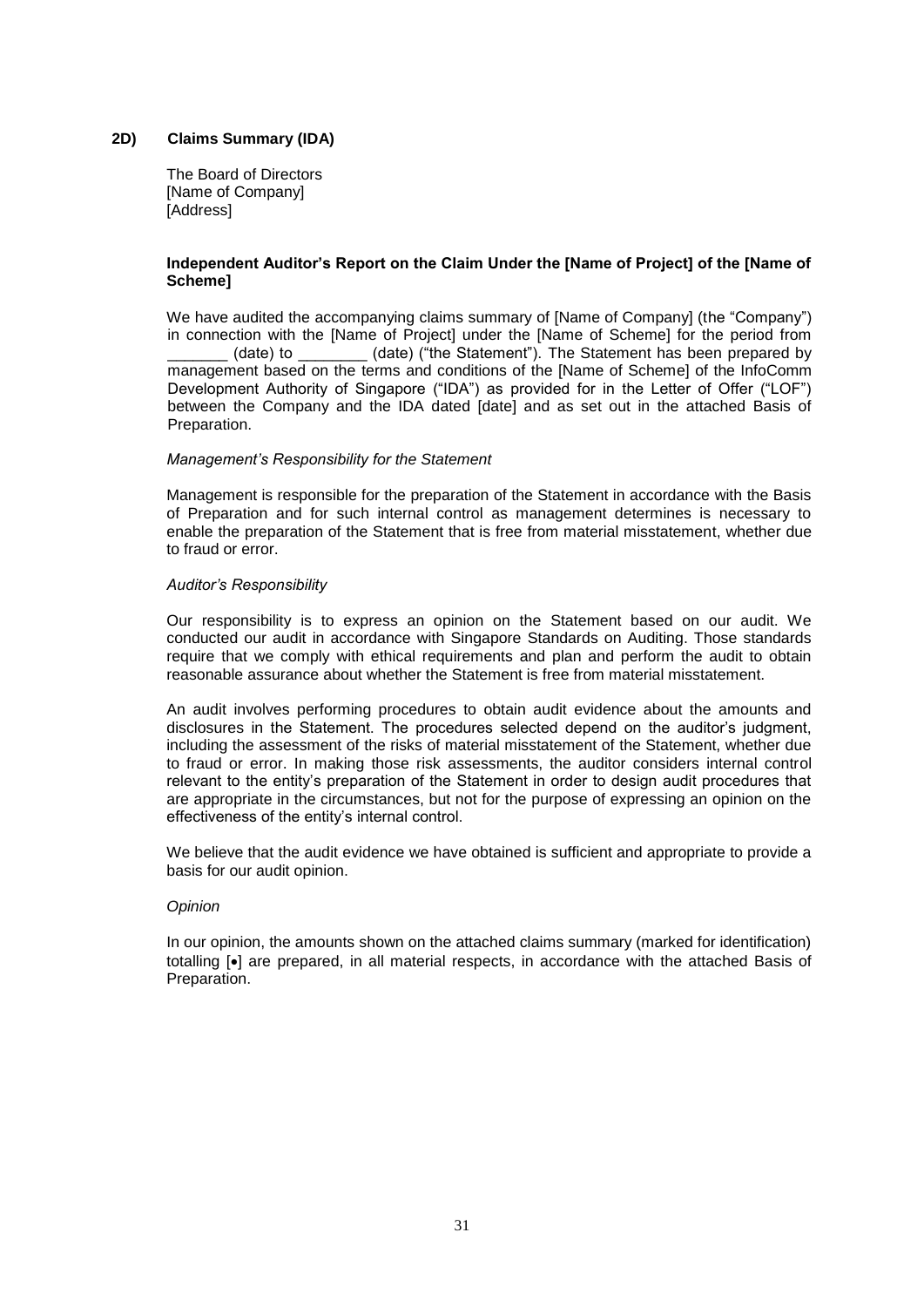#### *Basis of Accounting and Restriction on Distribution and Use*

Without modifying our opinion, we draw attention to the attached Basis of Preparation to the Statement, which describes the basis accounting. The Statement is prepared to assist the Company to meet the requirements of the IDA. As a result, the Statement may not be suitable for another purpose. Our report is intended solely for the Company and the IDA and should not be distributed to or used by parties other than the Company or the IDA.

|                               | (Firm) |
|-------------------------------|--------|
| <b>Public Accountants and</b> |        |
| <b>Chartered Accountants</b>  |        |
| Singapore                     |        |
| (Date)                        |        |

#### *Enclosure:*

- a) Statement of Claim
- b) Basis of Preparation

Cc:

Info-communications Development Authority of Singapore (IDA) Director, Finance and Procurement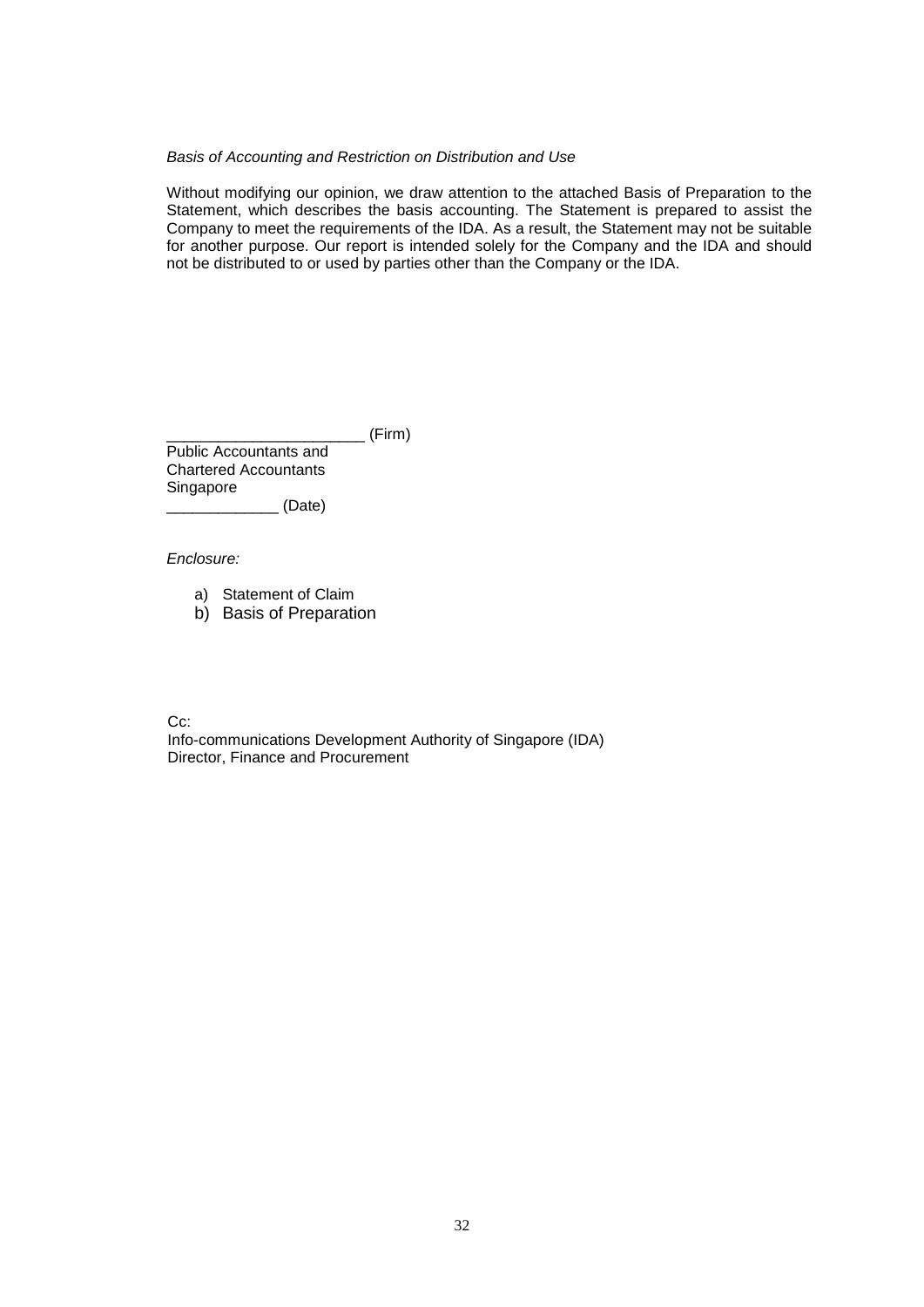## **COMPANY'S LETTERHEAD**

#### **BASIS OF PREPARATION OF THE STATEMENT OF CLAIMS SUMMARY**

## **FOR THE PERIOD FROM \_\_\_\_\_ TO \_\_\_\_**

The calculations and amounts have been prepared on the following bases:

- 1. The terms and conditions in the **"Grant Documents"** (please refer to paragraph 10) of the Letter of Offer have been complied with in the preparation of the claims.
- 2. The claims:
	- a. Are for **Qualifying Costs** (set out in **the Approved Funding Table** of Annex 2 of the Letter of Offer) which have been considered in computing **the Approved Grant Amounts**.
	- b. Are for **Approved Grant Amounts** (set out in **the Approved Funding Table**), which set **the maximum amounts approved by IDA** for the respective items.
	- c. Do not vary or adjust **the Approved Grant Amounts** or **the Qualifying Costs** in any way, nor re-allocate funds from one item (see **the Approved Funding Table** of the Letter of Offer) to another, WITHOUT the prior written consent of IDA.
- 3. This claim for reimbursement has been made on the prescribed forms (set out in Annex 4A to the Letter of Offer) and is accompanied by a progress / final report in accordance with Annex 4B to the Letter of Offer.
- 4. Subject to clause 5 of Annex 1 to the Letter of Offer, the amount of this claim has been made **up to the amount stated in Annex 3 to the Letter of Offer,** according to **the extent that the relevant Deliverable has been achieved**.
- 5. Claims submitted are accompanied by proper documentary evidence, consisting of the **minimum supporting documents** set out in Annex 4D to the Letter of Offer.
- 6. Claims submitted are true, accurate, correct, valid and comply fully with terms and conditions of the **"Grant Documents"**.
- 7. All duties and taxes (including Goods and Services Tax, "GST" ), if any, imposed on or incurred by the grant recipient in the course of or as a result of the Project shall not qualify for reimbursement from IDA under the Grant.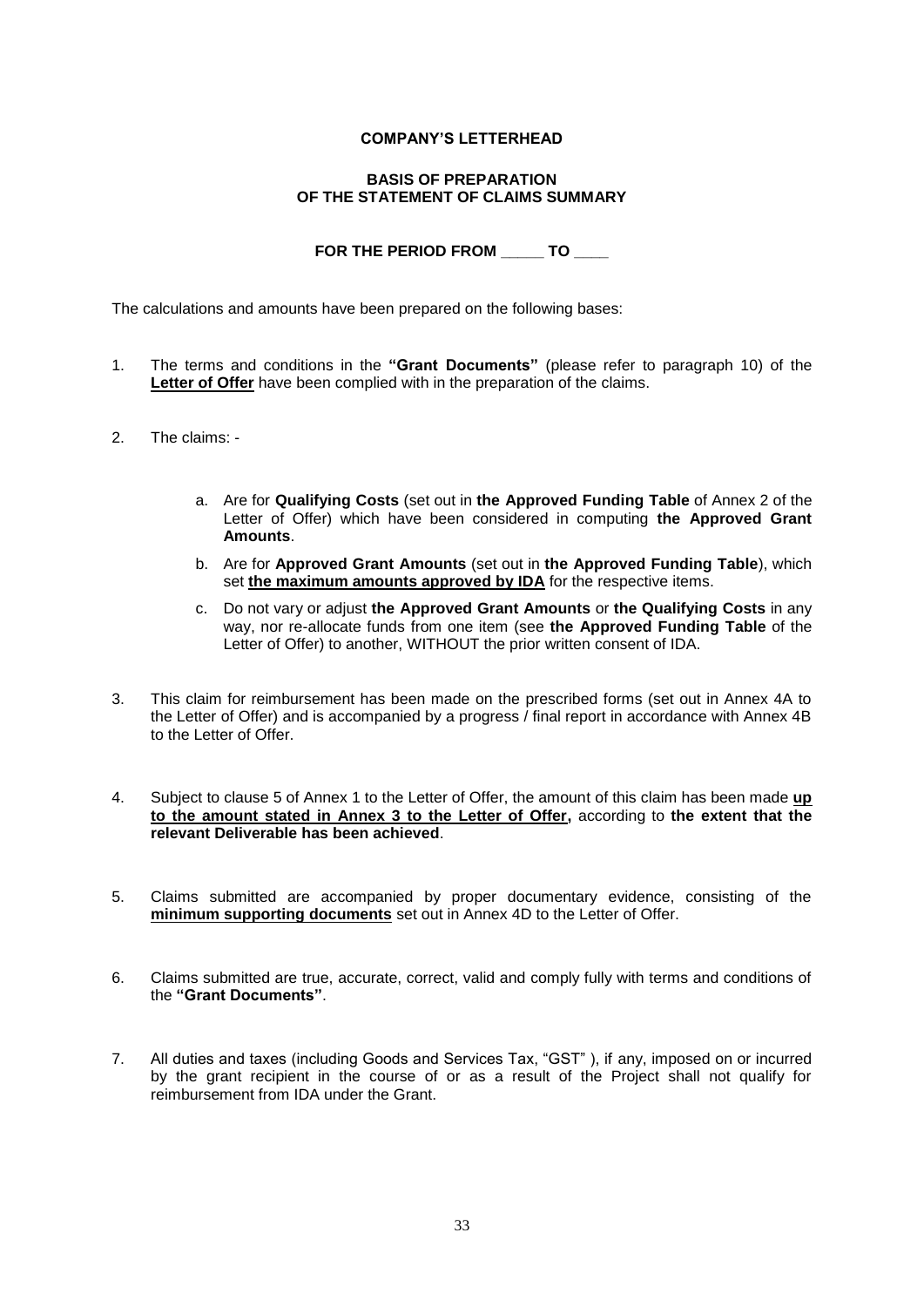- 8. Examples of costs incurred include:
	- Manpower
	- Training
	- Equipment (hardware)
	- Equipment (software)
	- Materials and ICT Services
	- Intellectual property
	- Professional services
	- Marketing and publicity expenses
	- Others
- 9. The following table sets out the definition of each of the above cost category:

(**At all times**, please refer to Annex 2 to the Letter of Offer for the Approved Grant Amount and the respective cost items supportable, as approved by IDA)

| S/N            | <b>Cost Category</b> | <b>Definition</b>                                                                                                                                                                                                                                                                                                                                                                                                                                                                                                                                                                                                                                                                                                                                                                                                                                        |
|----------------|----------------------|----------------------------------------------------------------------------------------------------------------------------------------------------------------------------------------------------------------------------------------------------------------------------------------------------------------------------------------------------------------------------------------------------------------------------------------------------------------------------------------------------------------------------------------------------------------------------------------------------------------------------------------------------------------------------------------------------------------------------------------------------------------------------------------------------------------------------------------------------------|
| 1              | <b>Manpower</b>      | Includes local and foreign employees hired by the grant recipient.<br>a) "Local Employees" means "Citizens or Permanent Residents of<br>Singapore who are hired by the grant recipient as full-time<br>employees and are directly working on the project." For Local<br>Manpower Costs, the monthly basic salary and employer's CPF<br>contribution, excluding bonuses, Annual Wage Supplements<br>(AWS) and all other allowances, are supportable.<br>b) "Foreign Employees" means "individuals who are neither<br>Singapore Citizens nor Permanent Residents of Singapore, but<br>are hired by the grant recipient as full-time employees and are<br>directly working on the project." For Foreign Manpower Costs,<br>only the monthly basic salary, excluding bonuses, Annual<br>Wage Supplements (AWS) and all other allowances, are<br>supportable. |
| $\overline{2}$ | <b>Training</b>      | "Training" means "structured and supervised training in Singapore for<br>project personnel (which is supported under Manpower Cost Category)<br>to acquire skills, which are necessary in carrying out the project.<br>Overseas training is supportable only if it is NOT available in<br>Singapore."<br>Training for normal operational business purposes is not supportable.                                                                                                                                                                                                                                                                                                                                                                                                                                                                           |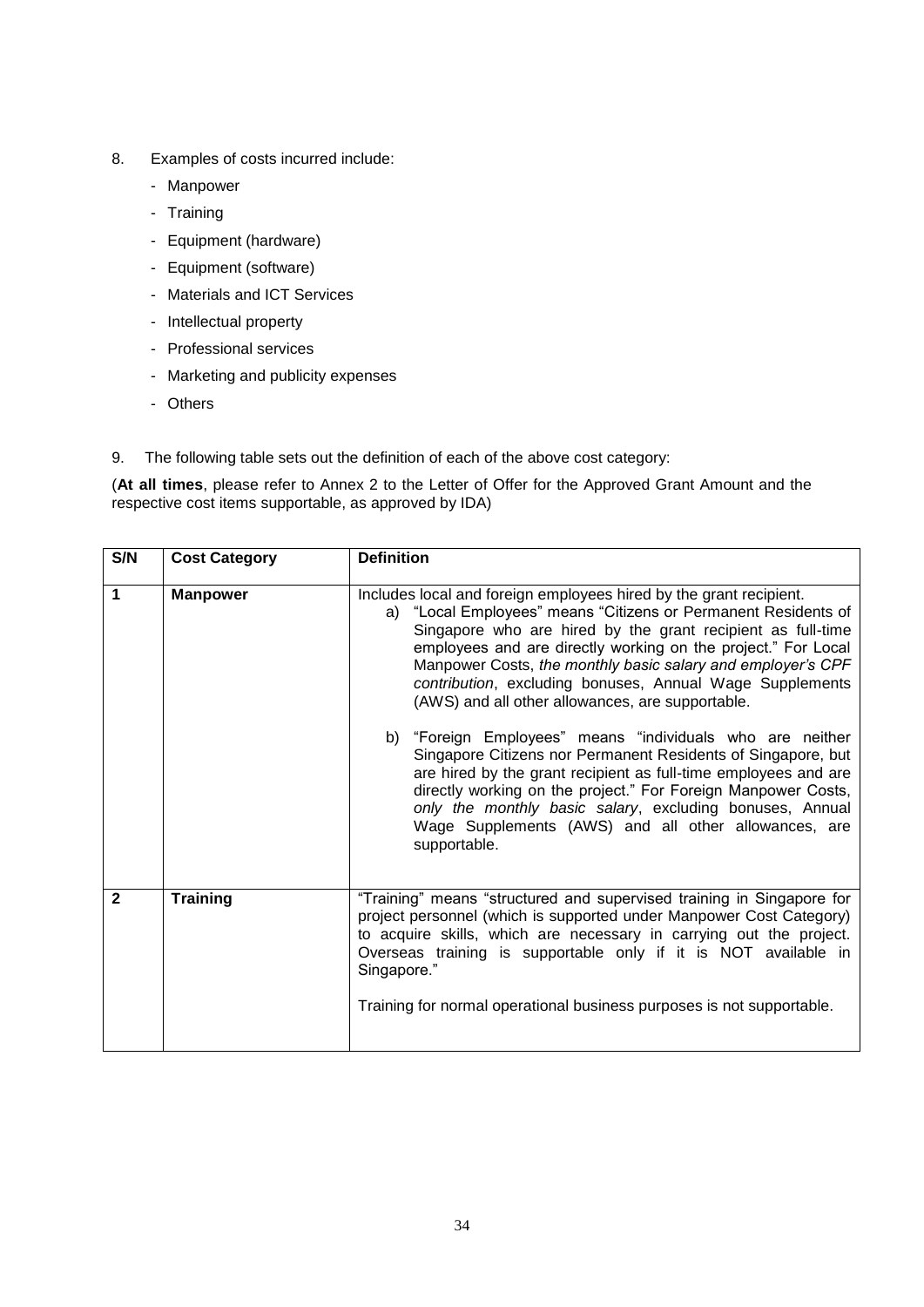| 3                       | <b>Equipment-Hardware</b>                           | "Hardware" means "purchase or lease of Hardware by the grant<br>recipient from third parties for use in the project.                                                                                                                                                                                                                                      |
|-------------------------|-----------------------------------------------------|-----------------------------------------------------------------------------------------------------------------------------------------------------------------------------------------------------------------------------------------------------------------------------------------------------------------------------------------------------------|
|                         |                                                     | Hardware must be relevant to the type of project undertaken and must<br>not be used for normal operational business purposes of the grant<br>recipient.                                                                                                                                                                                                   |
|                         |                                                     | There are 2 allowable modes of acquiring the hardware<br>a. For purchased equipment (which includes equipment bought on hire<br>purchase), the allowable costs include the purchase price and any<br>direct cost attributed to bringing the equipment to working condition, eg.<br>initial delivery and insurance, handling costs and installation costs. |
|                         |                                                     | b. For leased equipment, the allowance cost will be the cost of lease<br>(ie. lease charged) incurred during the qualifying period.                                                                                                                                                                                                                       |
| $\overline{\mathbf{4}}$ | <b>Equipment-Software</b>                           | "Software" means "purchase or license fees of Software by the grant<br>recipient from third parties for use in the project.                                                                                                                                                                                                                               |
|                         |                                                     | Software must be relevant to the type of project undertaken and must<br>not be used for normal operational business purposes of the grant<br>recipient.                                                                                                                                                                                                   |
|                         |                                                     | The allowable costs for software include only the cost of technical<br>software necessary for the project. Freight charges as part of the<br>purchase price of software, where applicable, are supportable (if the<br>software is NOT available locally).                                                                                                 |
| 5                       | <b>Materials and ICT</b><br><b>Services</b>         | "Material Cost" means "materials cost incurred for physical goods used<br>in the production of prototype for the project, purchased from third<br>parties during the qualifying period".                                                                                                                                                                  |
|                         |                                                     | Materials and Infocomm Services (ICT) Costs incurred for normal<br>operational business purposes of the grant recipient are not<br>supportable.                                                                                                                                                                                                           |
|                         |                                                     | "ICT Services" means "the infocomm services charges, such as fee-<br>based charges, like GPRS charges, data centre charges, hosting and<br>Internet connectivity costs, necessary for carrying out the project and<br>consumed within the qualifying period".                                                                                             |
| 6                       | <b>Intellectual Property</b><br><b>Rights (IPR)</b> | "IPR" means "the cost of acquiring an exclusive right over the IPR in<br>question for a limited period" for use in the project.                                                                                                                                                                                                                           |
|                         |                                                     | Cost of acquiring ownership of IPR, excluding legal/administrative cost<br>incurred in drafting patent application, IP registration costs, patent filing<br>and patentability consultancy are supportable.                                                                                                                                                |
| 7                       | <b>Professional Services</b>                        | Include local and foreign professional services.<br>"Local Professional Services" means "services provided by third parties<br>and are registered and operational in Singapore. Services provided<br>must be substantially developed and delivered in Singapore.                                                                                          |
|                         |                                                     | Consultants and sub-contractors shall not be staff of the grant recipient,<br>as such costs of the local/foreign employees are supportable under the<br>manpower cost category."                                                                                                                                                                          |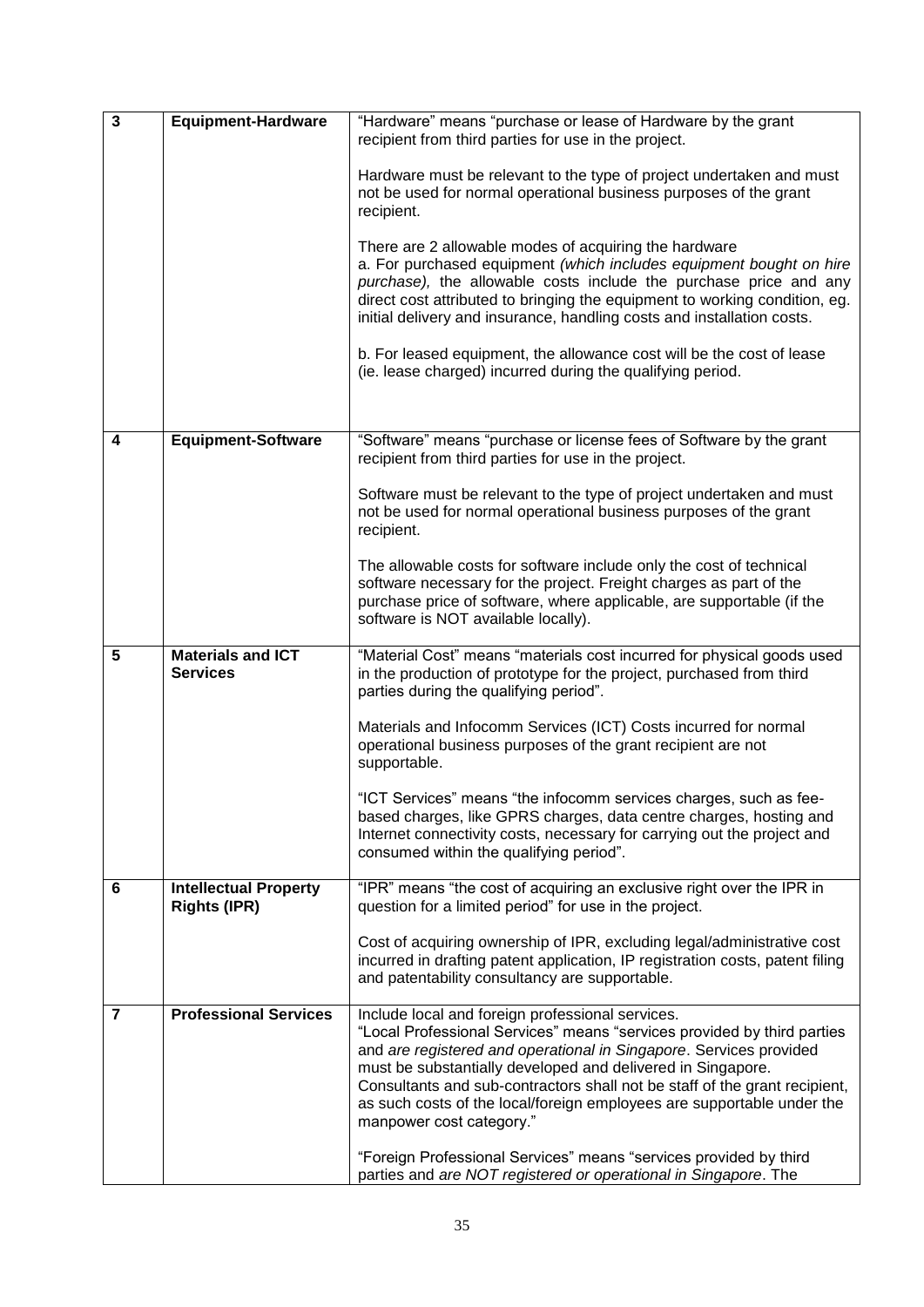|   |                                                   | services subcontracted must not be available in Singapore. Similarly,<br>consultants and sub-contractors shall not be staff of the grant recipient."<br>Such professional services costs may include fees for services in the<br>areas such as technical solutions, repurposing, aggregation,<br>enhancements, customization and localization, etc                                                                                                           |
|---|---------------------------------------------------|--------------------------------------------------------------------------------------------------------------------------------------------------------------------------------------------------------------------------------------------------------------------------------------------------------------------------------------------------------------------------------------------------------------------------------------------------------------|
| 8 | <b>Marketing and</b><br><b>Publicity Expenses</b> | "Marketing and Publicity Expenses" include expenditure related to<br>setting up exhibition/seminar/showcases/roadshows, networking<br>sessions, collaterals and printing of publicity materials, advertisements,<br>branding activities, joint market research, feasibility studies and market<br>testing activities.<br>"Marketing and Publicity Expenses" incurred for normal operational<br>business purposes of the grant recipient are not supportable. |
| 9 | <b>Others</b>                                     | This "OTHERS" cost will usually be used for project costs which do<br>NOT fall under any of the above mentioned cost categories, and would<br>likely to be unique to the project, subject to IDA's approval, as shown<br>under Annex 2 of the Letter of Offer.                                                                                                                                                                                               |

10. The **following Annexes** to the Letter of Offer, which constitute as the **"Grant Documents"** (as mentioned under paragraph 1 to 7 and 9) refer to the following: -

- **Annex 1** (General Terms and Conditions of Grant)
- **Annex 2** (Details of Qualifying Costs)
- **Annex 3** (Project Deliverables)
- **Annex 4A** (Claim Form with Breakdown of Claims)
- **Annex 4A (i)** (Letter of Certification for Manpower Claims)
- **Annex 4B** (Guidelines on Progress/Final Reports)
- **Annex 4C** (Auditor's Report Format)
- **Annex 4D** (Checklist of minimum supporting documents to be submitted for Claim Reimbursements)
- **Direct Credit Authorisation Form**

Signature of Managing Director / CEO (or equivalent)

\_\_\_\_\_\_\_\_\_\_\_\_\_\_\_\_\_\_\_\_\_\_\_\_\_\_\_\_\_\_\_\_\_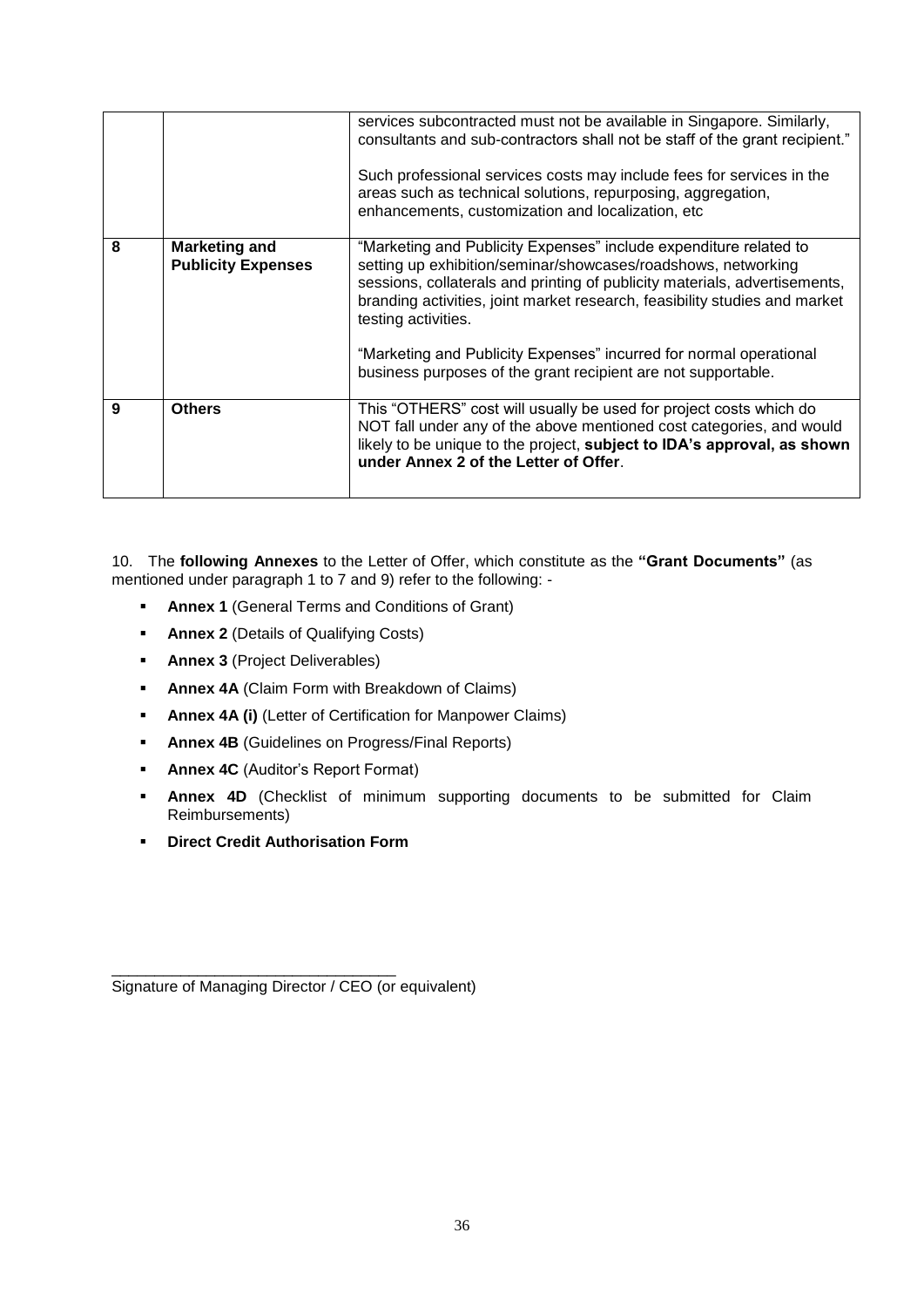### **(2E) Licensee's Annual Gross Turnover**

Independent Auditor's Report on Licensee's Annual Gross Turnover

The Board of Directors [Name of Company] [Address]

We have audited the accompanying Schedule of the Annual Gross Turnover ("AGTO") in relation to all licensable activities under the [please insert type of licence<sup>1</sup>] granted to the Licensee by the Infocomm Development Authority of Singapore ("IDA") (the "Schedule") of [Licensee's Name] (the "Licensee") for the period from [dd/mm/yy] to [dd/mm/yy]. The Schedule has been prepared by the Licensee's management based on the basis of accounting as described in the Basis of Preparation attached to this Schedule.

The AGTO refers to the annual fair value of the consideration received or receivable for licensable activities taking into account the amount of any trade discounts and volume rebates allowed by the [name of Licensee].

#### *Management's Responsibility for the Schedule*

Management is responsible for the preparation of the Schedule and for such internal control as management determines is necessary to enable the preparation of the Schedule that is free from material misstatement, whether due to fraud or error.

#### *Auditor's Responsibility*

Our responsibility is to express an opinion on the attached Schedule based on our audit. We conducted our audit in accordance with Singapore Standards on Auditing. Those standards require that we comply with ethical requirements and plan and perform the audit to obtain reasonable assurance about whether the Schedule is free from material misstatement.

An audit involves performing procedures to obtain audit evidence about the amounts and disclosures in the Schedule. The procedures selected depend on the auditor's judgment, including the assessment of the risks of material misstatement of the Schedule, whether due to fraud or error. In making those risk assessments, the auditor considers internal control relevant to the entity's preparation of the Schedule in order to design audit procedures that are appropriate in the circumstances, but not for the purpose of expressing an opinion on the effectiveness of the entity's internal control.

We believe that the audit evidence we have obtained is sufficient and appropriate to provide a basis for our opinion.

#### *Opinion*

1

In our opinion, the AGTO (totalling [insert amount] in the Schedule of the Licensee for the period from [dd/mm/yy] to [dd/mm/yy] is prepared, in all material respects, in accordance with the attached Basis of Preparation, in relation to all licensable activities under the [*please insert type of licence*] granted to the Licensee by the IDA.

<sup>1</sup> Types of Licences include, Facilities-Based Operations, Services-Based Operations (Individual), Postal Services Operations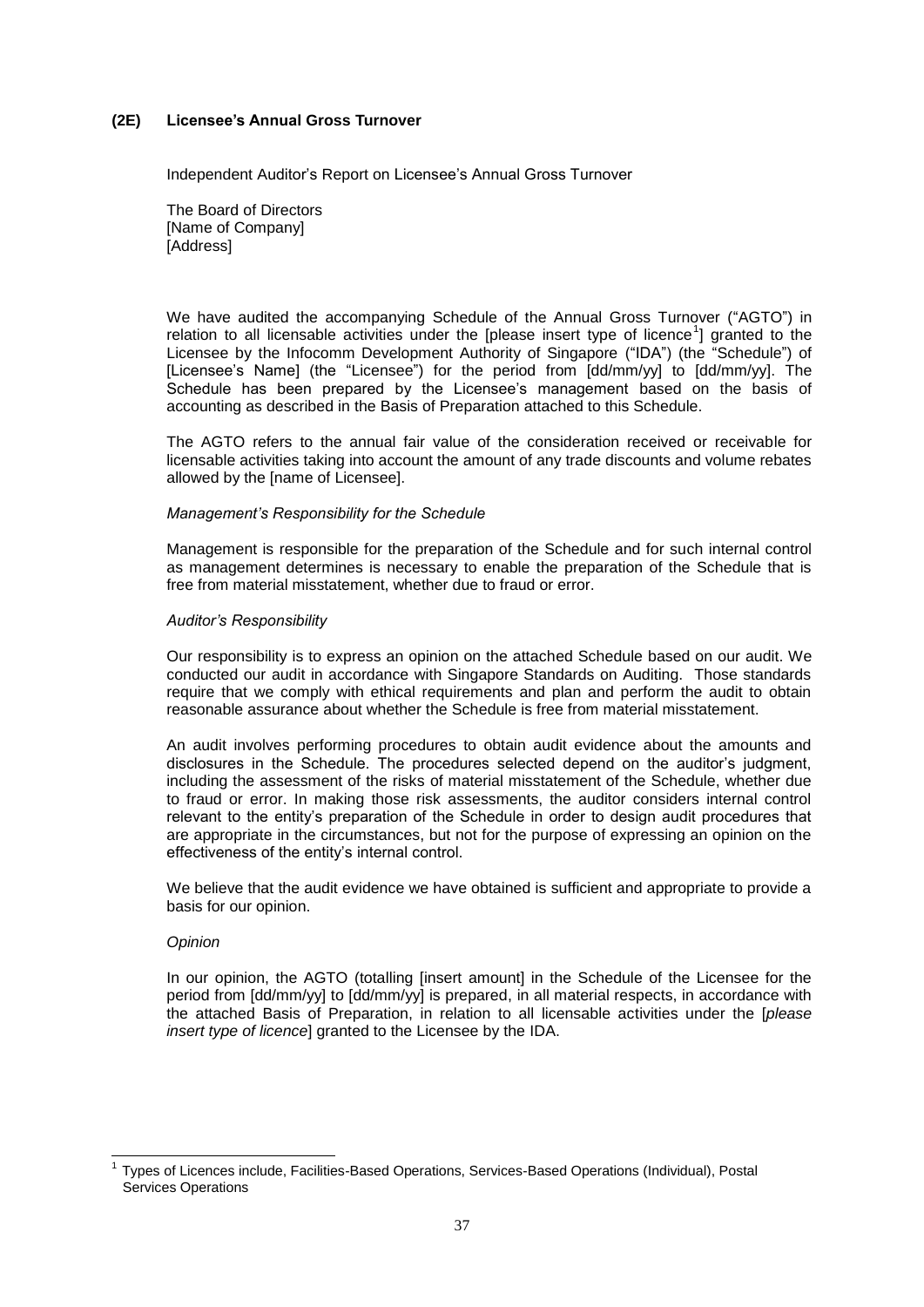#### *Basis of Accounting and Restriction on Distribution*

Without modifying our opinion, we draw attention to the attached Basis of Preparation, which describes the basis of accounting. The Schedule is prepared to assist the Licensee to meet the requirements of the IDA in connection with the determination of the Licensee's annual licence fee by the IDA. As a result, the Schedule may not be suitable for another purpose. Our report is intended solely for the Licensee and the IDA and should not be distributed to parties other than the Licensee or the IDA.

 $(Firm)$ Public Accountants and Chartered Accountants Singapore  $\overline{a}$  (Date)

*Enclosure:*

The Schedule

Cc:

Info-communications Development Authority of Singapore (IDA) Director, Finance and Procurement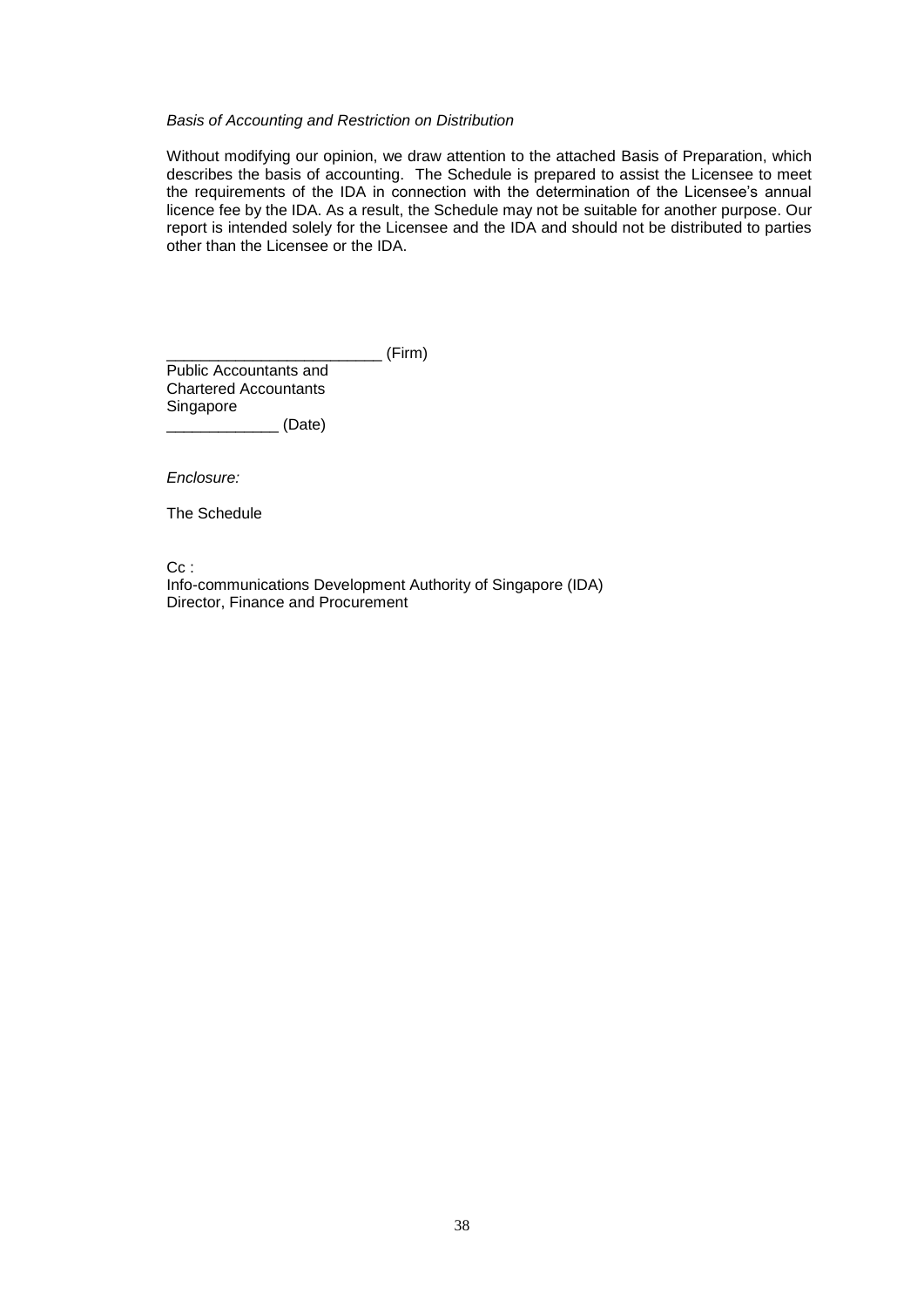#### **COMPANY'S LETTERHEAD**

#### **BASIS OF PREPARATION OF THE ANNUAL GROSS TURNOVER**

Annual Gross Turnover ("AGTO")

The AGTO refers to the annual fair value of the consideration received or receivable for licensable activities in relation to all licensable activities under the [please insert type of licence] granted to the Licensee by the Infocomm Development Authority of Singapore taking into account the amount of any trade discounts and volume rebates allowed by the [name of Licensee].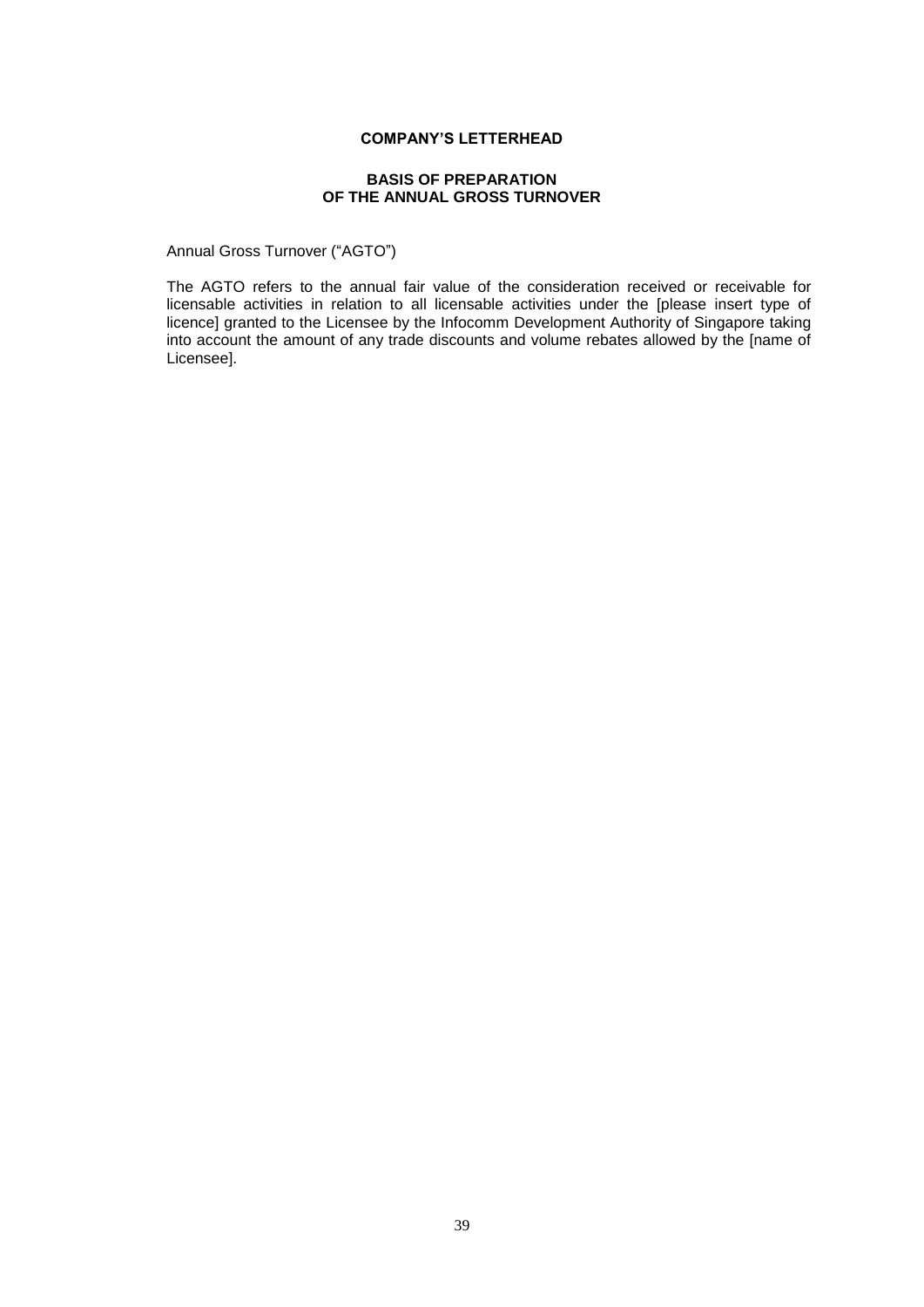#### **(2F) Summary Financial Statements**

#### Independent Auditor's Report on the Summary Financial Statements to the members of [name of entity]

#### [Appropriate Addressee]

The accompanying summary financial statements of [Name of Company] (the "Company") and its subsidiaries (the "Group"), which comprise the  $[summar]$ <sup>1</sup> consolidated statement of financial position and the statement of financial position of the Company as at \_\_\_\_(date), the [summary] consolidated statement of comprehensive income, [summary] consolidated statement of changes in equity and [summary] consolidated statement of cash flows for the year then ended, and related notes, are derived from the audited financial statements of the Company and its subsidiaries for the year then ended. We expressed an unmodified audit opinion on those financial statements in our report dated \_\_\_\_\_ [date]. [Those financial statements, and the summary financial statements, do not reflect the effects of events that occurred subsequent to the date of our report on those financial statements. $1^2$ 

The summary financial statements do not contain all the disclosures required by the Singapore Financial Reporting Standards. Reading the summary financial statements, therefore, is not a substitute for reading the audited financial statements of the Company and its subsidiaries.

#### *Management's<sup>3</sup> Responsibility for the Summary Financial Statements*

Management is responsible for the preparation of a summary of the audited financial statements in accordance with Section 203A of the Singapore Companies Act, Chapter 50 (the "Act"). In preparing the summary financial statements, Section 203A of the Act requires that the summary financial statements be derived from the annual financial statements and the Director's report for the year ended (date) and be in such form and contain such information as may be specified by regulations made thereunder applicable to summary financial statements.

#### *Auditor's Responsibility*

Our responsibility is to express an opinion on the summary financial statements based on our procedures, which were conducted in accordance with Singapore Standard on Auditing 810, "Engagements to Report on Summary Financial Statements".

#### *Opinion*

-

In our opinion, the summary financial statements are consistent, in all material respects, with the audited financial statements and the Director's report of the Company and its subsidiaries for the year ended \_\_\_\_\_ [date] from which they are derived and comply with the requirements of Section 203A of the Act and the regulations made thereunder applicable to summary financial statements.

 $(Firm)$ 

Public Accountants and Chartered Accountants Singapore \_\_\_\_\_\_\_\_\_\_\_\_\_ (Date)

<sup>1</sup> Include the word "summary" only if the statements have been summarised.

SSA 810 paragraph(c)(iv) requires this to be included only if the date of the auditor's report on the summary

financial statements is after the date of the auditor's report on the full set of financial statements.

 $3$  Or other term that is appropriate in the context of the legal framework in the particular jurisdiction.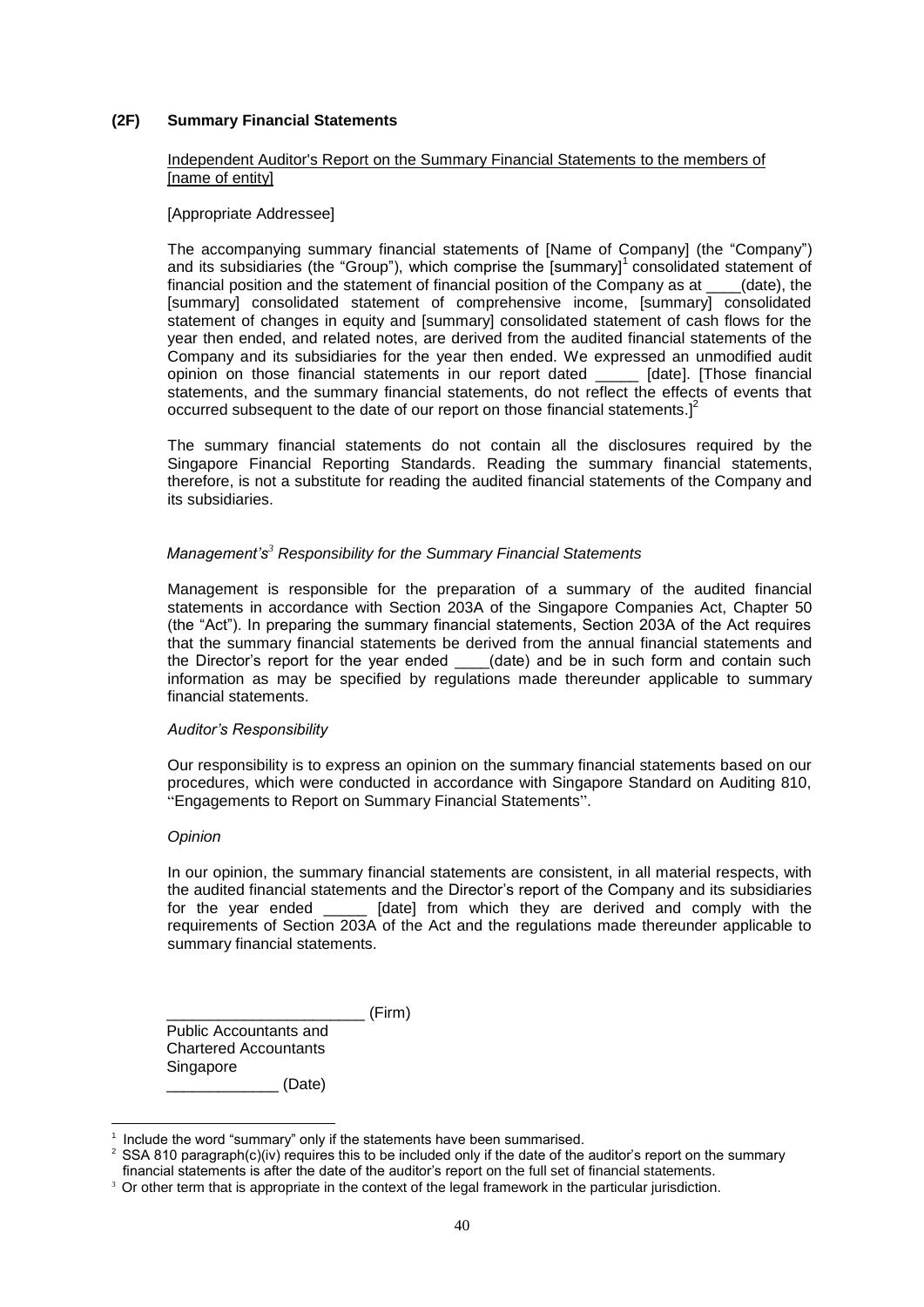## **APPENDIX 3**

## **Sample Independent Assurance Reports on SSAE 3000** *Assurance Engagements other than Audits or Reviews of Historical Information –* **Illustrations of Assurance Reports on Compliance**

#### **(3A) Project accounts - Housing Developers (Project Account) Rules**

The Board of Directors [Name of Company] [Address]

## **Independent Assurance Report in connection with the Project accounts – Housing Developers (Project Account) Rules**

We have performed procedures on the project account of [Name of Company] (the "Company") listed below for the financial year ended (date).

The Company is a licensed housing developer and is required to comply with the Housing Developers (Control and Licensing) Act (the "Act").

Under the Act, a licensed housing developer is required to open and maintain a project account for each building project undertaken and comply with the Housing Developers (Project Account) Rules (the "Project Account Rules").

#### *Board of Directors' Responsibility*

The Board of Directors of the Company is responsible for ensuring compliance with the Project Account Rules. This responsibility includes designing, implementing and maintaining internal controls relevant for the purpose of the compliance with the Project Account Rules.

#### *Auditor's Responsibility*

Our responsibility is to form a conclusion on the Company's compliance with the Project Account Rules based on our work. We performed our work in accordance with Singapore Standard on Assurance Engagements 3000 – *Assurance Engagements other than Audits or Reviews of Historical Financial Information* (the "Standard"). This Standard requires that we comply with ethical requirements and plan and perform our work to form the conclusion. The extent of our work performed depends on our professional judgment and our assessment of the engagement risk.

Our work includes obtaining an understanding of the business of the Company sufficient to identify and assess the risks that the Project Account Rules may not be complied with and sufficient to design and perform further evidence-gathering procedures. Our work also includes carrying out inquiries of relevant personnel of the Company as well as examining, on a test basis, evidence supporting the amounts in the Project Account. In addition, in designing these procedures, we consider the accounting system and system of internal control in relation to the compliance with the Project Account Rules and reliance has been placed on internal controls where appropriate. Because of the inherent limitations in any accounting and internal control system, errors and irregularities may nevertheless occur and not be detected.

The procedures performed are more limited than for a reasonable assurance engagement, and therefore less assurance is obtained than in a reasonable assurance engagement. We believe that our work provides a reasonable basis for our conclusion.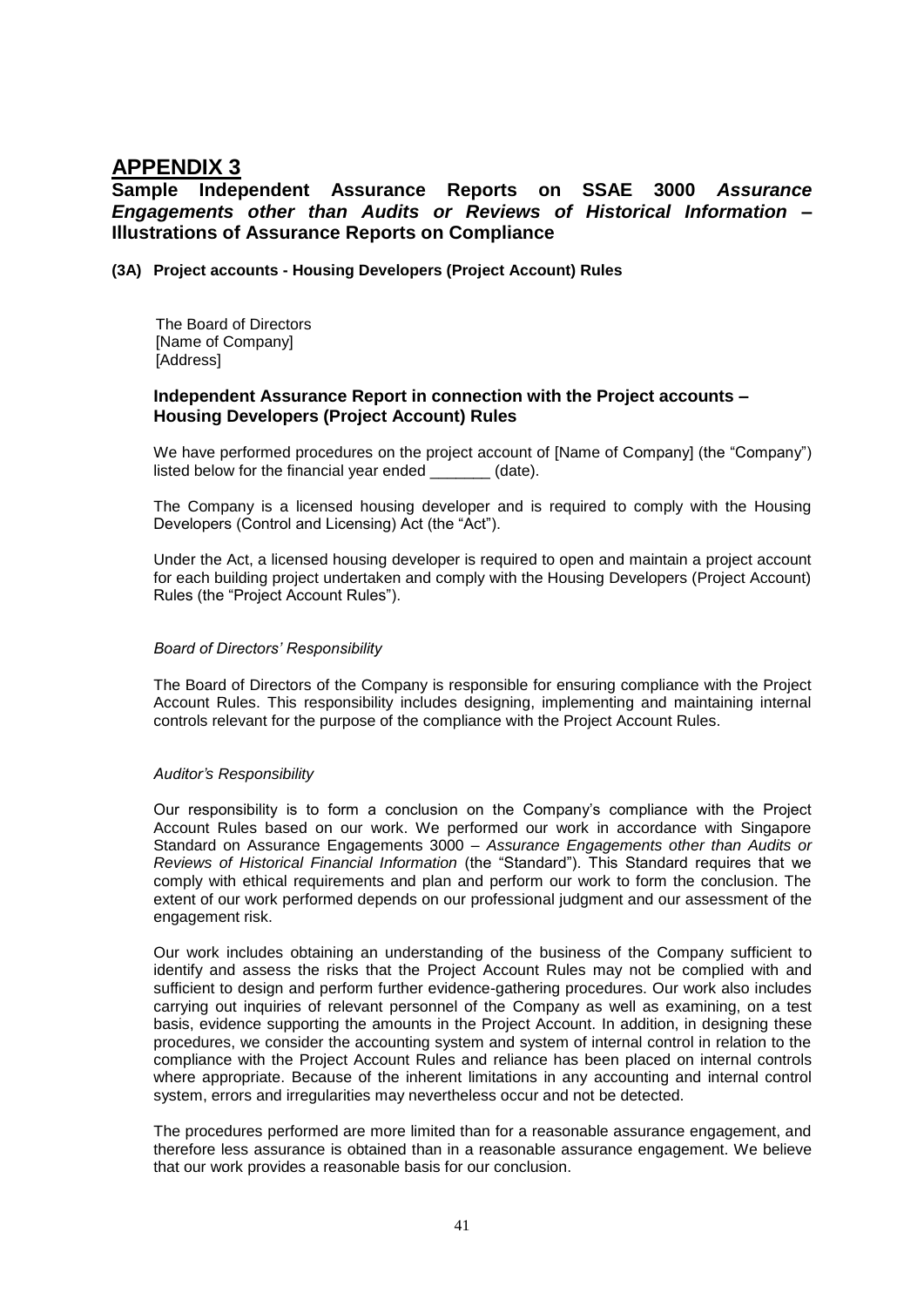#### *Conclusion*

Based on our work described in this report, *[except for those matters referred to below/in our management letter dated \_\_\_\_\_\_],* nothing has come to our attention that causes us to believe that:

- (a) all instalments of purchase money referred to in rule 3 and all loans for the construction of the building project referred to in rule 4 have not been deposited into the Project Account in accordance with the Project Account Rules; and
- (b) the moneys in the Project Account listed below have not been withdrawn in accordance with the Project Account Rules.

| Developer's | Project | Name of Bank/          | Project Account No |
|-------------|---------|------------------------|--------------------|
| Licence No  |         | <b>Finance Company</b> |                    |

*(To list all on-going licensed development with project account opened.)*

#### *Restriction on Distribution and Use*

This report is prepared solely to assist the Company in its submission of its project account to the Controller of Housing. As a result, the report may not be suitable for another purpose. Our report is intended solely for the Company and the Controller of Housing and should not be distributed to or used by parties other than the Company or the Controller of Housing.

 $(Firm)$ Public Accountants and Chartered Accountants Singapore  $_$  (Date)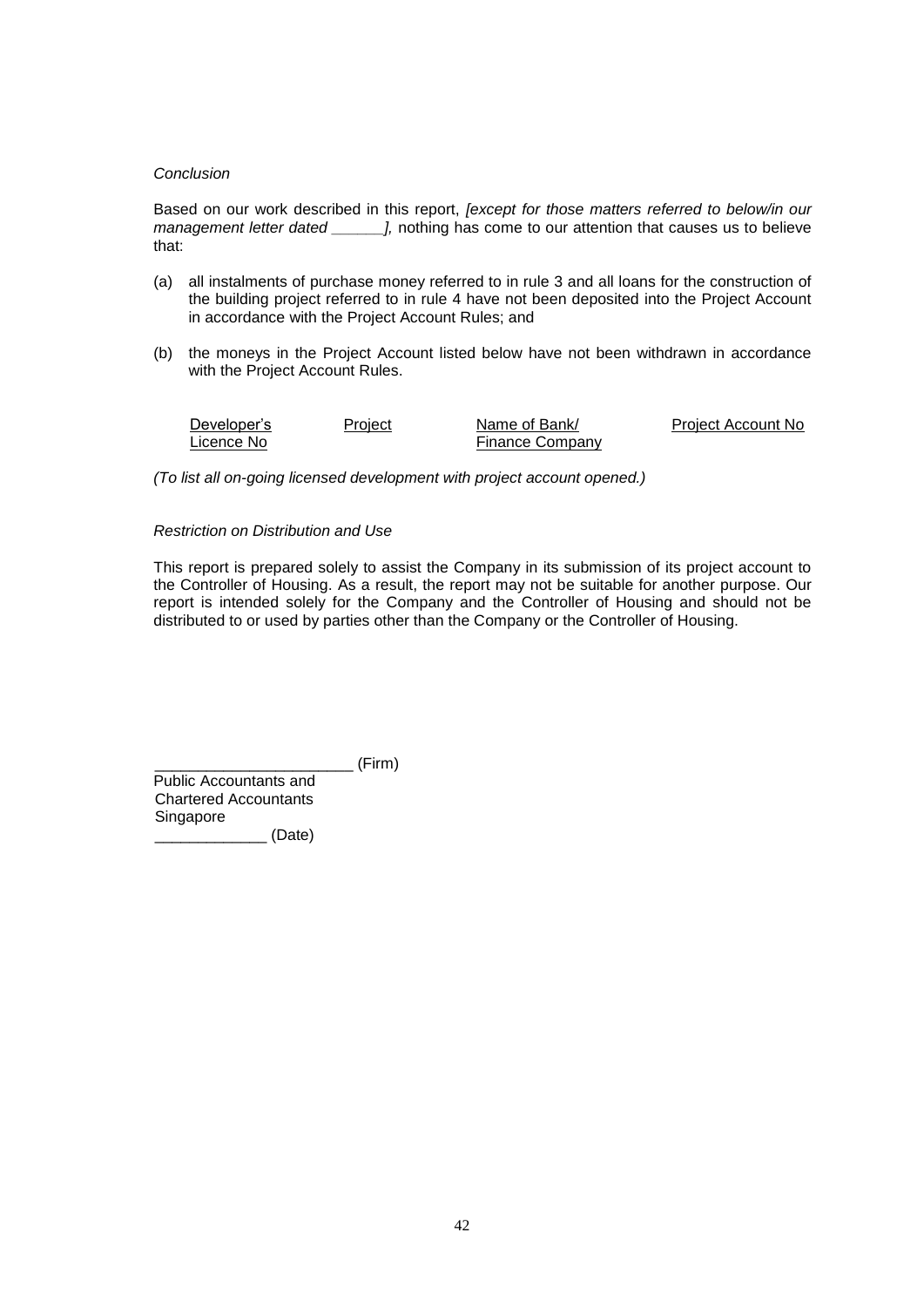#### **3B) Money-Changing and Remittance Businesses Act (Chapter 187)**

[Licensee Name] [Address]

### **Independent Assurance Report in connection with the Money-Changing and Remittance Businesses Act (Chapter 187)**

We have performed procedures on the attached statement of transactions and profit/loss of [the Licensee] ("the Licensee") for the year ended [date] in respect of its money-changing and/or remittance business(es) ("Statement").

#### *Management's Responsibility*

Management is responsible for the preparation of the Statement in accordance with the requirements of the Money-changing and Remittance Businesses Act, Chapter 187 and other relevant laws, rules and regulations ("the Act and the Regulations"), and for ensuring compliance with the Act and the Regulations.

#### *Auditor's Responsibility*

Our responsibility is to express a conclusion on the Licensee's preparation of the Statement in compliance with the Act and the Regulations based on our procedures.

We performed our work in accordance with Singapore Standard on Assurance Engagements 3000 – Assurance Engagements other than Audits or Reviews of Historical Financial Information ("Standard"). This Standard requires that we comply with ethical requirements and plan and perform our work to form the conclusion. The extent of the work performed depends on our professional judgment and our assessment of the engagement risk.

Our work includes obtaining an understanding of the recording of the Licensee's transactions in connection with its money-changing and/or remittance business(es), sufficient to identify and assess the risks that the Act and the Regulations may not be complied with and sufficient to design and perform further evidence-gathering procedures. Our work also includes carrying out inquiries of relevant personnel of the Licensee as well as other procedures which are necessarily conducted on a test basis and included such samples as we deemed appropriate. In this connection, we have reviewed the accounting system and system of internal control in relation to its money-changing and/or remittance business(es) in operation in the Licensee and reliance has been placed on internal controls where appropriate. Because of the inherent limitations in any accounting and internal control system, errors and irregularities may nevertheless occur and not be detected.

The procedures performed are more limited than for a reasonable assurance engagement, and therefore less assurance is obtained than in a reasonable assurance engagement. We believe our work provides a reasonable basis for our conclusion.

#### *Conclusion*

Based on our work described in this report, *[except for those matters referred to below/in our management letter dated \_\_\_\_\_\_]*, nothing has come to our attention that causes us to believe that the financial data contained in the Statement has not been prepared, in all material respects, in accordance with the Act and the Regulations.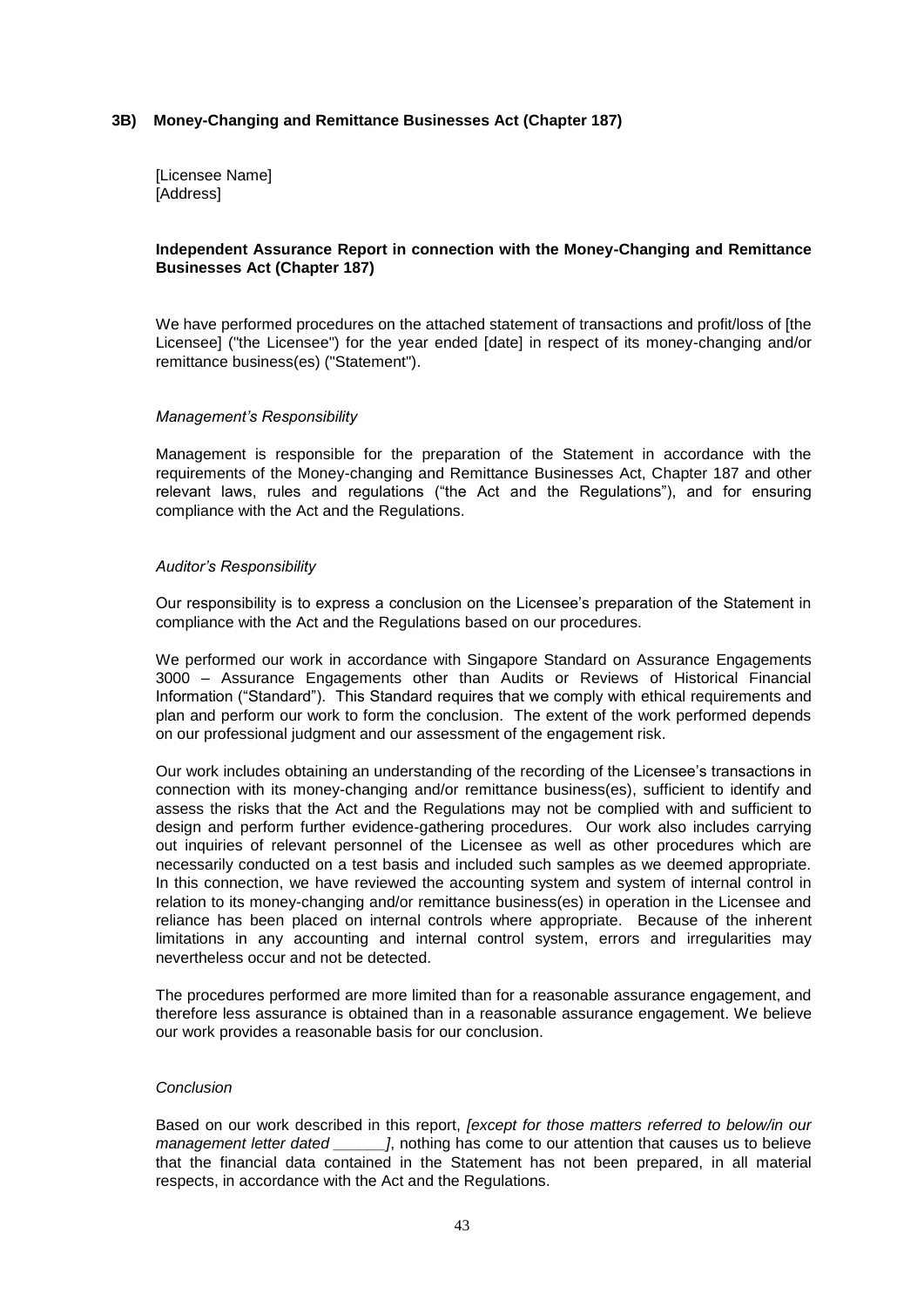In the course of our work, nothing came to our attention that causes us to believe that:

- (a) accounting and records of transactions, including relevant registers and copies of customer identification documents have not been properly maintained by the Licensee; or
- (b) there has been any contravention by the Licensee of the conditions, restrictions, obligations or other requirements provided under any of the following:
	- (i) Corruption, Drug Trafficking and Other Serious Crimes (Confiscation of Benefits) Act (Chapter 65A);
	- (ii) Money-changing and Remittance Businesses Act (Chapter 187);
	- (iii) Terrorism (Suppression of Financing) Act (Chapter 325);
	- (iv) Money-changing and Remittance Businesses Regulations 2005;
	- (v) Monetary Authority of Singapore (Anti-terrorism Measures) Regulations 2002;
	- (vi) MAS Notice to Money-changing and Remittance Licensees on Prevention of Money Laundering and Countering the Financing of Terrorism, and other Notices;
	- (vii) any other applicable laws; and
	- (viii) any conditions, restrictions or requirements, which may be imposed on the Licensee by the Monetary Authority of Singapore ("the MAS").

#### *Restriction on Distribution and Use*

This report is prepared solely to assist the Licensee in its submission of the Statement to the MAS and in meeting the requirements of the Act and the Regulations. As a result, the report may not be suitable for another purpose. Our report is intended solely for the Licensee and the MAS and should not be distributed to or used by parties other than the Licensee or the MAS.

 $(Firm)$ 

Public Accountants and Chartered Accountants Singapore

\_\_\_\_\_\_\_\_\_\_\_\_\_\_\_\_\_\_ (Date)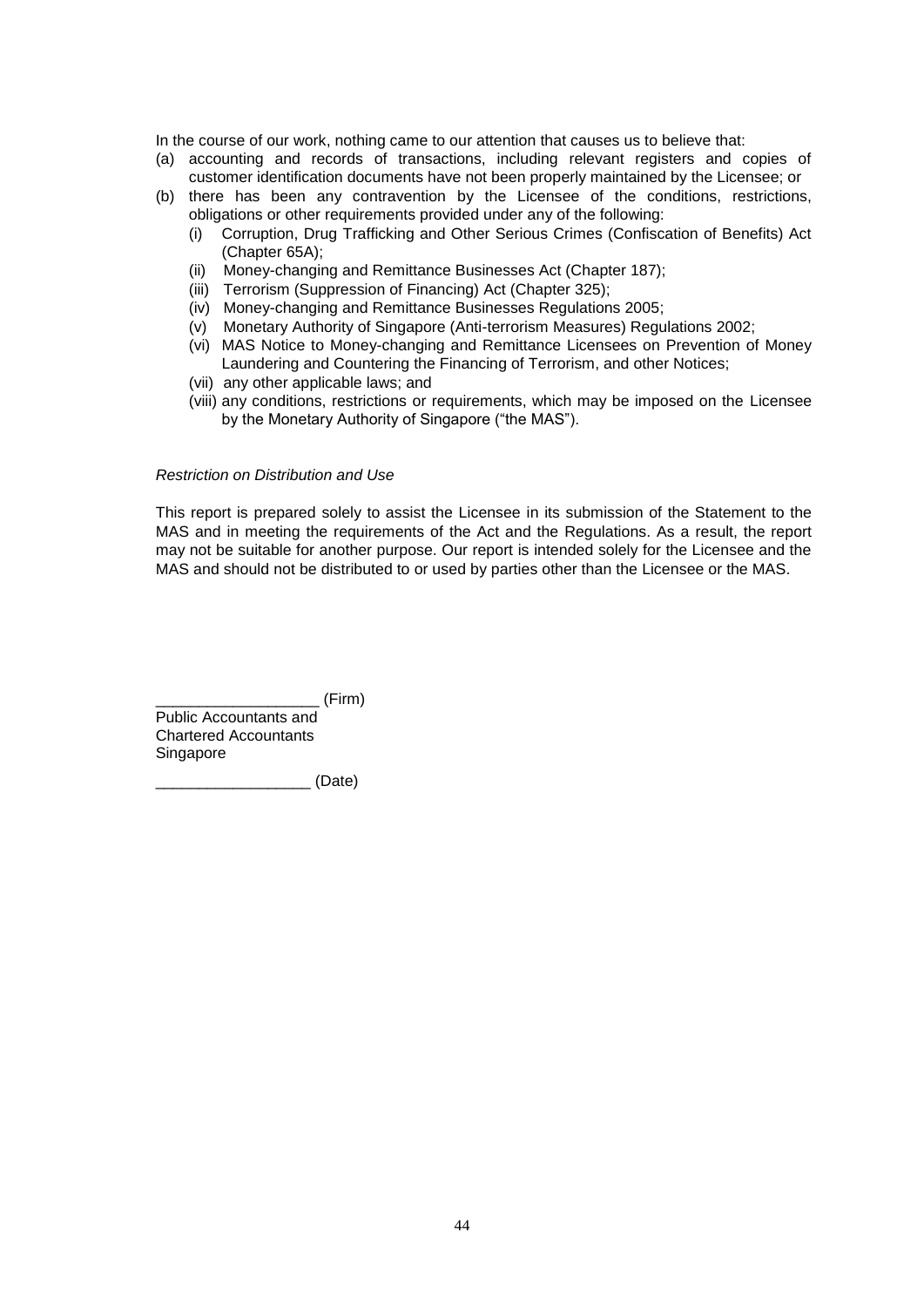#### **(3C) "Terminated"/"Matured" Investment-Linked Insurance Policy Sub-Fund ("ILP Sub-Fund") Pursuant to MAS Notice 307**

The Board of Directors [  $\blacksquare$  's (Entity's) name and address]

### **INDEPENDENT ASSURANCE REPORT IN CONNECTION WITH "TERMINATED"/"MATURED" INVESTMENT-LINKED INSURANCE POLICY SUB-FUND ("ILP SUB-FUND") PURSUANT TO MAS NOTICE 307**

Name of terminated/matured ILP sub-fund: Date of termination (final distribution to policyholders):

We have performed procedures on  $\_\_\_\_\_$  (entity's) (the " $\_\_\_$ ")<sup>1</sup>, compliance with the Monetary Authority of Singapore's ("MAS") Notice 307 in relation to the termination/maturity of xxxx Fund (ILP sub-fund) as at [date] and for the period then ended.

#### *Management's Responsibility*

Management is responsible for ensuring compliance with MAS Notice 307 in relation to the termination/maturity of the ILP sub-fund. This responsibility includes designing, implementing and maintaining internal controls relevant for the purpose of compliance with MAS Notice 307 in relation to the termination/maturity of the ILP sub-fund.

#### *Auditor's Responsibility*

Our responsibility is to form a conclusion on the \_\_\_\_\_ (entity's) compliance with MAS Notice 307 in relation to the termination/maturity of the ILP sub-fund based on our work. We performed our work in accordance with Singapore Standard on Assurance Engagements 3000 Assurance Engagements other than Audits and Reviews of Historical Financial Information (the "Standard"). This standard requires that we comply with ethical requirements and plan and perform our work to form the conclusion. The extent of our work performed depends on our professional judgment and our assessment of the engagement risk.

Our work includes obtaining an understanding of the business of the \_\_\_\_\_ (entity) sufficient to identify and assess the risks that MAS Notice 307 in relation to the terminated/matured ILP sub-fund may not be complied with and sufficient to design and perform further evidencegathering procedures. Our work also includes carrying out inquiries of relevant personnel of the

(entity) as well as examining, on a test basis, whether the \_\_\_\_\_ (entity) has complied with MAS Notice 307 in relation to the terminated/matured ILP sub-fund. In addition, in designing these procedures, we consider the accounting system and system of internal control in relation to the compliance with MAS Notice 307 in relation to the terminated/matured ILP sub-fund and reliance has been placed on internal controls where appropriate. Because of the inherent limitations in any accounting and internal control system, errors and irregularities may nevertheless occur and not be detected.

The procedures performed are more limited than for a reasonable assurance engagement, and therefore less assurance is obtained than in a reasonable assurance engagement. We believe that our work provides a reasonable basis for our conclusion.

 $\overline{a}$ 

<sup>&</sup>lt;sup>1</sup> Insert Company, Branch or Co-operative where appropriate.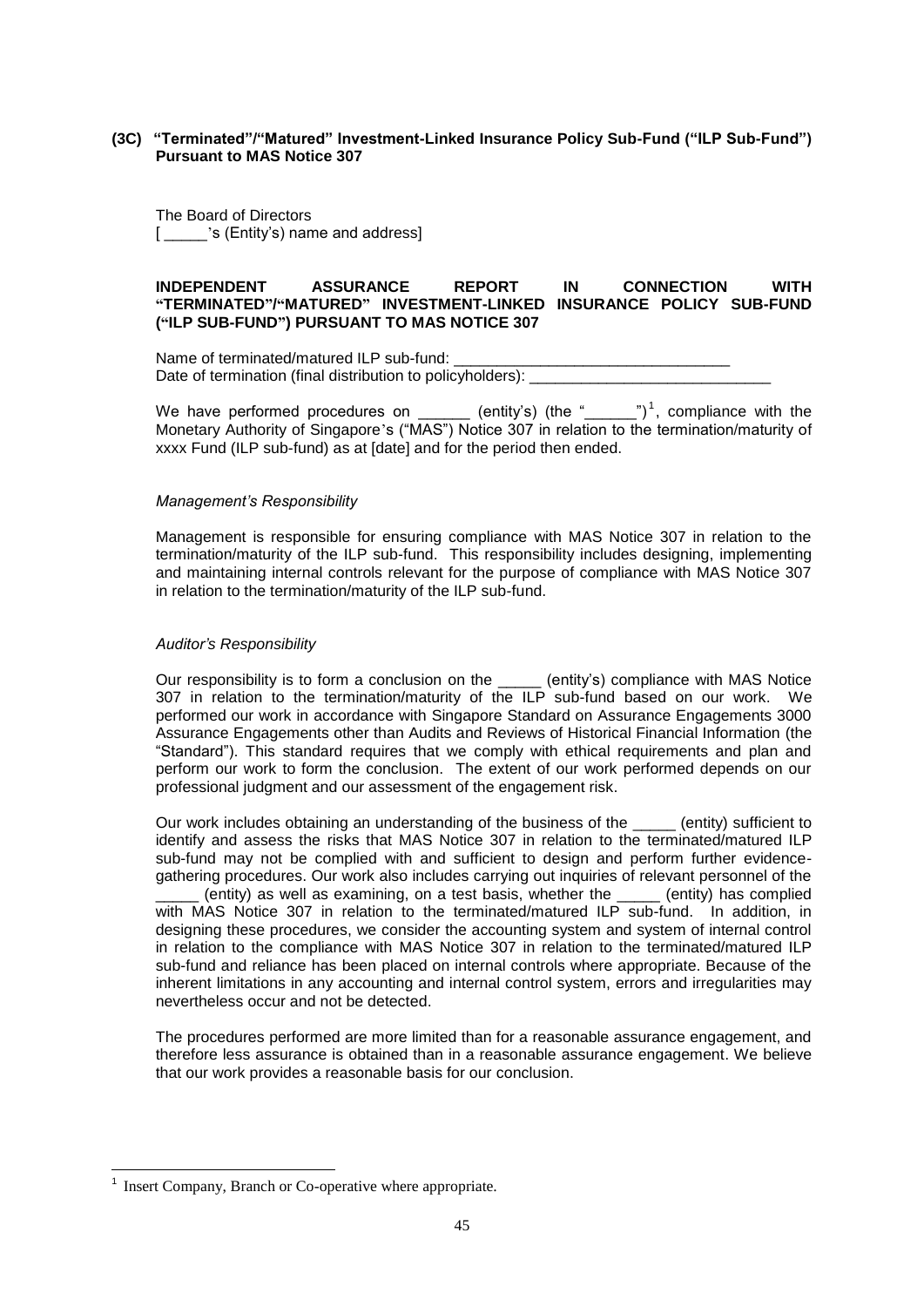#### *Conclusion*

Based on our work described in this report, *[except for those matters referred to* below*/in our management letter dated \_\_\_\_\_\_],* nothing has come to our attention that causes us to believe that:

- 1. the \_\_\_\_\_\_ (entity) has failed to realise all the assets of the ILP sub-fund as at the date of termination/ maturity;
- 2. the centity) has failed to distribute all resultant proceeds (net of outstanding liabilities) to policyholders in the same proportion as their holdings in the ILP sub-fund; and
- 3. the (entity) has failed to comply with any of the requirements as set out in MAS Notice 307 in relation to the ILP sub-fund from the date immediately after the period of the latest completed audit to the date of termination/maturity (final distribution to policyholders).

#### *Other Matters*

As required by MAS Notice 307 paragraph 23, a list and description of liabilities that have not been settled but have been accrued to the ILP sub-fund and excluded from the final distribution is attached in the Appendix .

#### *Restriction on Distribution and Use*

This report is prepared for submission to the MAS. It should not be distributed to or used by other parties but may be made available, upon request, to policyholders within 5 years from the date of termination/maturity of the ILP sub-fund.

 $(Firm)$ Public Accountants and Chartered Accountants **Singapore** 

\_\_\_\_\_\_\_\_\_\_\_\_\_\_\_\_\_\_\_\_ (Date)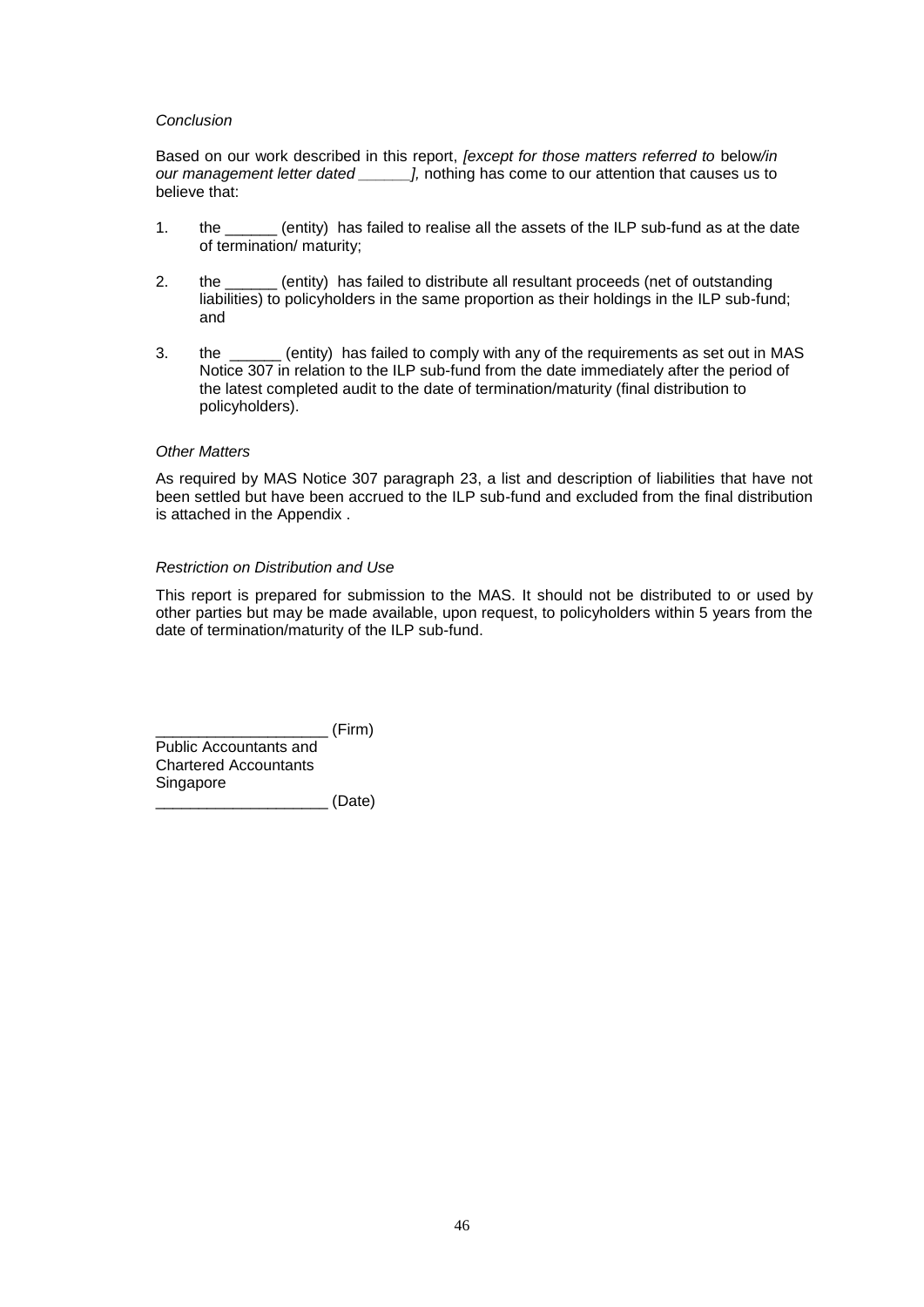## **Appendix 4 SAMPLE INDEPENDENT AUDITOR'S SUPPLEMENTARY REPORTS TO RELEVANT AUTHORITIES**

The sample supplementary reports contained in Appendix 4 are drafted for the purpose of submission to the respective authorities. Any adaptation of the supplementary reports in this Appendix for submission to other organisations is not appropriate.

## **(4A) Supplementary Reports for Banks**

#### **Introduction**

1 Banks are required to comply with the Banking Act and all guidelines, circulars and Notices to Banks issued by the Monetary Authority of Singapore (MAS). In accordance with the requirements set by the MAS, banks have to submit an auditor's supplementary report in addition to the statutory audit report. A specimen of the supplementary report agreed by the MAS and the Institute of Singapore Chartered Accountants (the "Institute") is set out in the appendix to this Statement. This Statement provides guidelines concerning the supplementary report to be issued.

#### **MAS guidelines and circulars**

2 In the specimen report, reference is made to guidelines and circulars issued by the MAS. These guidelines and circulars are issued to banks from time to time, by the MAS. Members of the Institute should also consider any specific terms and conditions issued to their client bank. In addition to the directives and notices, the publication contains the guidelines governing the operations of banks and the terms and conditions governing the operations of Asian Currency Units.

#### **Relevant laws and regulations**

- 3 Paragraph (c) in the opinion paragraph of the specimen report refers to 'relevant laws and regulations'. In case of ambiguity or doubt, reference should be made to such professional standards or guidelines as may be issued by the Institute from time to time. Without limiting the generality of the foregoing, 'relevant laws and regulations' in this context are defined as those relevant to and within the scope of a normal statutory audit carried out under the Singapore Companies Act, Chapter 50 and the Banking Act, Chapter 19. From time to time, the MAS may give guidance through the Institute as to its emphasis on specific laws and regulations included within the scope of a normal statutory audit. Members may also be seeking clarification regarding similar matters. To ensure that enquiries are properly dealt with, members should direct their enquiries to the Institute, which will provide the necessary clarification after consulting with the MAS, where appropriate.
- 4 For the purpose of paragraph (c) in the opinion paragraph of the specimen report, it is the Institute's understanding that the MAS would require members to report any non-compliance without regard to materiality so long as the non-compliance was observed during the course of the normal statutory audit carried out under the Singapore Companies Act and the Banking Act.

#### **Client's representations**

5 In view of the requirements of the MAS, members should include specific reference to these in the letter of representations obtained from their client bank. In the illustrative letter of representations shown in Singapore Standard on Auditing 580, *Management Representations*, the following may be added to the third paragraph:

'There has been no non-compliance with or violations of the Singapore Companies Act, Banking Act, Notices to Banks, guidelines and circulars issued by the Monetary Authority of Singapore (MAS) or such other laws and regulations as referred to by the MAS in its Notices to Banks.'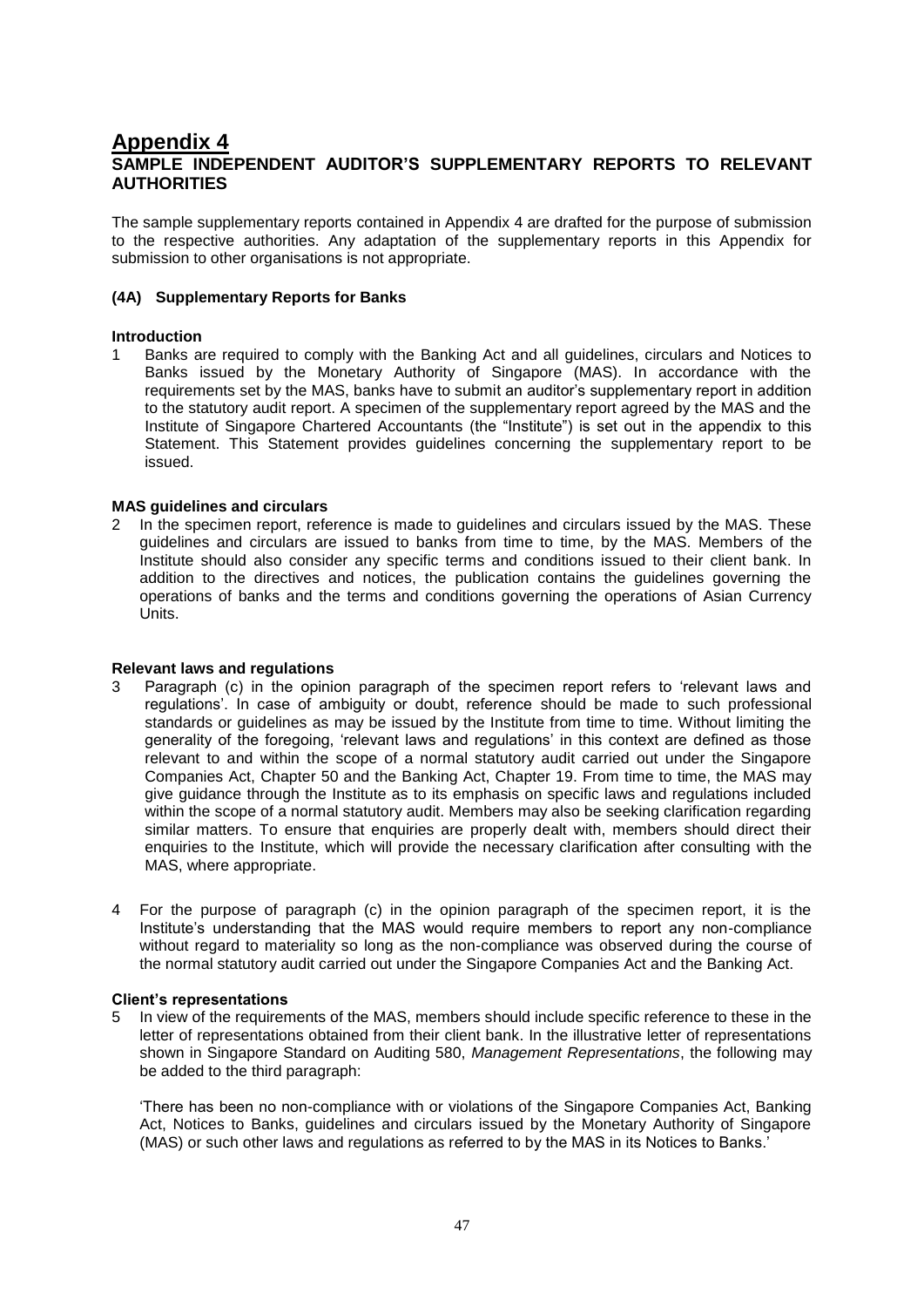#### **Appendix**

#### **INDEPENDENT AUDITOR'S SUPPLEMENTARY REPORT**

[Chief Executive Officer] of the Bank [Name of Bank]

We have audited the accompanying financial statements of \_\_\_\_\_\_ (entity) (the "Bank"), which comprise the statement of financial position as at \_\_\_\_\_\_ (date), and the statement of comprehensive income, statement of changes in equity and statement of cash flows for the year then ended, and a summary of significant accounting policies and other explanatory information. Our audit report on these financial statements was issued on **Example 2** [insert date].

#### *Directors' and Chief Executive Officer's Responsibility for the Financial Statements*

The Bank's directors and chief executive officer are responsible for the preparation of financial statements that give a true and fair view in accordance with the provisions of the Singapore Companies Act, Chapter 50 (the "Act") and Singapore Financial Reporting Standards and with the requirements of the Banking Act, and Notices to Banks, guidelines or circulars issued by the Monetary Authority of Singapore (the "MAS") and for devising and maintaining such internal controls, including a system of internal accounting controls sufficient to provide a reasonable assurance that assets are safeguarded against loss from unauthorised use or disposition; and transactions are properly authorised and that they are recorded as necessary to permit the preparation of true and fair profit and loss accounts and balance sheets and to maintain accountability of assets.

#### *Auditor's Responsibility*

Our responsibility is to express an opinion on these financial statements based on our audit. We conducted our audit in accordance with Singapore Standards on Auditing. Those standards require that we comply with ethical requirements and plan and perform the audit to obtain reasonable assurance about whether the financial statements are free from material misstatement.

An audit involves performing procedures to obtain audit evidence about the amounts and disclosures in the financial statements. The procedures selected depend on the auditor's judgment, including the assessment of the risks of material misstatement of the financial statements, whether due to fraud or error. In making those risk assessments, the auditor considers internal control relevant to the entity's preparation of financial statements that give a true and fair view in order to design audit procedures that are appropriate in the circumstances, but not for the purpose of expressing an opinion on the effectiveness of the entity's internal control. An audit also includes evaluating the appropriateness of accounting policies used and the reasonableness of accounting estimates made by the directors and chief executive officer, as well as evaluating the overall presentation of the financial statements. In this connection, we have reviewed the accounting system and system of internal control in operation in the Bank and reliance has been placed on internal controls, where appropriate. Because of the inherent limitations in any accounting and internal control system, errors and irregularities may nevertheless occur and not be detected.

We believe that the audit evidence we have obtained is sufficient and appropriate to provide a basis for our audit opinion.

#### *Opinion*

During the course of our audit [(if applicable), except for those matters referred to in our long form report dated \_\_\_\_\_\_\_\_\_ (date)], nothing came to our notice that caused us to believe that: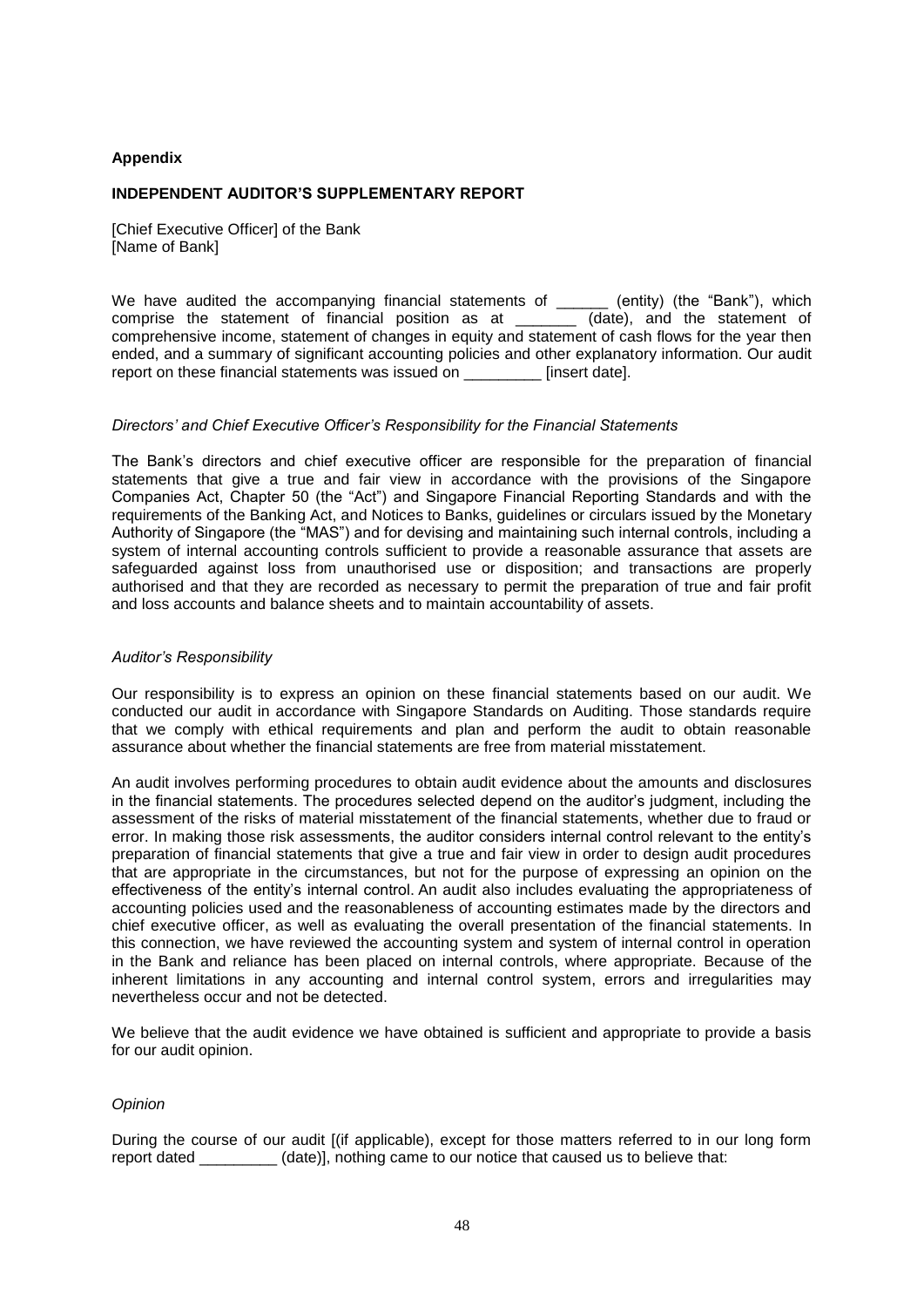- (a) known bad debts of material amounts had not been written off or inadequate allowance had been made for it;
- (b) adequate allowance had not been made for known material doubtful debts and for any material impairment of other assets; or
- (c) there was non-compliance with the Banking Act, Singapore Companies Act, Notices to Banks, guidelines or circulars issued by the MAS or any other relevant laws or regulations\* (except for the following matters which we wish to bring to your attention:).

#### *Restriction on Distribution and Use*

This report is prepared to assist the Bank to meet the requirements of the MAS. As a result, the report may not be suitable for another purpose. Our report is intended solely for the Bank and the MAS and should not be distributed to or used by parties other than the Bank or the MAS.

 $(Firm)$ Public Accountants and Chartered Accountants Singapore

\_\_\_\_\_\_\_\_\_\_\_\_\_ (Date)

<sup>\*</sup> Explanatory note: In case of ambiguity or doubt, reference should be made to such professional standards or guidelines as may be issued by the Institute of Singapore Chartered Accountants from time to time. Without limiting the generality of the foregoing, 'relevant laws and regulations' in this context are defined as those relevant to and within the scope of a normal statutory audit carried out under the Singapore Companies Act, Chapter 50 and the Banking Act, Chapter 19.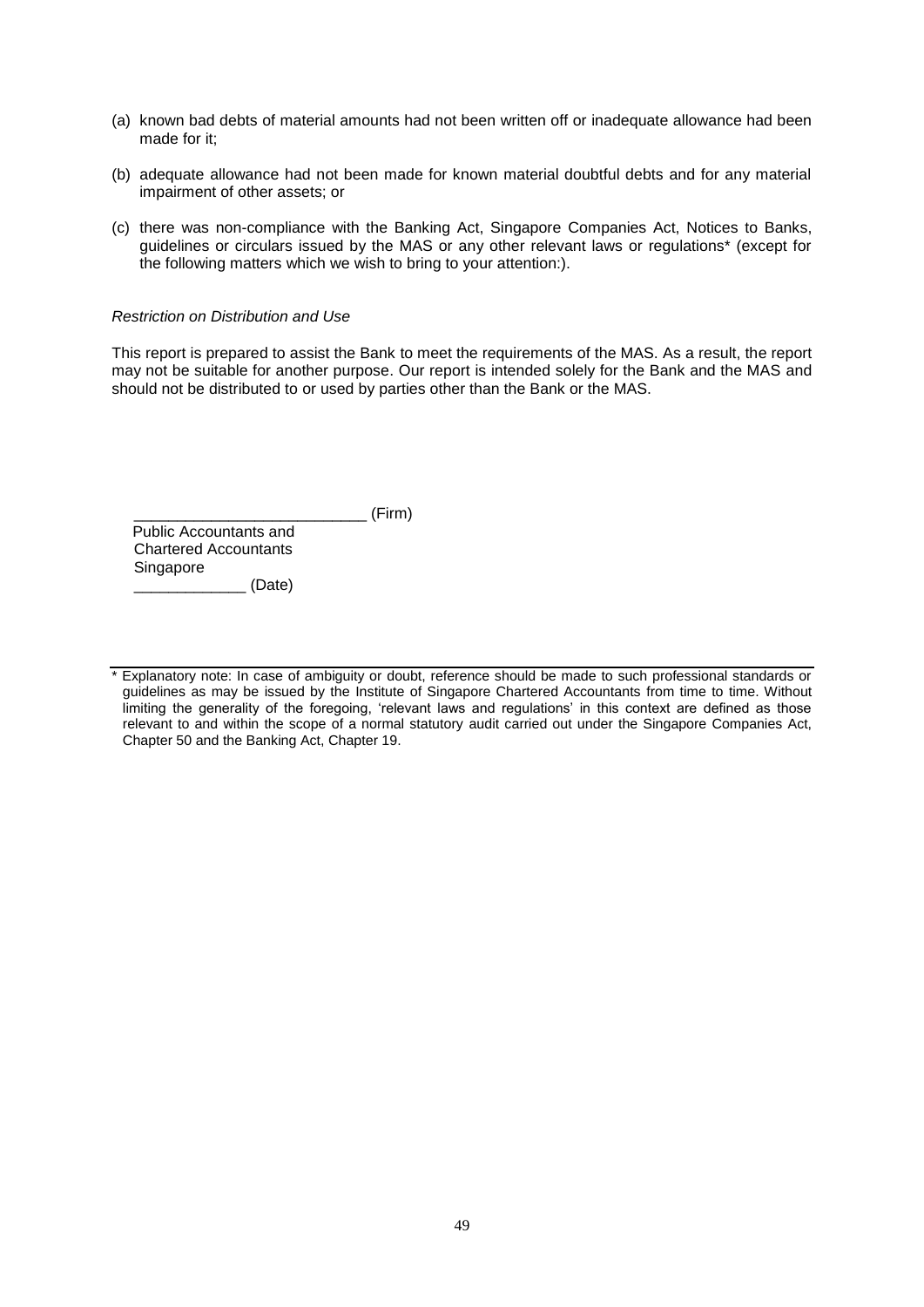## **(4B) Supplementary Reports for Finance Companies**

#### **Introduction**

1 Finance companies are required to comply with all guidelines, circulars and Notices to Finance Companies issued by the Monetary Authority of Singapore (MAS) and the Finance Companies Act. In accordance with the requirements set by the MAS, finance companies are required to submit an auditor's supplementary report in addition to the statutory audit report. The MAS has requested that the Independent Auditor's Supplementary Report takes the format of the appendix to the "Independent Auditor's Supplementary Report for Banks" except that the words 'finance company', 'Finance Companies Act' and 'Notices to Finance Companies' are to be used in place of 'bank', 'Banking Act' and 'Notices to Banks' respectively.

This Statement provides guidelines concerning the Independent Auditor's Supplementary Report to be issued with respect to finance companies.

#### **Notices to Finance Companies, guidelines and circulars**

2 The MAS has issued a set of Notices to Finance Companies, copies of which may be obtained from the MAS. Members of the Institute of Singapore Chartered Accountants (the "Institute") should consider any specific terms and conditions issued to finance companies, which are their clients.

#### **Relevant laws and regulations and client's representations**

- 3 For the rest of the text of this Statement, please see paragraphs 3 to 5 of the "Independent Auditor's Supplementary Report for Banks"; where the "Independent Auditor's Supplementary Report for Banks" refers to banks, the 'Banking Act' and 'Notices to Banks', for this Statement read 'finance companies', the 'Finance Companies Act' and 'Notices to Finance Companies' respectively.
- 4 If, in the course of the audit, members come across any violation of or non-compliance with a law or regulation which may not be relevant to the financial statements and they are in doubt as to whether it should be reported, they should direct their inquiries to the Institute, which will provide the necessary clarification after consulting with the MAS, where appropriate.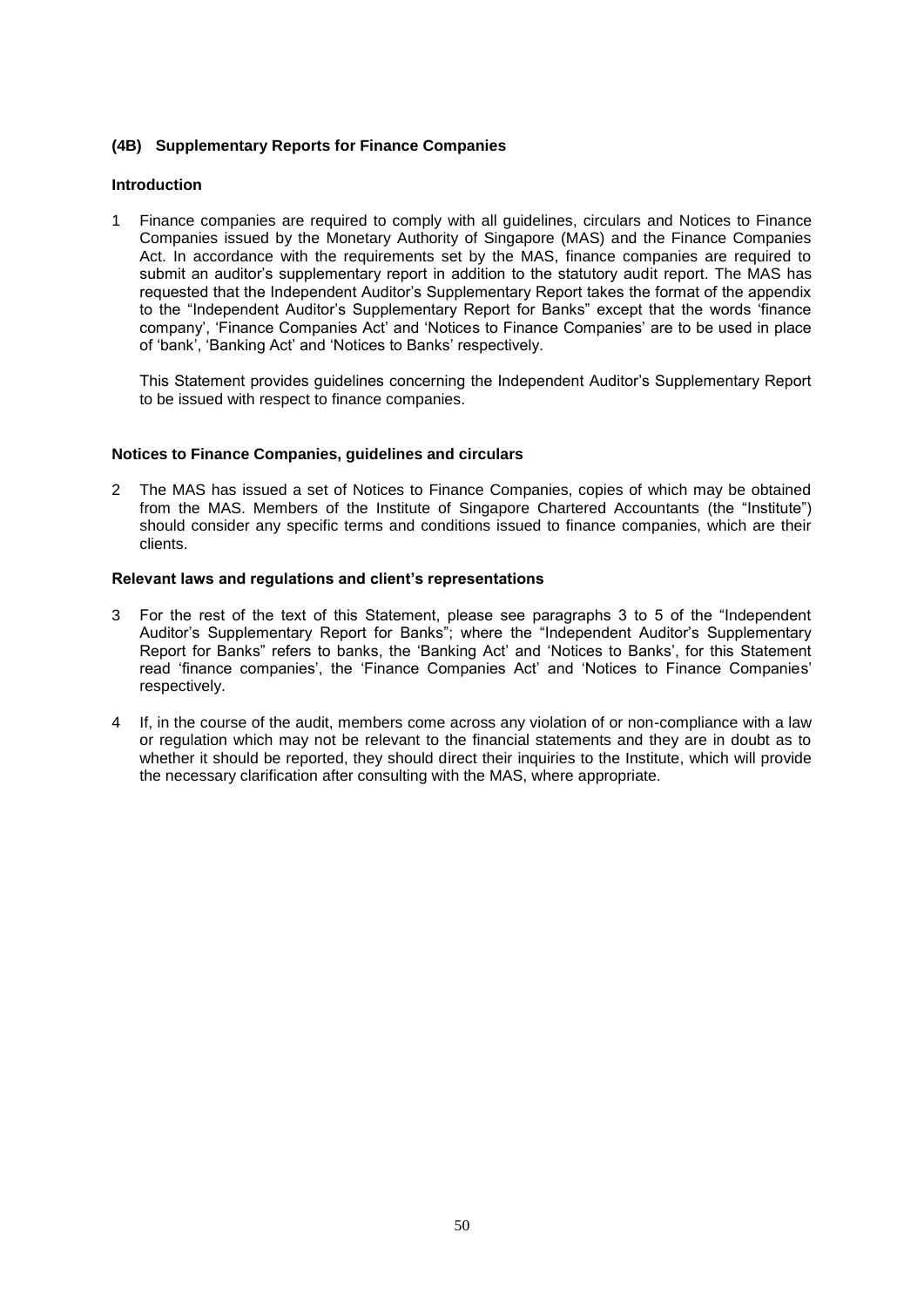## **(4C) Supplementary Reports for Merchant Banks**

#### **Introduction**

1 Merchant banks are required to comply with the relevant legislation as well as Directives and Notices to Merchant Banks and other regulations issued by the Monetary Authority of Singapore (MAS). In accordance with the requirements set by the MAS, merchant banks are required to submit an auditor's supplementary report in addition to the statutory audit report. The Independent Auditor's Supplementary Report should take the format of the appendix to this Statement. This Statement provides guidelines concerning the supplementary report to be issued with respect to merchant banks.

#### **MAS directives, notices, etc.**

2 In the specimen Independent Auditor's Supplementary Report shown in the appendix, reference is made to Directives and Notices to Merchant Banks, guidelines, terms and conditions and circulars issued by the MAS. A copy of 'Directives and Notices to Merchant Banks' may be obtained from the MAS. In addition to the directives and notices, the publication contains the guidelines governing the operations of merchant banks and the terms and conditions governing the operations of Asian Currency Units.

#### **Relevant laws and regulations**

- 3 Paragraph (c) in the opinion paragraph of the specimen report refers to 'relevant laws and regulations'. In case of ambiguity or doubt, reference should be made to such professional standards or guidelines as may be issued by the Institute of Singapore Chartered Accountants (the "Institute") from time to time. Without limiting the generality of the foregoing, relevant laws and regulations in this context are defined as those relevant to and within the scope of a normal statutory audit carried out under the Singapore Companies Act, Chapter 50 and pursuant to the Directives and Notices to Merchant Banks. From time to time, the MAS may give guidance as to its emphasis on specific laws and regulations included within the scope of a normal statutory audit. Members may also be seeking clarification regarding similar matters. To ensure that enquiries are properly dealt with, members should direct their enquiries to the Institute, which will provide the necessary clarification after consulting with the MAS where appropriate.
- 4 For the purpose of paragraph (c) in the opinion paragraph of the specimen report, it is the Institute's understanding that the MAS would require members to report any non-compliance without regard to materiality so long as the non-compliance was observed during the course of the normal statutory audit carried out under the Singapore Companies Act, Chapter 50 and pursuant to the Directives and Notices to Merchant Banks.

## **Client's representation**

5 In view of the requirements of the MAS, members should include specific reference to these in the letter of representations obtained from their client bank. In the illustrative letter of representations shown in SSA 580, *Written Representations*, the following may be added to the third paragraph:

'There has been no non-compliance with or violation of the Monetary Authority of Singapore Act, Banking Act, Singapore Companies Act, Directives and Notices to Merchant Banks, guidelines, terms and conditions, and circulars issued by the Monetary Authority of Singapore (MAS) or such other laws and regulations as referred to by the MAS in its Directives and Notices to Merchant Banks.'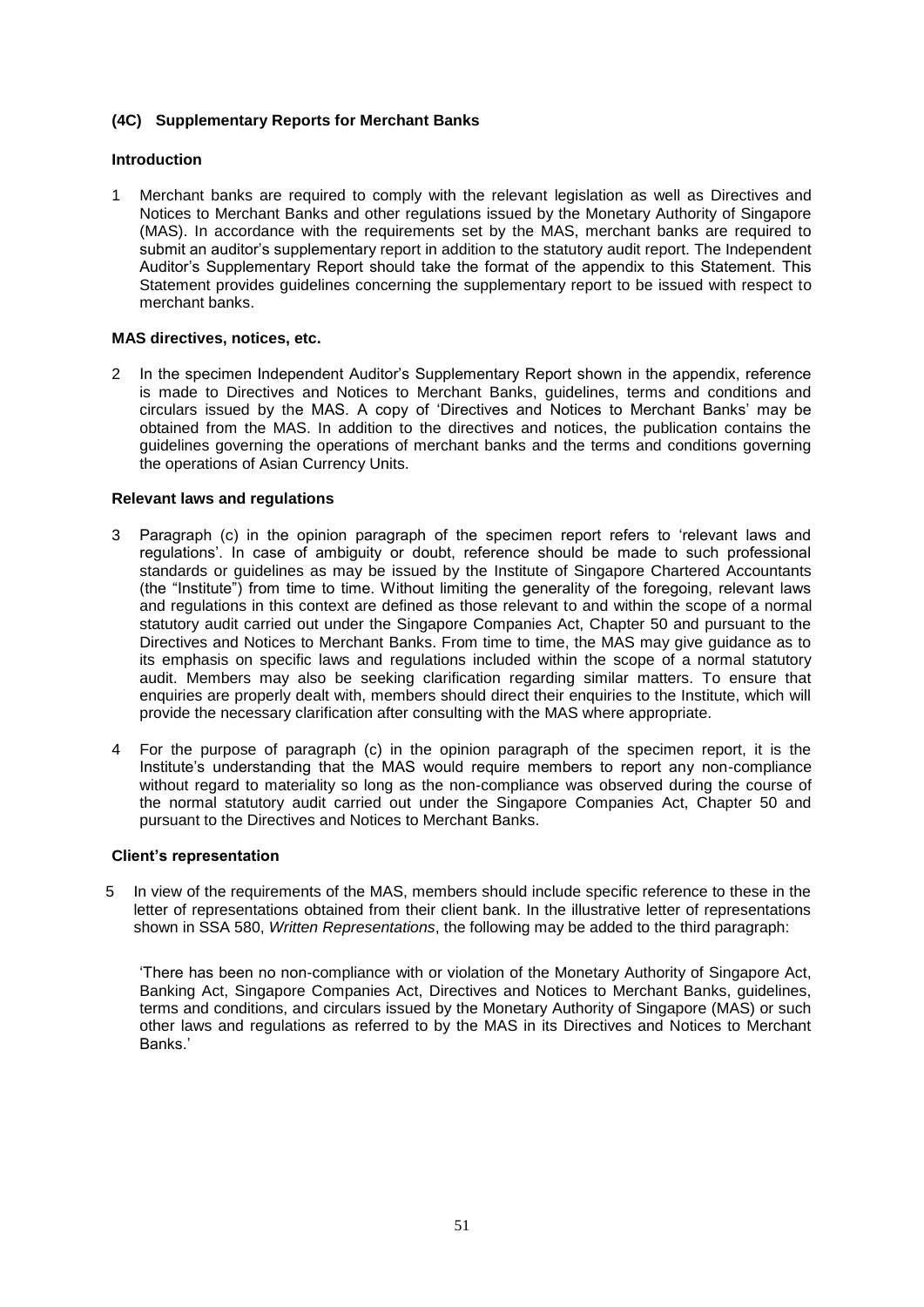## **Appendix**

### **INDEPENDENT AUDITOR'S SUPPLEMENTARY REPORT**

[Chief Executive Officer] of the Merchant Bank [Name of Merchant Bank]

We have audited the financial statements of (entity) (the "Merchant Bank"), which comprise the statement of financial position as at  $\frac{1}{\sqrt{1-\frac{1}{\sqrt{1-\frac{1}{\sqrt{1-\frac{1}{\sqrt{1-\frac{1}{\sqrt{1-\frac{1}{\sqrt{1-\frac{1}{\sqrt{1-\frac{1}{\sqrt{1-\frac{1}{\sqrt{1-\frac{1}{\sqrt{1-\frac{1}{\sqrt{1-\frac{1}{\sqrt{1-\frac{1}{\sqrt{1-\frac{1}{\sqrt{1-\frac{1}{\sqrt{1-\frac{1}{\sqrt{1-\frac{1}{\sqrt{1-\frac{1}{\sqrt{1-\frac{1}{\sqrt{1-\frac{1}{\sqrt$ statement of changes in equity and statement of cash flows for the year then ended, and a summary of significant accounting policies and other explanatory information. Our audit report on these financial statements was issued on  $(date).$ 

#### *Directors' and Chief Executive Officer's Responsibility for the Financial Statements*

The Merchant Bank's directors and chief executive officer are responsible for the preparation of these financial statements that give a true and fair view in accordance with the provisions of the Singapore Companies Act, Chapter 50 (the "Act") and Singapore Financial Reporting Standards and with the requirements of the Monetary Authority of Singapore Act, the Banking Act, Directives and Notices to Merchant Banks, guidelines, terms and conditions or circulars issued by the Monetary Authority of Singapore (the "MAS"), and for devising and maintaining such internal controls, including a system of internal accounting controls sufficient to provide a reasonable assurance that assets are safeguarded against loss from unauthorised use or disposition; and transactions are properly authorised and that they are recorded as necessary to permit the preparation of true and fair profit and loss accounts and balance sheets and to maintain accountability of assets.

### *Auditor's Responsibility*

Our responsibility is to express an opinion on these financial statements based on our audit. We conducted our audit in accordance with Singapore Standards on Auditing. Those standards require that we comply with ethical requirements and plan and perform the audit to obtain reasonable assurance about whether the financial statements are free from material misstatement.

An audit involves performing procedures to obtain audit evidence about the amounts and disclosures in the financial statements. The procedures selected depend on the auditor's judgment, including the assessment of the risks of material misstatement of the financial statements, whether due to fraud or error. In making those risk assessments, the auditor considers internal control relevant to the entity's preparation of financial statements that give a true and fair view in order to design audit procedures that are appropriate in the circumstances, but not for the purpose of expressing an opinion on the effectiveness of the entity's internal control. An audit also includes evaluating the appropriateness of accounting policies used and the reasonableness of accounting estimates made by the directors and chief executive officer, as well as evaluating the overall presentation of the financial statements. In this connection, we have reviewed the accounting system and system of internal control in operation in the Merchant Bank and reliance has been placed on internal controls, where appropriate. Because of the inherent limitations in any accounting and internal control system, errors and irregularities may nevertheless occur and not be detected.

We believe that the audit evidence we have obtained is sufficient and appropriate to provide a basis for our audit opinion.

## *Opinion*

During the course of our audit, [(if applicable) except for those matters referred to in our long form report dated \_\_\_\_\_\_\_\_\_ (date)], nothing came to our notice that caused us to believe that: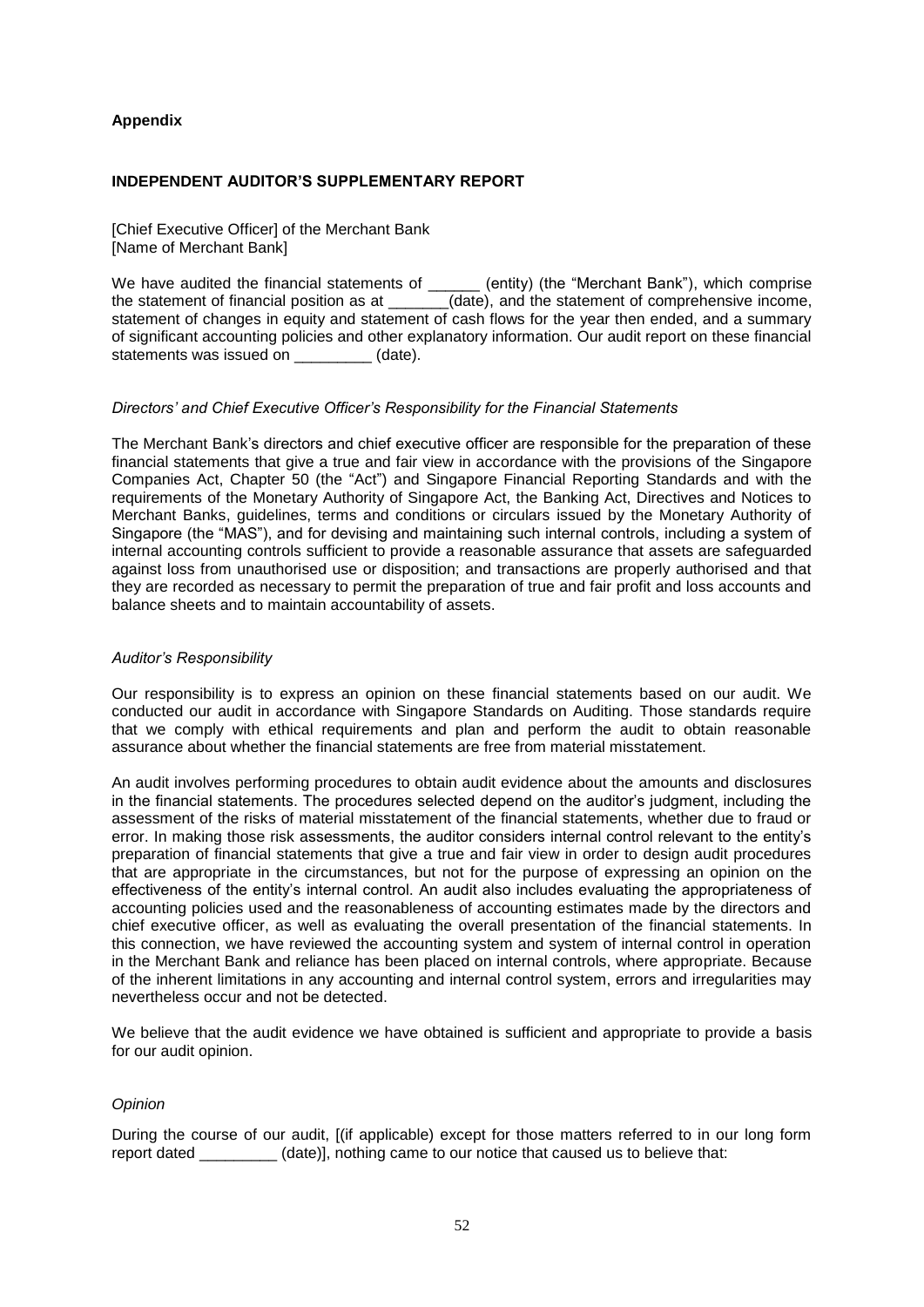- a) known bad debts of material amounts had not been written off or inadequate allowance had been made for it;
- b) adequate allowance had not been made for known material doubtful debts and for any material impairment of other assets; or
- c) there was non-compliance with the Monetary Authority of Singapore Act, Banking Act, Singapore Companies Act, Directives and Notices to Merchant Banks, guidelines, terms and conditions or circulars issued by the MAS or any other relevant laws or regulations\* (except for the following matters which we wish to bring to your attention:).

#### *Restriction on Distribution and Use*

This report is prepared to assist the Bank to meet the requirements of the MAS. As a result, the report may not be suitable for another purpose. Our report is intended solely for the Bank and the MAS and should not be distributed to or used by parties other than the Bank or the MAS.

 $(Firm)$ 

Public Accountants and Chartered Accountants Singapore

\_\_\_\_\_\_\_\_\_\_\_\_\_ (Date)

<sup>\*</sup> Explanatory note: In case of ambiguity or doubt, reference should be made to such professional standards or guidelines as may be issued by the Institute of Singapore Chartered Accountants from time to time. Without limiting the generality of the foregoing, 'relevant laws and regulations' in this context are defined as those relevant to and within the scope of a normal statutory audit carried out under the Companies Act, Chapter 50 and pursuant to Directives and Notices to Merchant Banks.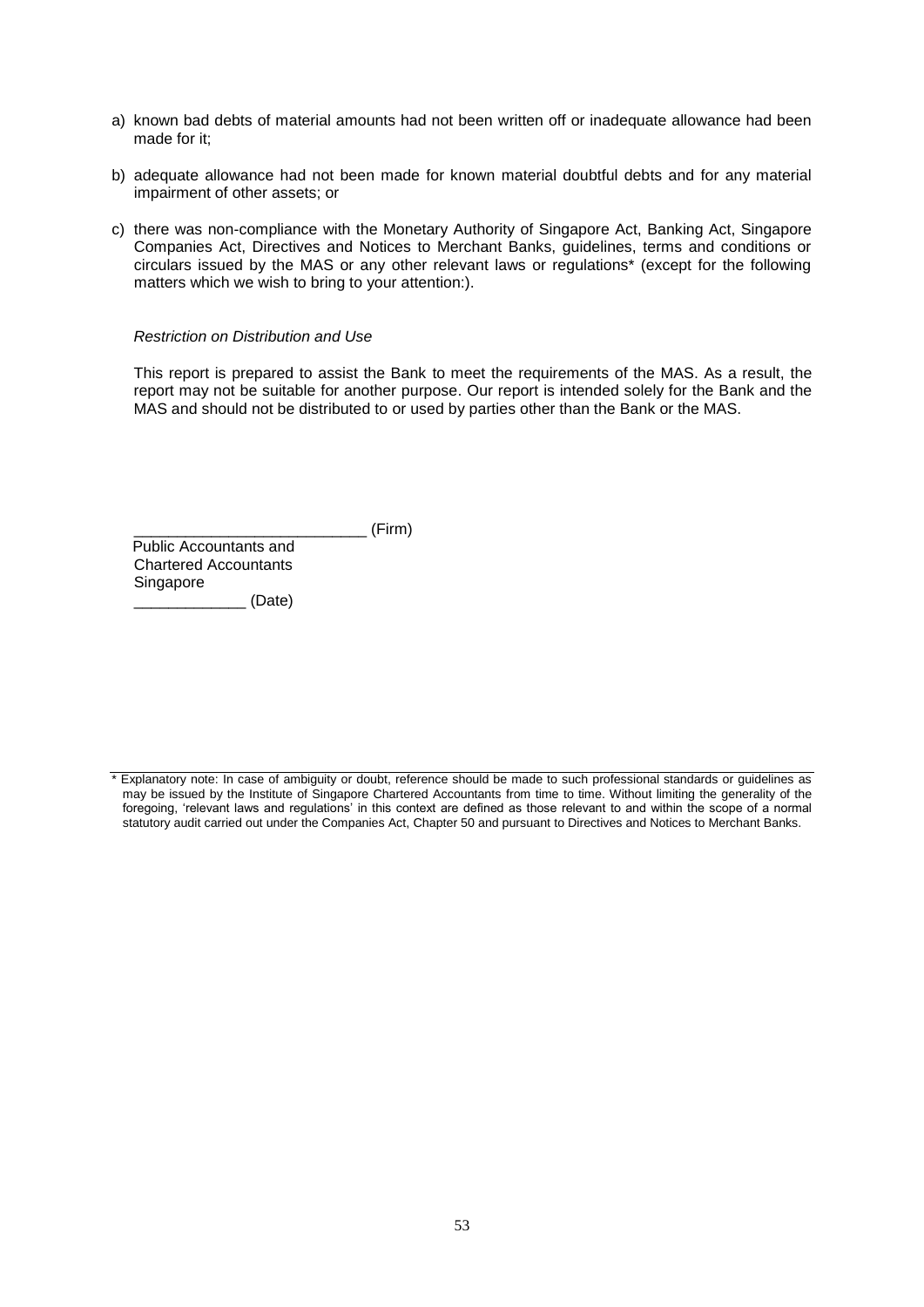## **(4D) Supplementary Reports for Members of CDP, SGX-DC, SGX-ST and SGX-DT**

#### *Introduction*

- 1 This Statement provides guidelines concerning the Auditor's Supplementary Report to be issued with respect to members of Central Depository (Pte) Ltd ("CDP"), Singapore Exchange Derivatives Clearing Limited ("SGX-DC"), Singapore Exchange Securities Trading Ltd ("SGX-ST") and/or Singapore Exchange Derivatives Trading Ltd ("SGX-DT") (whichever is applicable).
- 2 Members of CDP, SGX-DC, SGX-ST and/or SGX-DT (whichever is applicable) are required to comply with legislations like the Securities and Futures Act (Chapter 289) or any subsidiary legislation promulgated under it, Notices, Guidelines and Circulars issued by the Monetary Authority of Singapore (MAS) and the rules of CDP, SGX-DC, SGX-ST or SGX-DT (whichever is applicable).
- 3 In accordance with the requirements under the rules of CDP, SGX-DC, SGX-ST or SGX-DT (whichever is applicable), members are required to submit an auditors' supplementary report in addition to the statutory audit report. A specimen of the auditors' supplementary report is shown in the appendix.

#### **Relevant laws and regulations, client's representations**

4 If, in the course of the audit, members of the Institute of Singapore Chartered Accountants ("the Institute") come across any violation of or non-compliance with a law or regulation which may not be relevant to the financial statements and they are in doubt as to whether it should be reported, they should direct their inquiries to the Institute, which will provide the necessary clarification after consulting with the relevant authorities where appropriate.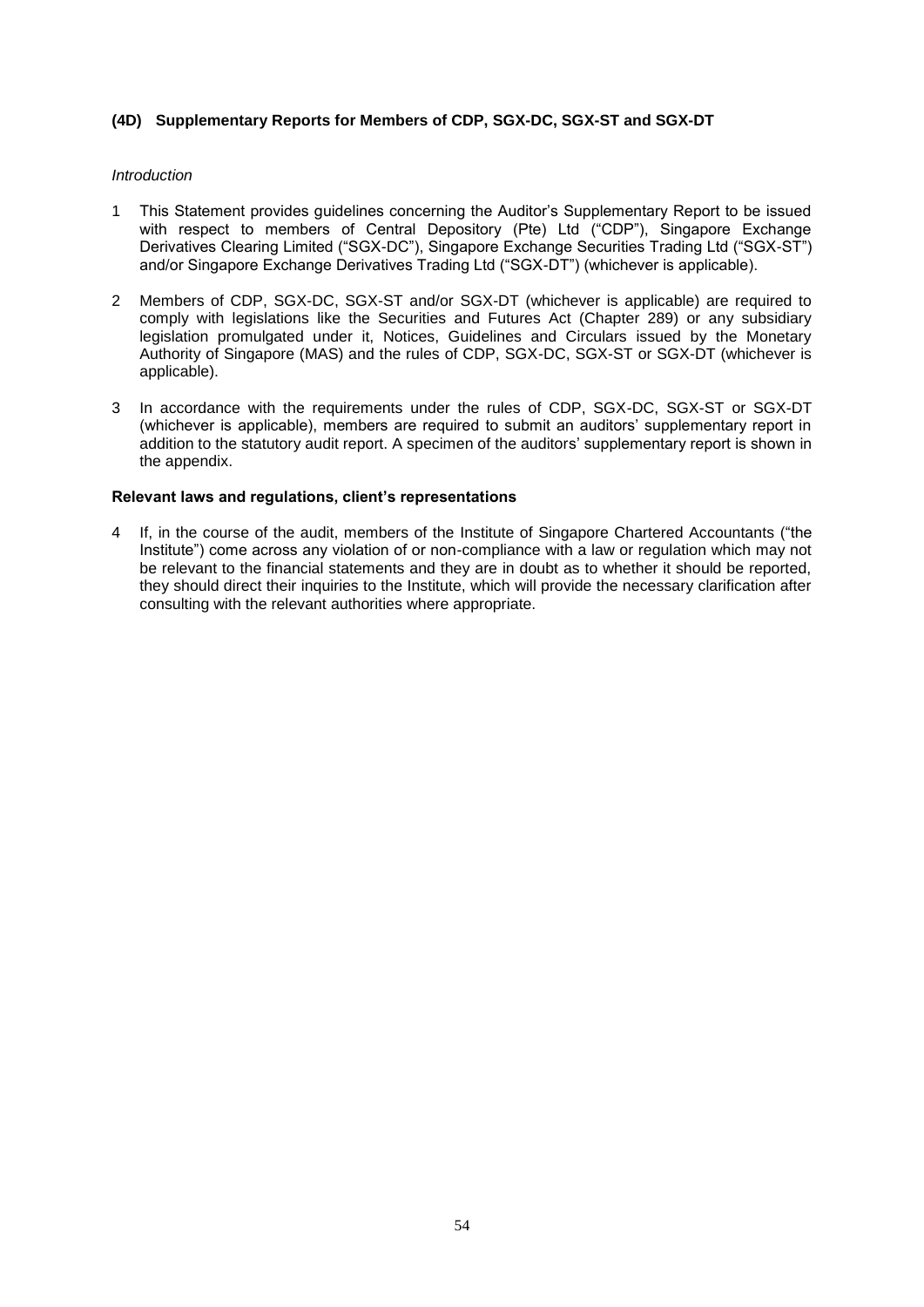## **APPENDIX**

### *INDEPENDENT AUDITOR'S SUPPLEMENTARY REPORT*

[Chief Executive Officer] of the Company [Name of Company]

We have audited the accompanying financial statements of \_\_\_\_\_\_ (entity) (the "Company"), which comprise the statement of financial position as at \_\_\_\_\_\_\_(date), and the statement of comprehensive income, statement of changes in equity and statement of cash flows for the year then ended, and a summary of significant accounting policies and other explanatory information. Our audit report on these financial statements was issued on **Fig. 1** [date].

#### *Directors' and Chief Executive Officer's Responsibility for the Financial Statements*

The Company's directors and chief executive officer are responsible for the preparation and fair presentation of these financial statements in accordance with the provisions of the Singapore Companies Act, Chapter 50 (the "Act"), Singapore Financial Reporting Standards, Rules of \*Central Depository (Pte) Limited ("CDP"), \*Singapore Exchange Derivatives Clearing Limited ("SGX-DC"), \*Singapore Exchange Securities Trading Limited ("SGX-ST") or \*Singapore Exchange Derivatives Trading Limited ("SGX-DT"), \*Securities and Futures Act (Chapter 289) and the \*Securities and Futures (Financial and Margin Requirements for Holders of Capital Markets Services Licences) Regulations (Rg 13) and for devising and maintaining such internal controls, including a system of internal accounting controls sufficient to provide a reasonable assurance that assets are safeguarded against loss from unauthorised use or disposition; and transactions are properly authorised and that they are recorded as necessary to permit the preparation of true and fair profit and loss accounts and balance sheets and to maintain accountability of assets.

#### *Auditor's Responsibility*

Our responsibility is to express an opinion on these financial statements based on our audit. We conducted our audit in accordance with Singapore Standards on Auditing. Those standards require that we comply with ethical requirements and plan and perform the audit to obtain reasonable assurance about whether the financial statements are free from material misstatement.

An audit involves performing procedures to obtain audit evidence about the amounts and disclosures in the financial statements. The procedures selected depend on the auditor's judgment, including the assessment of the risks of material misstatement of the financial statements, whether due to fraud or error. In making those risk assessments, the auditor considers internal control relevant to the entity's preparation of financial statements that give a true and fair view in order to design audit procedures that are appropriate in the circumstances, but not for the purpose of expressing an opinion on the effectiveness of the entity's internal control. An audit also includes evaluating the appropriateness of accounting policies used and the reasonableness of accounting estimates made by the directors and chief executive officer, as well as evaluating the overall presentation of the financial statements. In this connection, we have reviewed the accounting system and system of internal control in operation in the Company and reliance has been placed on internal controls, where appropriate. Because of the inherent limitations in any accounting and internal control system, errors and irregularities may nevertheless occur and not be detected.

We believe that the audit evidence we have obtained is sufficient and appropriate to provide a basis for our audit opinion.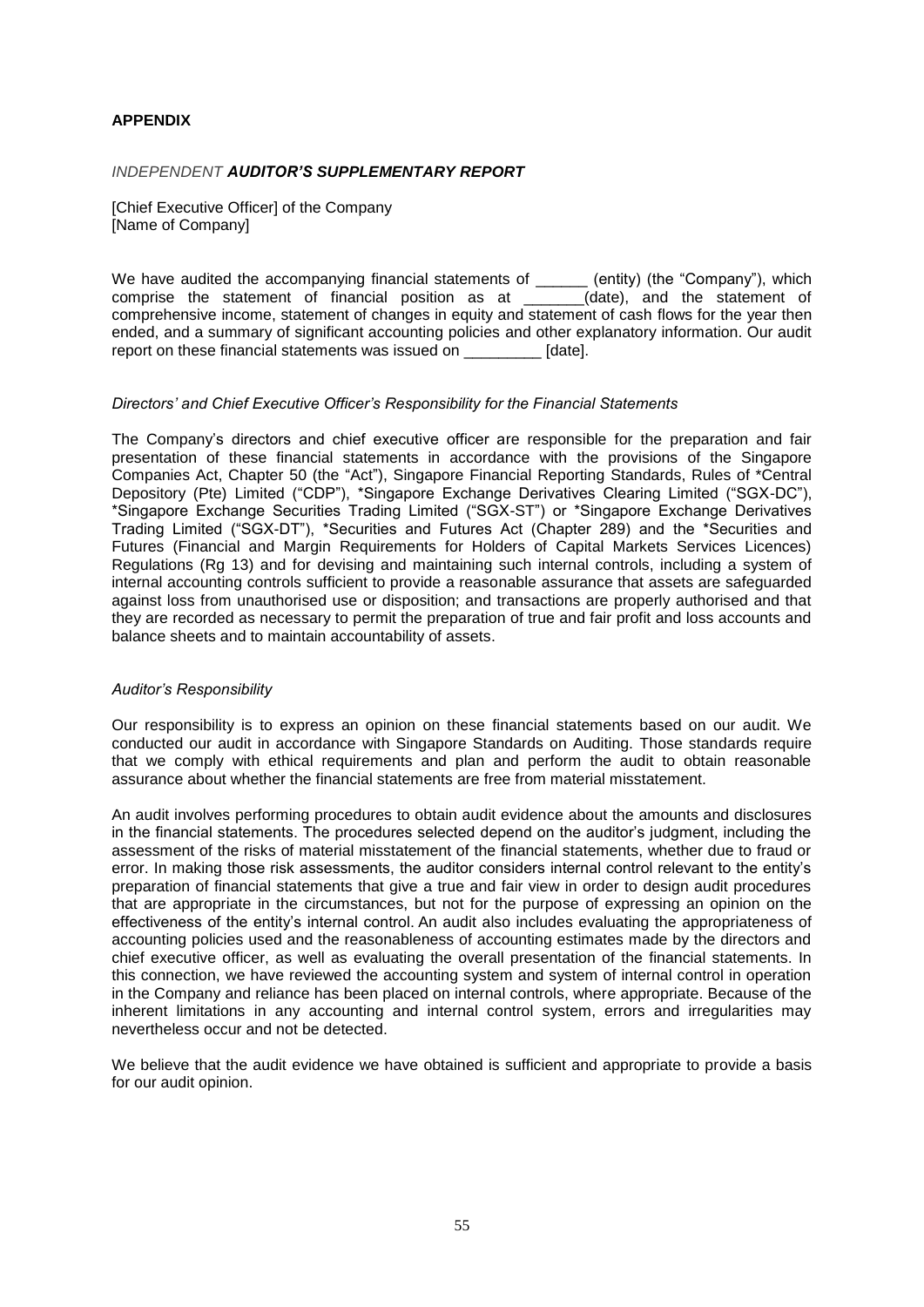#### *Opinion*

During the course of our audit, [(if applicable) except for those matters referred to in the attached long form report dated  $(date)$ , nothing came to our notice that caused us to believe that:

- a) the Company has not complied with the capital and financial requirements as set out in the Rules of \*Central Depository (Pte) Limited ("CDP"), \*Singapore Exchange Derivatives Clearing Limited ("SGX-DC"), \*Singapore Exchange Securities Trading Limited ("SGX-ST") or \*Singapore Exchange Derivatives Trading Limited ("SGX-DT") and the Securities and Futures (Financial and Margin Requirements for Holders of Capital Markets Services Licences) Regulations (Rg 13);
- b) the Company's books of account and records are those not usual in a business of that nature and does not appear to have been kept in a proper manner in accordance with the provisions of the Rules of \*CDP, \*SGX-DC, \*SGX-ST or \*SGX-DT and the Securities and Futures Act (Chapter 289) or any subsidiary legislation promulgated under it; or
- c) the financial position of the Company is such that it is unable to conduct its business on sound lines, having regard to the nature and volume of the business transacted during the year as shown by its books of account and records (the expression "sound lines" on which the Company is to conduct its business means that the Company is able to meet its financial obligations in the ordinary course of business as they fall due).

#### *Restriction on Distribution and Use*

This report is prepared to assist the Company to meet the requirement as set out in the Rules of the \*CDP, \*SGX-DC, \*SGX-ST and/or \*SGX-DT. As a result the report may not be suitable for another purpose. Our report is intended solely for the Company and should not be distributed to or used by parties other than the Company or the \*CDP, \*SGX-DC, \*SGX-ST and/or \*SGX-DT.

 $(Firm)$ Public Accountants and Chartered Accountants Singapore \_\_\_\_\_\_\_\_\_\_\_\_\_ (Date)

Explanatory note: In case of ambiguity or doubt, reference should be made to such professional standards or guidelines as may be issued by the Institute of Singapore Chartered Accountants from time to time.

\*To be deleted (where applicable)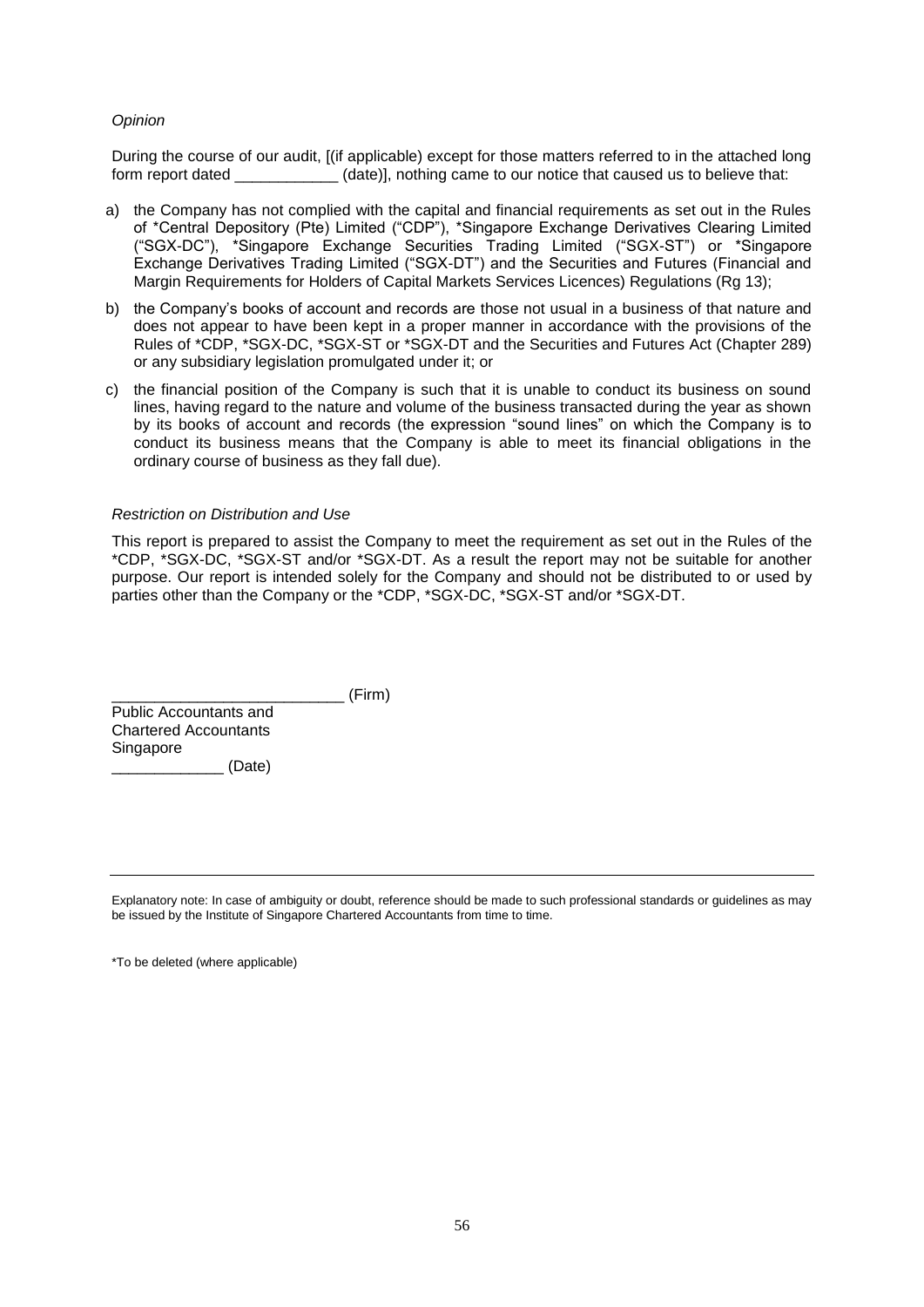## **(4E) Private Lotteries Permits (Fruit Machine/ Tombola/ Lucky Draw)**

#### **Introduction**

Private lottery means a lottery in which tickets or chances are offered for sale only to members of a society\* which is established for purposes not connected with gaming, wagering or lotteries and such number of guests of each member as the Minister of Home Affairs may prescribe by regulations. Societies engaged in the promotion or conduct of any private lottery (which includes fruit machines, lucky draw and tombola) are required to comply with the relevant legislation.

\*Society includes a club, an institution, an organisation or other association or body of persons by whatever name called, and each local or affiliated branch or section of a society shall be regarded as a separate and distinct society

#### **Relevant laws and regulations**

Under the Private Lotteries Act 2011 (Act 7 of 2011) (the "Act"), any private lottery promoted or conducted without a permit granted by the Permit shall be unlawful. In granting a permit under the Act, the Permit Officer may impose such conditions relating to the promotion and conduct of a private lottery as he may think fit but there shall in all cases be imposed the following conditions: (a) no profit shall accrue to any individual person from the conduct of such lottery; and (b) no commission either in money or money's-worth including by way of free tickets or chances shall be payable in respect of the sales of tickets or chances.

In accordance with the requirements set out by the Singapore Police Force (in this case, the "Permit Officer"), one of the documents to be submitted for the renewal of the private lotteries permit is a copy of the society's last audited annual statements of account, stating if any profits from the private lotteries were accrued to any individuals and if any commission either in money or money's-worth including by way of free tickets or chances was paid in respect of the sales of tickets or chances.

A specimen of the auditor's report is shown in the appendix. The purpose of this report is solely for submission to the Singapore Police Force to assist the society in its renewal of the private lotteries permit.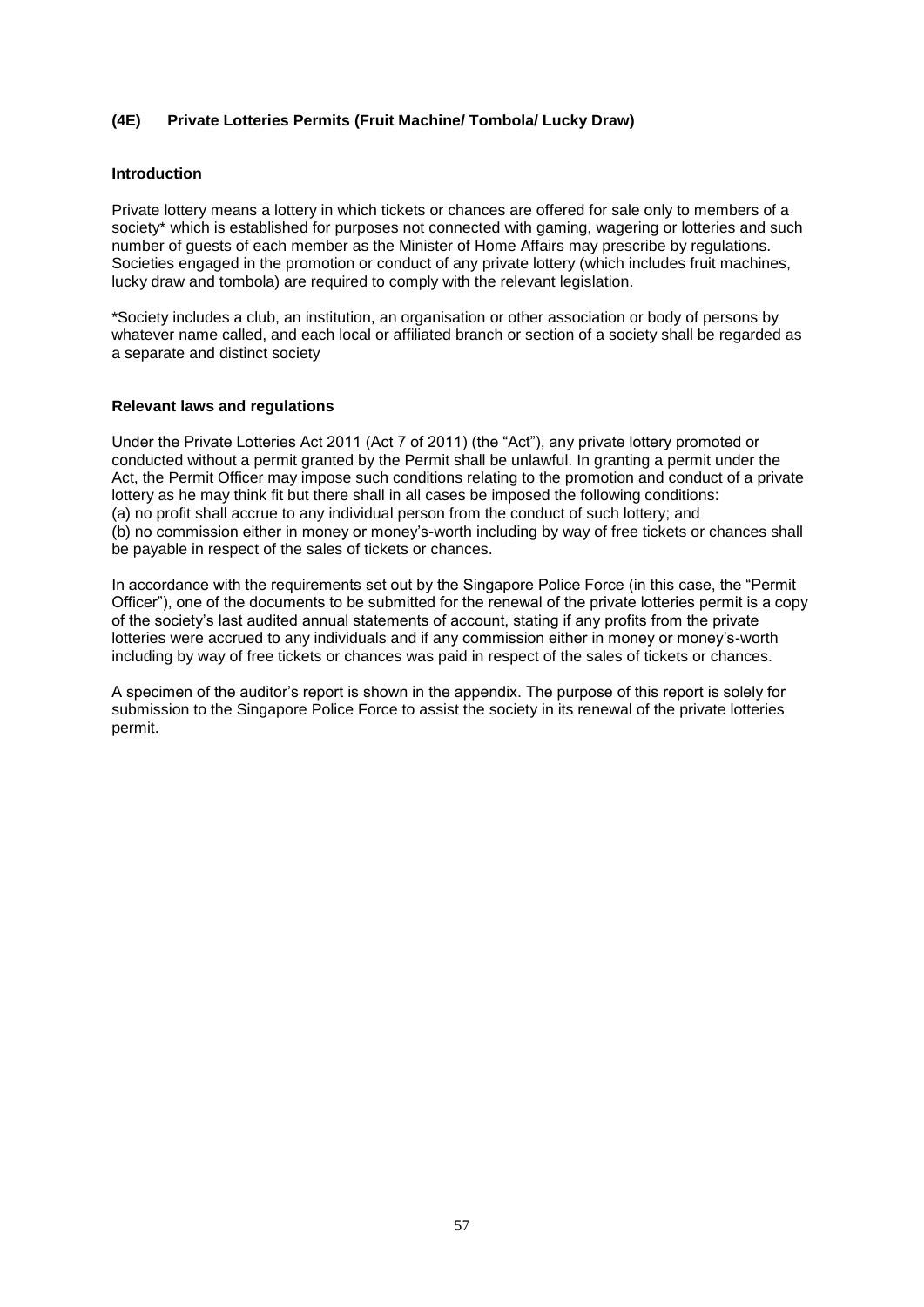#### **INDEPENDENT AUDITOR'S SUPPLEMENTARY REPORT**

[Management Committee] of the Club [Name of Club]

We have audited the accompanying financial statements of \_\_\_\_\_\_ (entity) (the "Club"), which comprise the statement of financial position as at \_\_\_\_\_\_\_ (date), and the statement of comprehensive income, statement of changes in equity and statement of cash flows for the year then ended, and a summary of significant accounting policies and other explanatory information. Our audit report on these financial statements was issued on \_\_\_\_\_\_\_\_\_ [insert date].

#### *Management Committee's Responsibility for the Financial Statements*

Management Committee is responsible for the preparation and fair presentation of these financial statements in accordance with the Singapore Financial Reporting Standards and for such internal control as management determines is necessary to enable the preparation of financial statements that are free from material misstatement, whether due to fraud or error.

#### *Auditor's Responsibility*

Our responsibility is to express an opinion on these financial statements based on our audit. We conducted our audit in accordance with Singapore Standards on Auditing. Those standards require that we comply with ethical requirements and plan and perform the audit to obtain reasonable assurance about whether the financial statements are free from material misstatement.

An audit involves performing procedures to obtain audit evidence about the amounts and disclosures in the financial statements. The procedures selected depend on the auditor's judgment, including the assessment of the risks of material misstatement of the financial statements, whether due to fraud or error. In making those risk assessments, the auditor considers internal control relevant to the entity's preparation of financial statements that give a true and fair view in order to design audit procedures that are appropriate in the circumstances, but not for the purpose of expressing an opinion on the effectiveness of the entity's internal control. An audit also includes evaluating the appropriateness of accounting policies used and the reasonableness of accounting estimates made by the management committee, as well as evaluating the overall presentation of the financial statements. In this connection, we have reviewed the accounting system and system of internal control in operation in the Club and reliance has been placed on internal controls, where appropriate. Because of the inherent limitations in any accounting and internal control system, errors and irregularities may nevertheless occur and not be detected.

We believe that the audit evidence we have obtained is sufficient and appropriate to provide a basis for our audit opinion.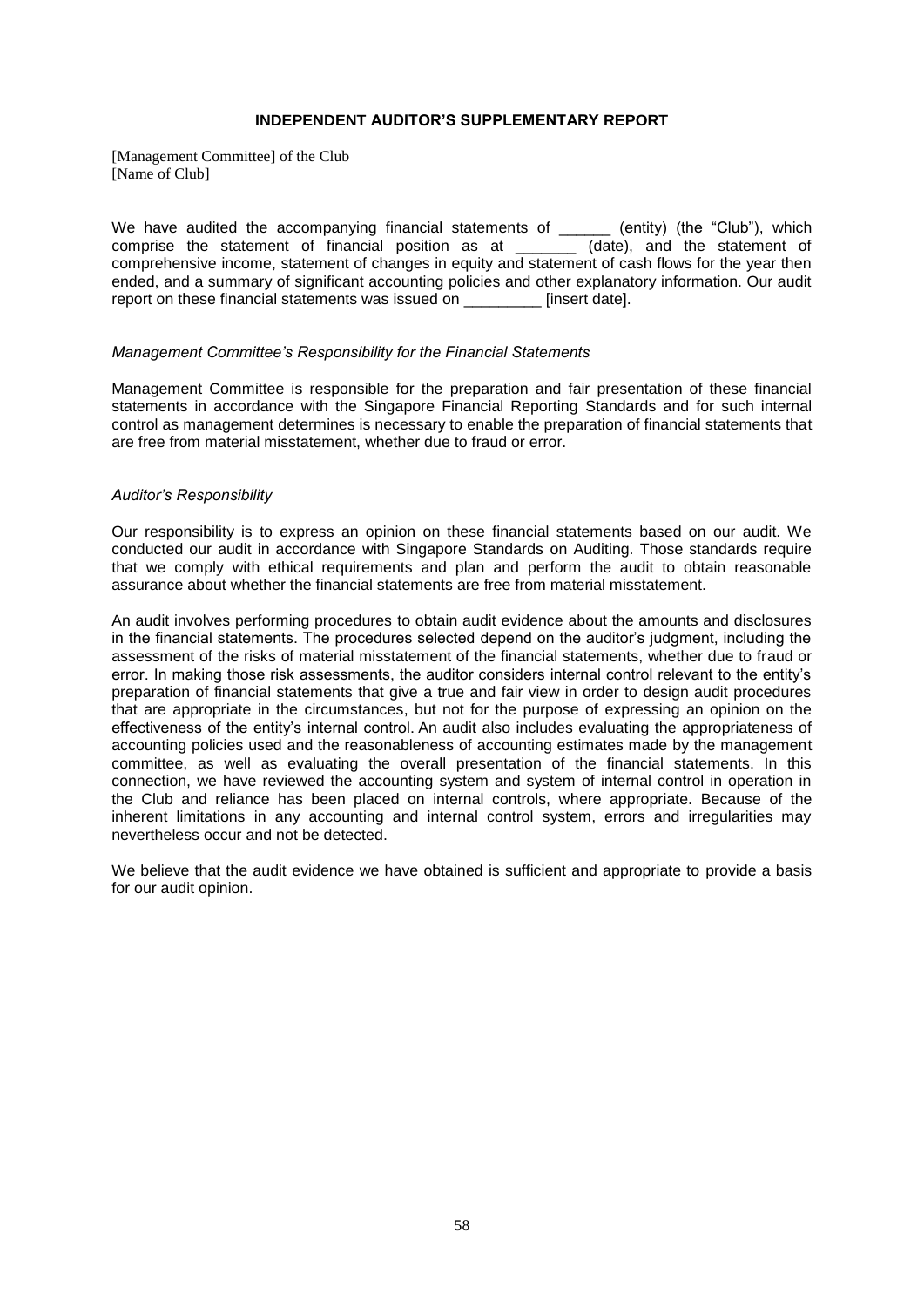#### *Opinion*

During the course of our audit, nothing came to our notice that caused us to believe that, in all material respects,

- (a) any profits from the private lotteries were accrued to any individuals; or
- (b) any commission either in money or money's-worth including by way of free tickets or chances was paid in respect of the sales of tickets or chances.

#### *Restriction on Distribution and Use*

This report is prepared to assist the Club to meet the requirement of the Singapore Police Force in the Club's renewal of the private lotteries permit. As a result, the report may not be suitable for another purpose. Our report is intended solely for the Club and the Singapore Police Force and should not be distributed to or used by parties other than the Club or the Singapore Police Force.

|                               | (Firm) |
|-------------------------------|--------|
| <b>Public Accountants and</b> |        |
| <b>Chartered Accountants</b>  |        |
| Singapore                     |        |
| (Date)                        |        |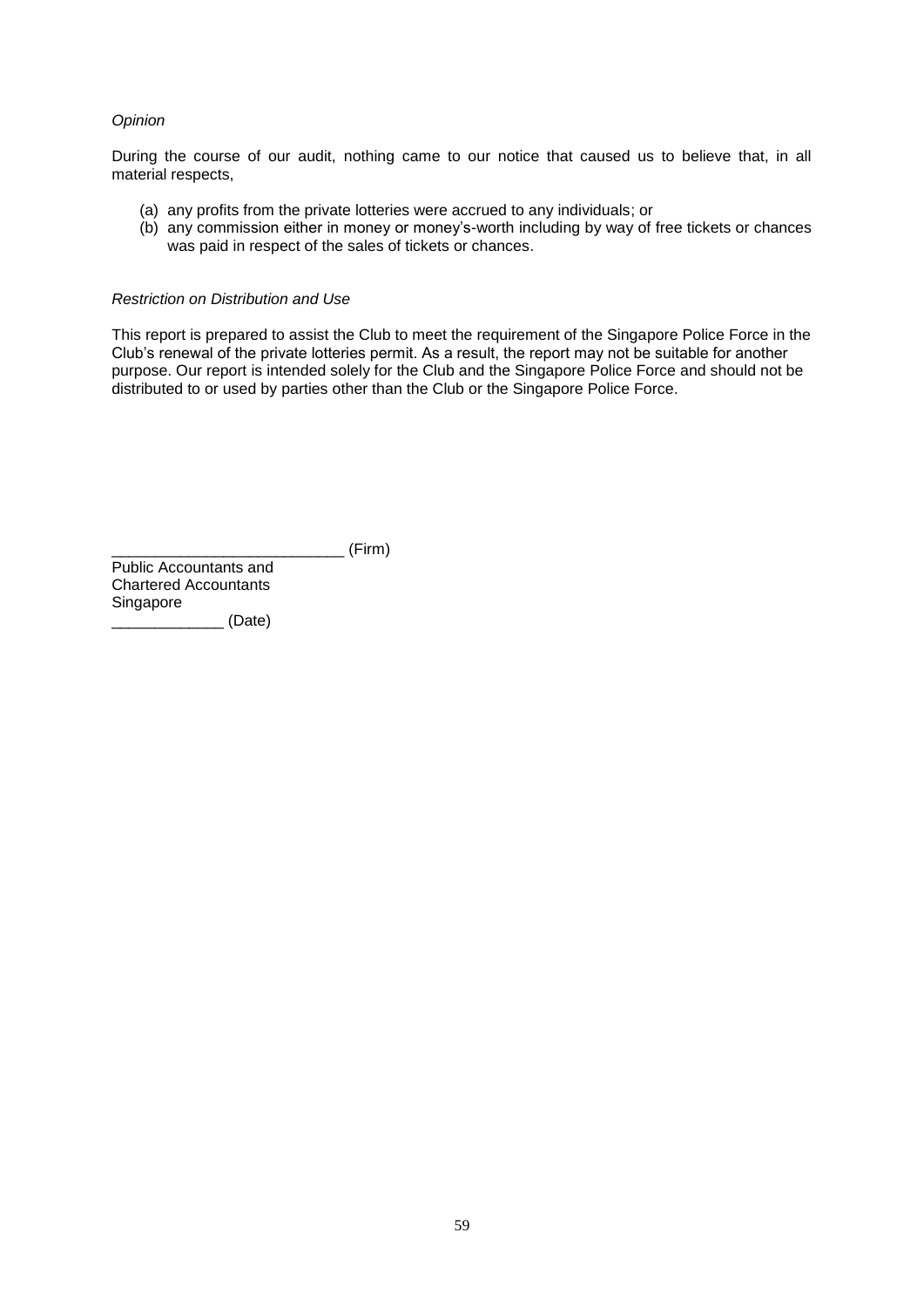## **(4F) Report on Depository Agent for the Central Depository (Pte) Ltd**

#### **Introduction**

- 1 Depository agents ("DAs") are required to comply with CDP Depository Rules, the DA Agreement and DA Circulars issued by the Central Depository (Pte) Ltd ("the CDP'). The Independent Auditor's Report on DA for the CDP should take the format of the appendix to this Statement. This Statement provides quidelines concerning the report to be issued with respect to depository agents.
- 2 In many instances, the auditor does not have direct access to the communications about the DA Circulars from the CDP to its depositary agents. The auditor has to inquire of the DA's management and update his understanding about recent communications, including the DA Circulars.
- 3 The report from the auditor should include reference to the DA Agreement and specific DA Circulars to avoid ambiguity in the report.

#### **Client's representation**

- 4 In view of the requirements of the CDP, members should include specific reference to these in the letter of representations obtained from their depository agent clients. In the illustrative letter of representations shown in SSA 580, Written Representations, the following may be added to the third paragraph:
- 5 'There has been no non-compliance with or violation of the CDP Depository Rules, the DA Agreement and DA Circulars issued by the CDP.'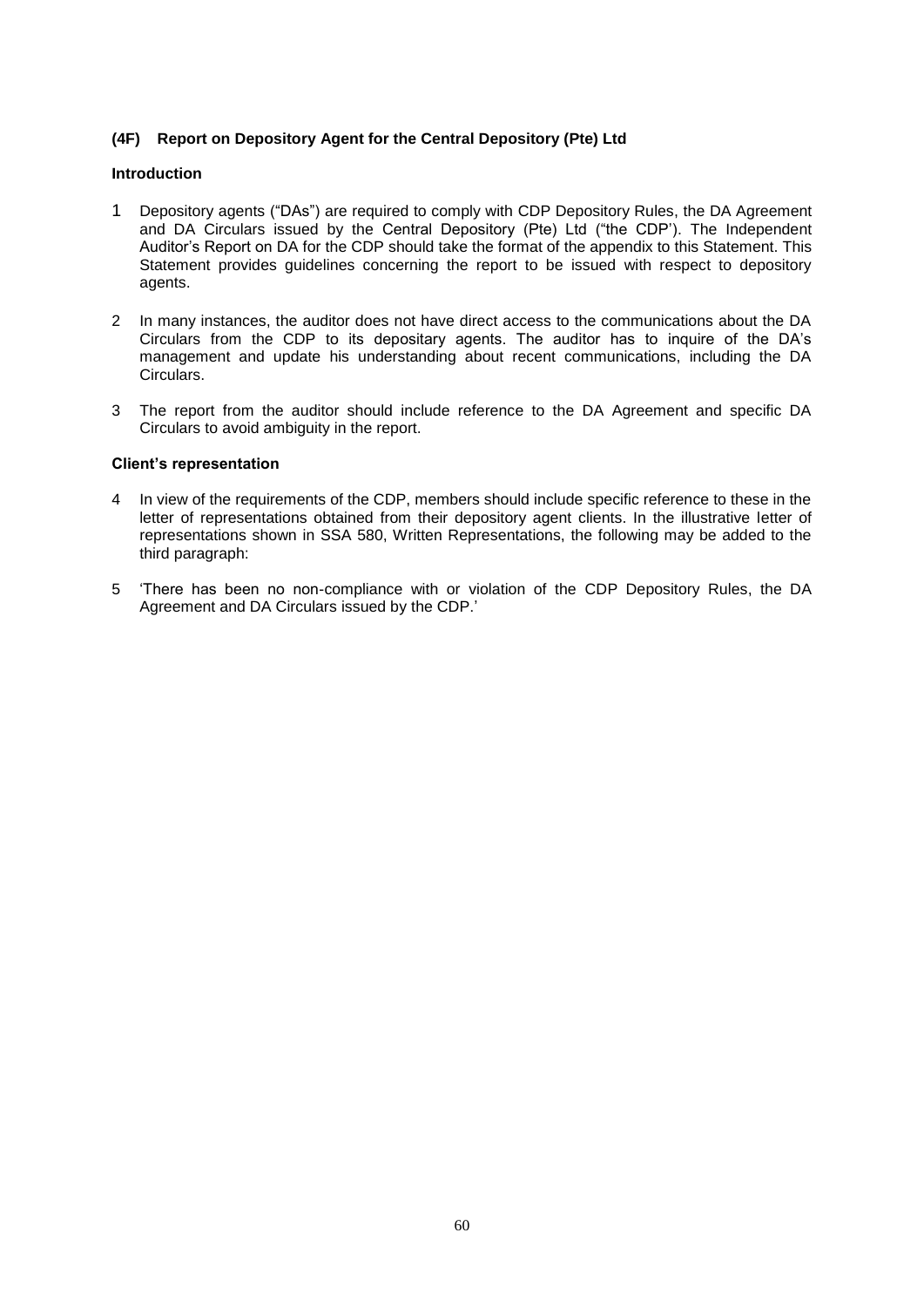### **INDEPENDENT AUDITOR'S SUPPLEMENTARY REPORT**

The Board of Directors [Name of entity]

We have audited the financial statements of \_\_\_\_\_\_\_\_\_ (entity) ("the "Nominee Company"), which comprise the statement of financial position as at \_\_\_\_\_(date), and the statement of comprehensive income, statement of changes in equity and statement of cash flows for the year then ended and a summary of significant accounting policies and other explanatory information. Our audit report on these financial statements was issued on  $(date)$ .

#### *Management's Responsibility for the Financial Statements*

Management is responsible for the preparation of these financial statements that give a true and fair view in accordance with the provisions of the Singapore Companies Act, Chapter 50 (the "Act") and Singapore Financial Reporting Standards and for devising and maintaining such internal controls, including a system of internal accounting controls sufficient to provide a reasonable assurance that assets are safeguarded against loss from unauthorised use or disposition; and transactions are properly authorised and that they are recorded as necessary to permit the preparation of true and fair profit and loss accounts and balance sheets and to maintain accountability of assets.

#### *Auditor's Responsibility*

Our responsibility is to express an opinion on these financial statements based on our audit. We conducted our audit in accordance with Singapore Standards on Auditing. Those standards require that we comply with ethical requirements and plan and perform the audit to obtain reasonable assurance about whether the financial statements are free from material misstatement.

An audit involves performing procedures to obtain audit evidence about the amounts and disclosures in the financial statements. The procedures selected depend on the auditor's judgment, including the assessment of the risks of material misstatement of the financial statements, whether due to fraud or error. In making those risk assessments, the auditor considers internal control relevant to the entity's preparation of financial statements that give a true and fair view in order to design audit procedures that are appropriate in the circumstances, but not for the purpose of expressing an opinion on the effectiveness of the entity's internal control. An audit also includes evaluating the appropriateness of accounting policies used and the reasonableness of accounting estimates made by management as well as evaluating the overall presentation of the financial statements. In this connection, we have reviewed the accounting system and system of internal control in operation in the Nominee Company and reliance has been placed on internal controls, where appropriate. Because of the inherent limitations in any accounting and internal control system, errors and irregularities may nevertheless occur and not be detected.

We believe that the audit evidence we have obtained is sufficient and appropriate to provide a basis for our audit opinion.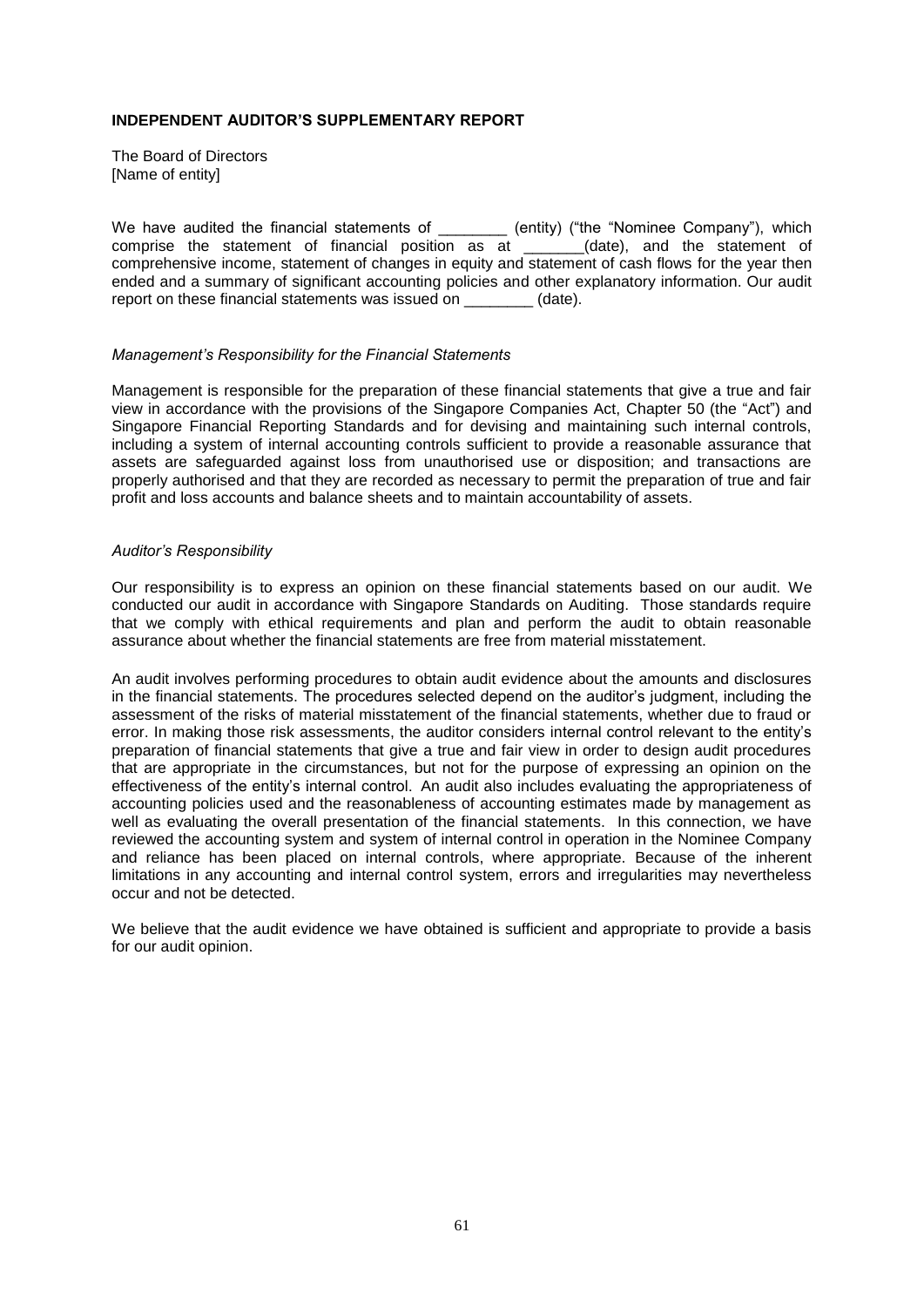## *Opinion*

During the course of our audit, nothing came to our notice that caused us to believe that the Nominee Company had not complied with the following obligations under [brief description of or reference to relevant requirements]<sup>1</sup> (collectively referred to in this report as the "CDP Rules")<sup>2</sup>:

- 1. open and maintain one or more sub-accounts for all deposited securities held for its own account.
- 2. open and maintain a separate sub-Account for each of its clients for all deposited securities held on account of such clients.
- 3. at all times segregate the deposited securities held in each sub-account from those held in other sub-accounts.
- 4. at all times segregate deposited securities held for its own account from deposited securities held for the account of each of its clients.
- 5. any transfer of securities categorised electronically in Intra Sub-Account Transfer by the Nominee Company as "No Change in Beneficial Owner Transfer", in accordance with the CDP Rules, corresponds with the actual transfer carried out.
- 6. the categorisation of transfer of securities effected via Electronic Transfer System corresponds with the actual transfer of securities carried out.
- 7. engage only in normal custodian services as set out in the letter of undertaking dated [date] from the Nominee Company to The Central Depository (Pte) Limited ("the CDP").
- 8. within five (5) calendar months after the close of each financial year, cause its external auditors to certify in writing in a manner acceptable to the CDP, that its obligations in Rule 6.1 and such other obligation as prescribed by the CDP from time to time, have been duly complied with.

#### *Restriction on Distribution and Use*

This report is prepared to assist the Nominee Company to meet the requirements of the CDP. As a result, the report may not be suitable for another purpose. Our report is intended solely for the Nominee Company and CDP and should not be distributed to or used by parties other than the Nominee Company or the CDP.

|                               | (Firm) |
|-------------------------------|--------|
| <b>Public Accountants and</b> |        |
| <b>Chartered Accountants</b>  |        |
| Singapore                     |        |
| (Date)                        |        |

-

<sup>1</sup>The understanding of the relevant applicable requirements should be confirmed with the Nominee Company for each reporting period. For example, for the financial period ended 31 December 2010, the following description would have been appropriate: "Clauses 6.1 and 6.4 of the CDP Depository Rules, Clause 5 of the DA Agreement and DA Circulars – DA/830/2004 and DA/GM/4/2011".

 $2$  The listing of the obligations should be based on the relevant applicable requirements for the reporting period. The listing suggested above is based on the requirements applicable for the period ended 31 December 2010.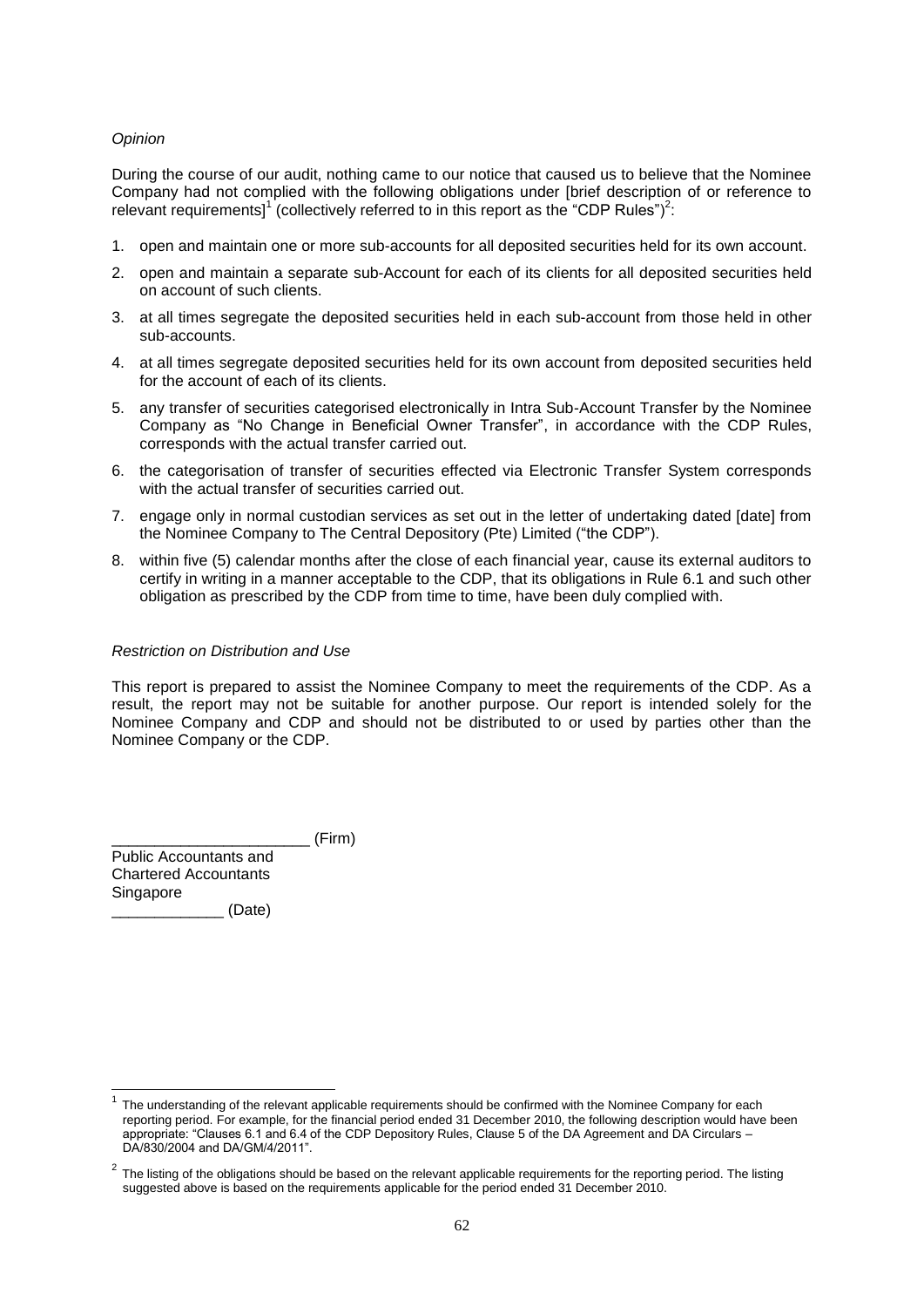## **APPENDIX 5**

## **Sample Independent Auditor's Reports on SSRS 4400** *Engagements to Perform Agreed-upon Procedures Regarding Financial Information*

#### **(5A) EDAS Schemes (EDB) Terms of Reference for Grant Recipient's External Auditors**

#### 1) Check that:

- a) Items and amounts claimed are in accordance with Annex (Details on Qualifying Cost).
- b) Items and amounts claimed are in accordance with all terms and conditions of the offer letter (and supplemental offer letters, if any).
- c) Items claimed are used for the project as stated in the offer letter, unless otherwise stated.
- d) Items claimed by the company are accurately recorded in all the claim forms and schedules, and in accordance with the books and records maintained by the company.
- e) Description and authenticity of items claimed are valid by agreeing to appropriate source documents and other records.
- f) Claims agree to the appropriate source documents, e.g. invoices, personnel and payroll records, etc.
- g) Claims are made only upon disbursement of cash by the incentive awardee, and do not include those that are purely accounting entries without cash outlays (e.g. accruals, depreciation).
- h) All items claimed are incurred and paid within the qualifying period as per the terms and conditions of the offer letter (and supplement offer letters, if any).

#### *Exception:*

For final claims, items claimed may be paid after the qualifying period, but before date of audit report. Notwithstanding this, all items have to be incurred within the qualifying period.

i) Equipment claimed exists through physical sighting at the date of visit and are installed/operating for the project as stipulated in the offer letter.

The procedures as listed above from (a) to (i) shall cover at least 85% of the value claimed in the statement.

- 2) The auditors shall check that item categories that prohibit related party transactions do not include related party claims.
- 3) The auditors shall check that qualifying cost items supported under the incentive are used exclusively for the project. Otherwise, the qualifying costs shall be suitably pro-rated.
- 4) The auditors shall enquire and report on any sale/lease/disposal/transfer of the equipment, software or intellectual property rights, if applicable, that is funded by EDB during the execution of the project.
- 5) The auditors shall highlight any going concern issues raised in the latest audit report of the company.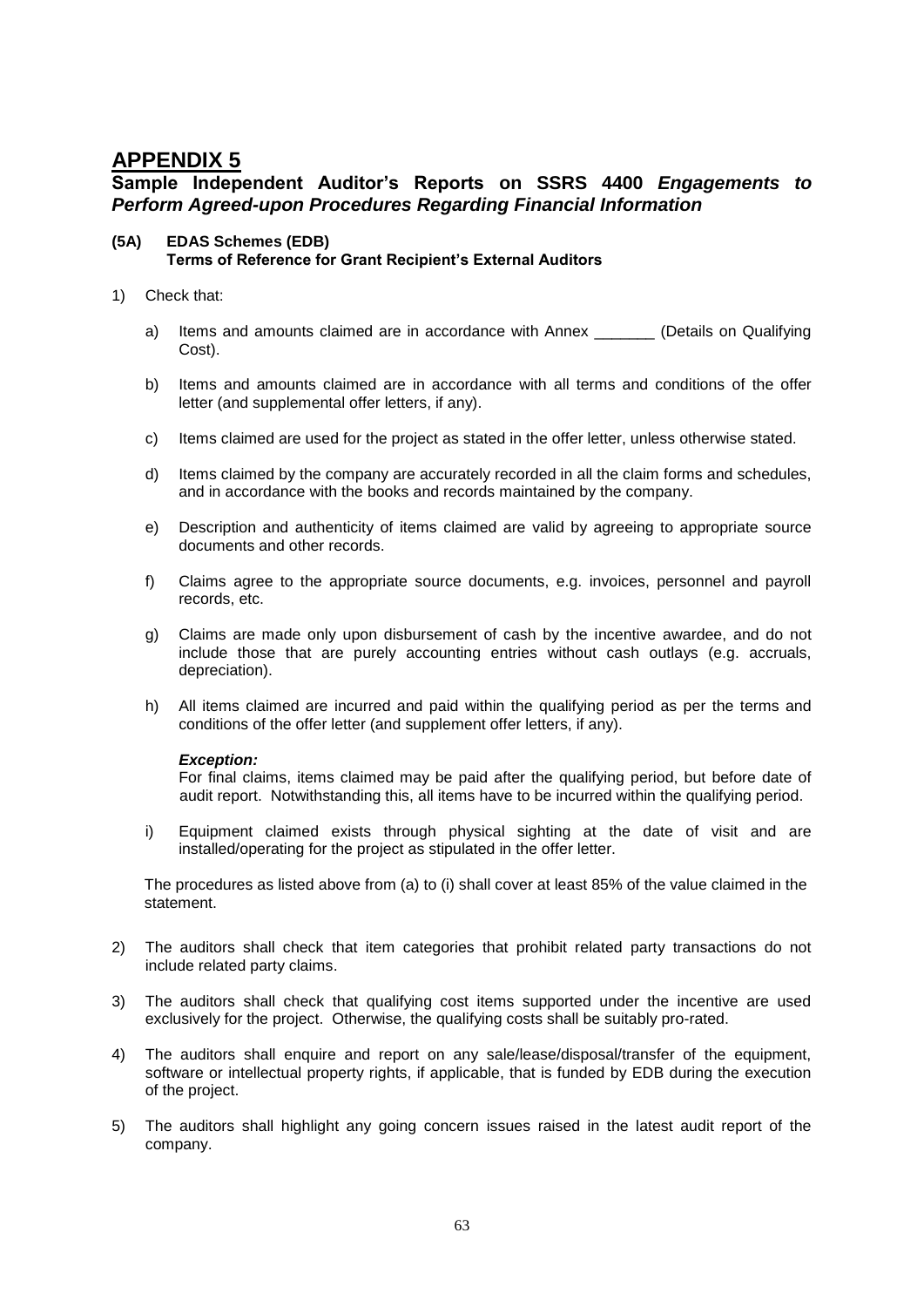6) In the event that there are errors and deviations found, the auditors shall report accordingly and provide details.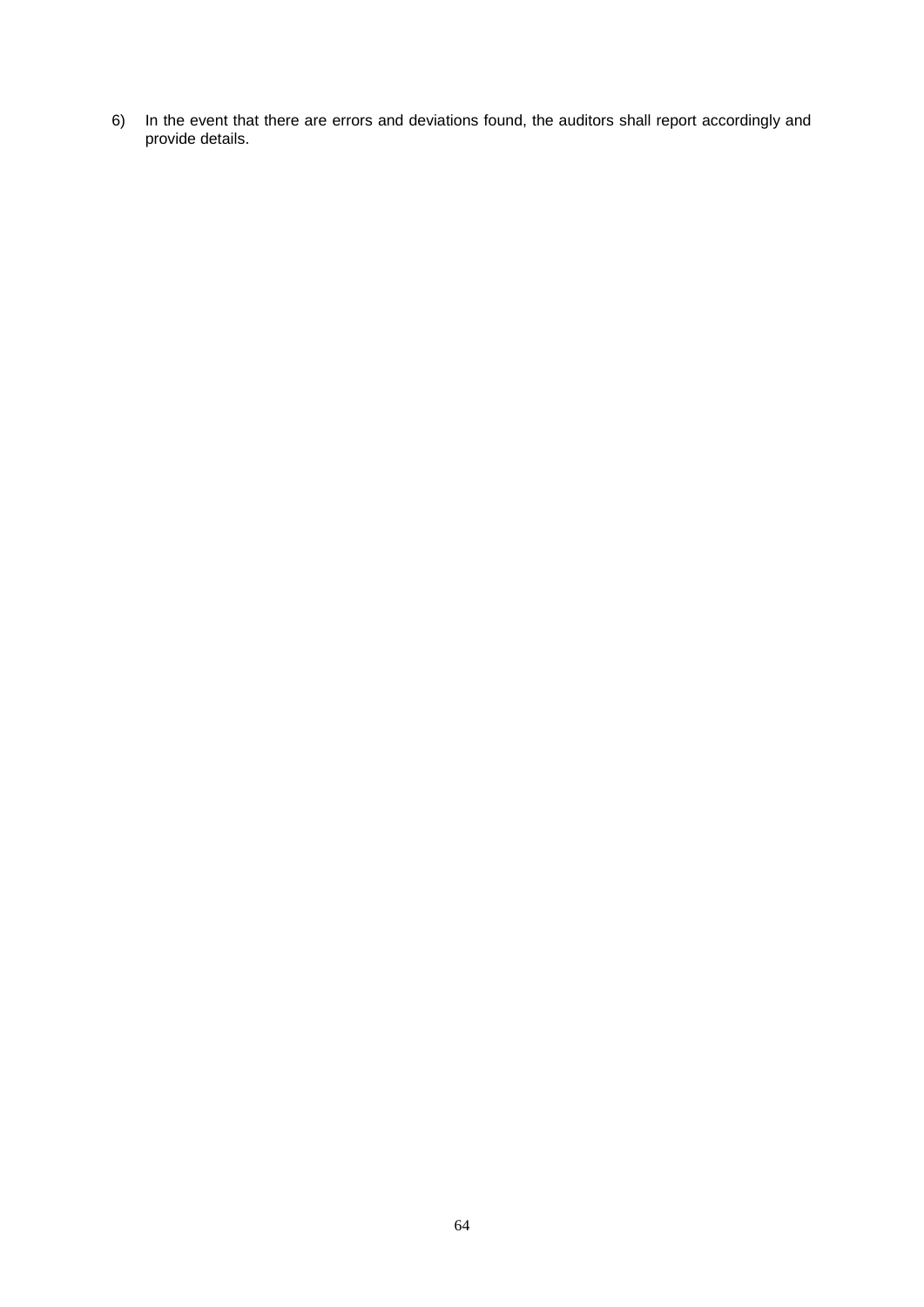#### Report on Factual Findings

To:

Mr /Ms <Name> <Designation> <Matrix Implementing Company> [Address]

We have performed the procedures in accordance with the Terms of Reference on the Statement of Expenditure incurred by \_\_\_\_\_\_\_ (Name of Company) ("the Company") for the claim period from (date) to (date). This is in connection with the development of \_\_\_\_\_\_\_ (project name or description and reference number) under the \_\_\_\_\_\_(name of incentive) of the Economic Development Board ("EDB") for the qualifying period from (date) to  $\qquad$  (date). Our engagement was undertaken in accordance with the Singapore Standard on Related Services SSRS 4400 Engagements to Perform Agreed-upon Procedures Regarding Financial Information.

The procedures were performed solely for the purpose of the Company's submission of the aforementioned Statement of Expenditure to the EDB in accordance with the terms and conditions specified by EDB in its Offer Letter dated \_\_\_\_\_\_ (date) (and Supplemental Offer Letters dated (date)<sup>\*</sup>. With reference to item 1 of the Terms of Reference, we have ensured that such procedures cover at least 85% of the value claimed in the statement.

We report our findings below:

- (a) With respect to item 1 of the Terms of Reference, we found no exceptions from performing the procedures (a) to (i).
- (b) With respect to item 2 of the Terms of Reference, based on related parties identified by (Name of company) and as represented to us, we confirm that related party claims are excluded from item categories that prohibit related party transactions.
- (c) With respect to item 3 of the Terms of Reference, we confirm that qualifying cost items supported under the incentive are used exclusively for the project. For qualifying cost items not used exclusively for the project, we confirm that they are suitably pro-rated.
- (d) With respect to item 4 of the Terms of Reference, we have enquired and are *not aware of any* sale/lease/disposal/transfer of equipment, software or intellectual property rights that is funded by EDB during the execution of the project.
- (e) With respect to item 5 of the Terms of Reference, we confirm that there is no going concern matter included in the latest audit report of the company.

#### *(Detail the exceptions if any)*

Because the above procedures do not constitute either an audit or a review made in accordance with Singapore Standards on Auditing or Singapore Standards on Review Engagements, we do not express any assurance on the Statement of Expenditure as at \_\_\_\_\_\_ (date).

Had we performed additional procedures or had we performed an audit or review of the financial statements in accordance with Singapore Standards on Auditing or Singapore Standards on Review Engagements, other matters might have come to our attention that would have been reported to you.

-\*

if applicable.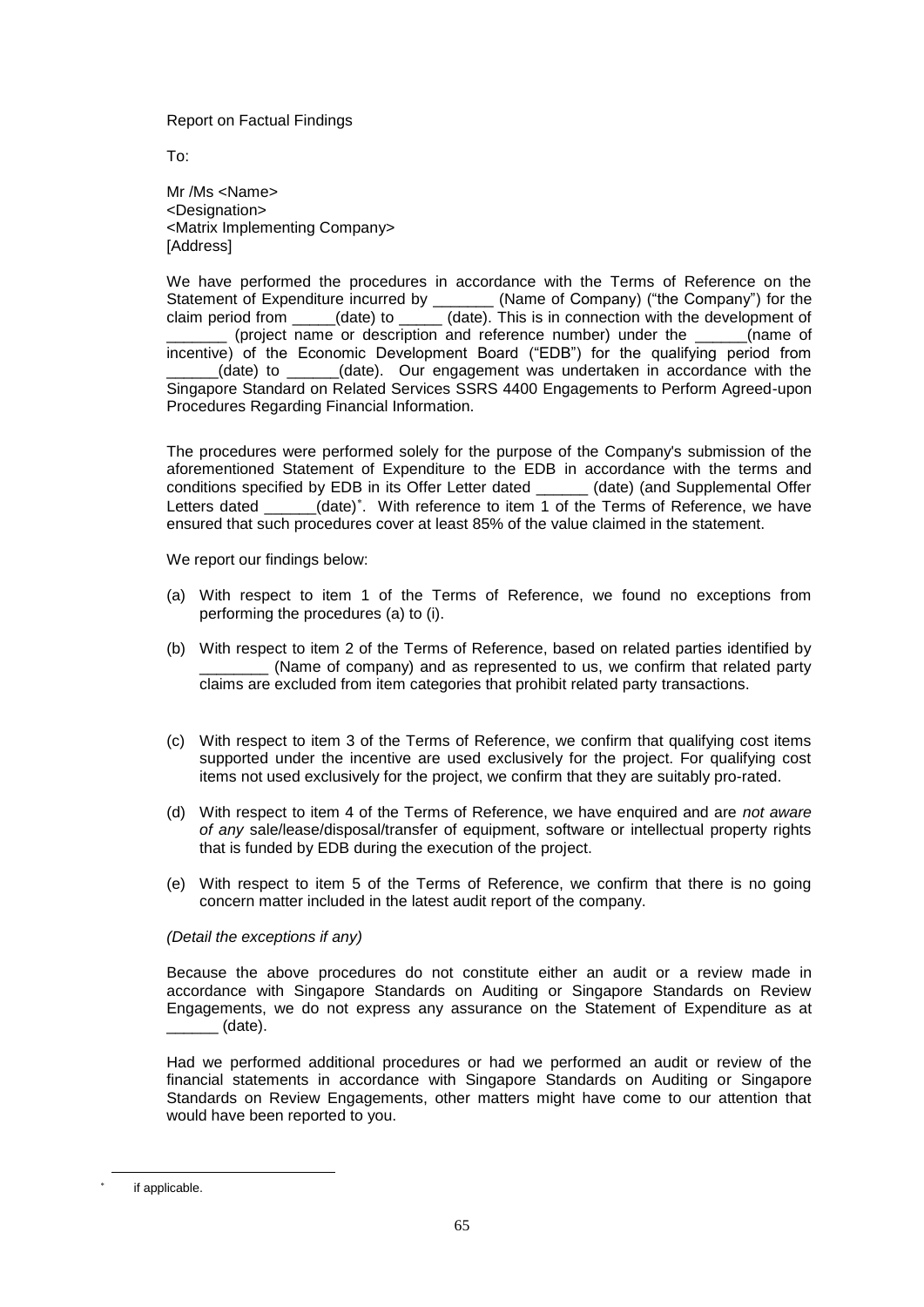Our report is solely for the purpose set forth in the second paragraph of this report and for your information, and is not to be used for any other purpose or to be distributed to any other parties other than EDB. This report relates only to the accounts and items specified above and do not extend to any financial statements of the Company, taken as a whole.

\_\_\_\_\_\_\_\_\_\_\_\_\_\_\_\_\_\_\_\_\_ (Firm) [Public Accountants and] 1 Chartered Accountants Singapore \_\_\_\_\_\_\_\_\_\_\_\_\_\_\_ (Date)

<sup>-</sup> $1$  Where the report is signed by a professional accountant in public practice with the CA (Singapore) professional designation, who is <u>not</u> a public accountant, the signing convention shall be amended as appropriate by deleting the wordings "Public Accountants and".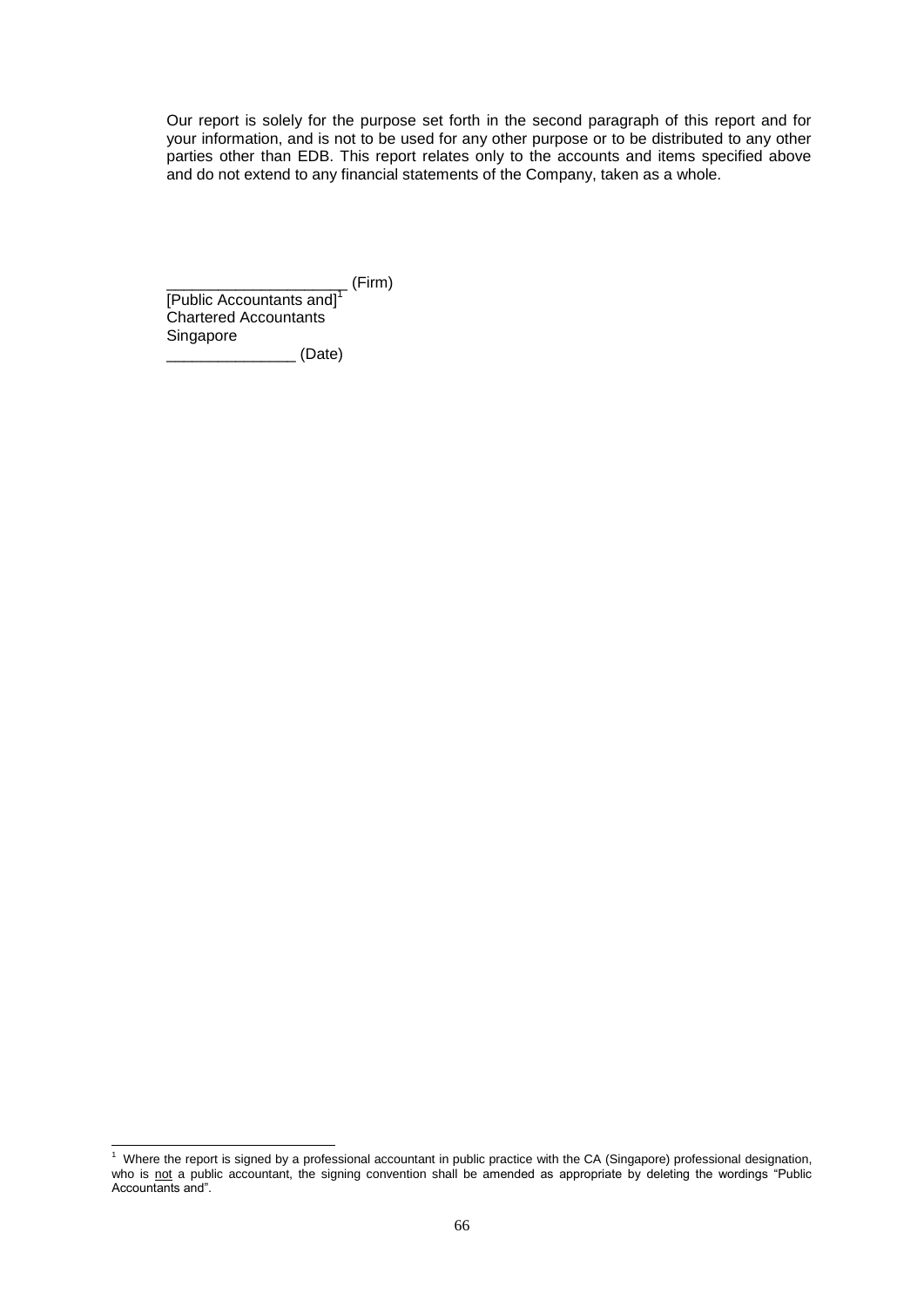#### **(5B) Submission of the Value-added Productivity Figure to the Building and Construction Authority (BCA)**

The Board of Directors [Name of client] [Address]

We have performed the procedures agreed with you and as set out in the attached Appendix 1 on the computation of the value-added productivity ("VAP") figure for [Name of Company] (the "Company") for the financial year ended [year-end date]. This is in connection with the requirement by the Building and Construction Authority ("BCA") which is set out in the BCA's communication to all A1-B2 BCA Registered Contractors on [date]. Under this requirement, all larger firms registered under Construction Workheads (CW) of BCA Contractors Registry have to submit their VAP figures on an annual basis.

Our engagement was undertaken in accordance with the Singapore Standard on Related Services SSRS 4400 Engagements to Perform Agreed-Upon Procedures Regarding Financial Information. The procedures were performed solely for the purpose of the Company's submission of its VAP figure for the financial year ended [year-end date] to the BCA.

With respect to the procedures set out in Appendix 1, based on our work performed on the computation of the VAP figure, which is attached as Appendix [2], we report that we found no exceptions from performing the procedures 1 and 2.

Because the above procedures do not constitute either an audit or a review made in accordance with Singapore Standards on Auditing or Singapore Standards on Review Engagements, we do not express any assurance on the computation of the VAP figure for the financial year ended [year-end date].

Had we performed additional procedures or had we performed an audit or review of the financial statements in accordance with Singapore Standards on Auditing or Singapore Standards on Review Engagements, other matters might have come to our attention that would have been reported to you.

Our report is solely for the purpose set forth in the second paragraph of this report and for your information, and is not to be used for any other purpose or to be distributed to parties other than the BCA. This report relates only to the items specified above and does not extend to the financial statements of the Company taken as a whole.

[Public Accountants and] 1 Chartered Accountants Singapore

\_\_\_\_\_\_\_\_\_\_\_\_\_\_\_\_\_\_\_\_\_\_ (Date)

 $(Firm)$ 

<sup>-</sup>Where the report is signed by a professional accountant in public practice with the CA (Singapore) professional designation, who is not a public accountant, the signing convention shall be amended as appropriate by deleting the wordings "Public Accountants and".